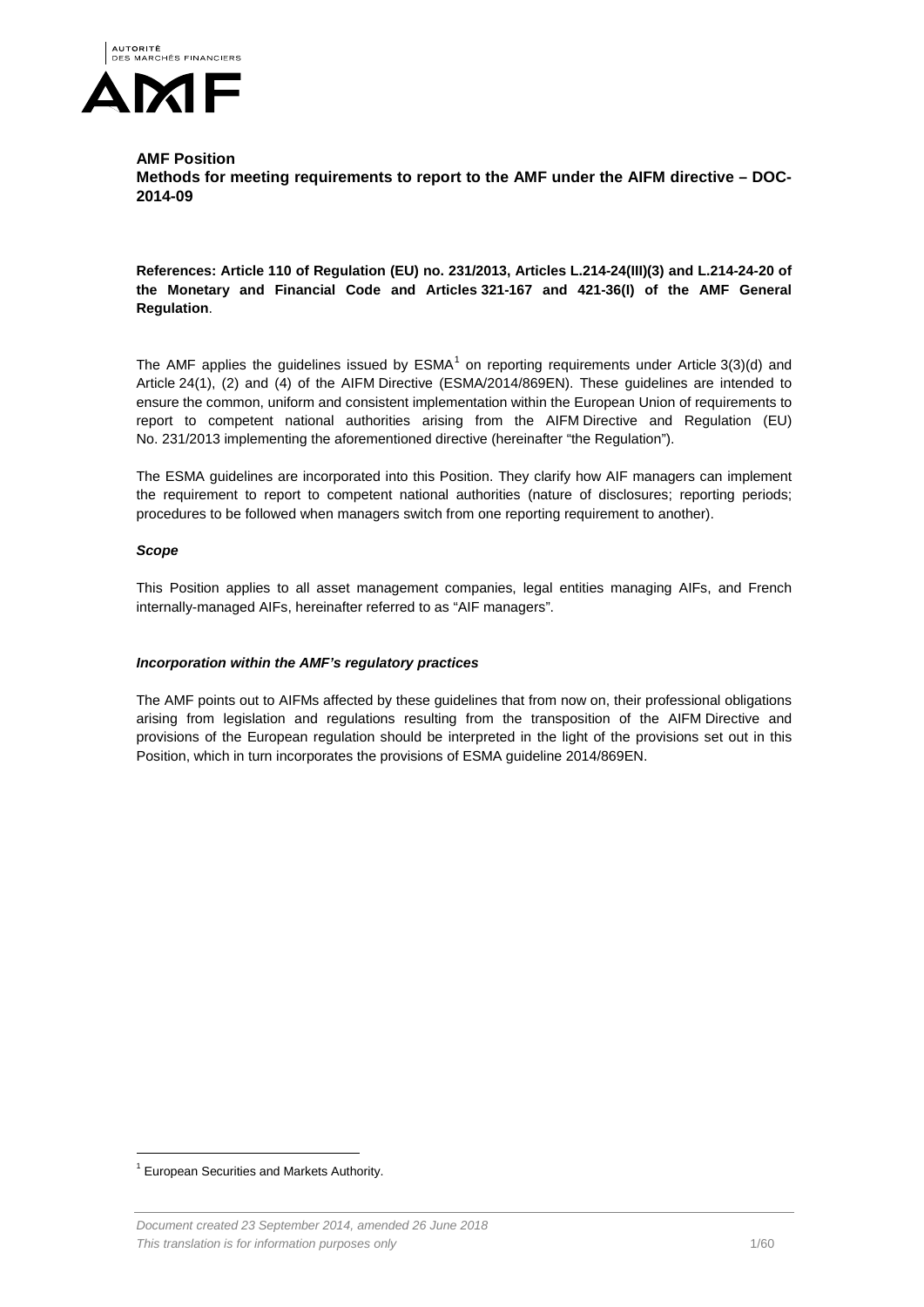### **CONTENTS**

| $\textbf{Definitions} \textcolor{red}{\textbf{1:}\textbf{1:}\textbf{1:}\textbf{1:}\textbf{1:}\textbf{1:}\textbf{1:}\textbf{1:}\textbf{1:}\textbf{1:}\textbf{1:}\textbf{1:}\textbf{1:}\textbf{1:}\textbf{1:}\textbf{1:}\textbf{1:}\textbf{1:}\textbf{1:}\textbf{1:}\textbf{1:}\textbf{1:}\textbf{1:}\textbf{1:}\textbf{1:}\textbf{1:}\textbf{1:}\textbf{1:}\textbf{1:}\textbf{1:}\textbf{1:}\textbf{1:}\textbf{1:}\textbf{1:}\textbf{$ |  |
|---------------------------------------------------------------------------------------------------------------------------------------------------------------------------------------------------------------------------------------------------------------------------------------------------------------------------------------------------------------------------------------------------------------------------------------|--|
|                                                                                                                                                                                                                                                                                                                                                                                                                                       |  |
|                                                                                                                                                                                                                                                                                                                                                                                                                                       |  |
|                                                                                                                                                                                                                                                                                                                                                                                                                                       |  |
|                                                                                                                                                                                                                                                                                                                                                                                                                                       |  |
|                                                                                                                                                                                                                                                                                                                                                                                                                                       |  |
|                                                                                                                                                                                                                                                                                                                                                                                                                                       |  |
|                                                                                                                                                                                                                                                                                                                                                                                                                                       |  |
|                                                                                                                                                                                                                                                                                                                                                                                                                                       |  |
| VII.II. Principal markets and instruments in which the AIFM trades on behalf of the AIFs it                                                                                                                                                                                                                                                                                                                                           |  |
|                                                                                                                                                                                                                                                                                                                                                                                                                                       |  |
|                                                                                                                                                                                                                                                                                                                                                                                                                                       |  |
|                                                                                                                                                                                                                                                                                                                                                                                                                                       |  |
|                                                                                                                                                                                                                                                                                                                                                                                                                                       |  |
|                                                                                                                                                                                                                                                                                                                                                                                                                                       |  |
|                                                                                                                                                                                                                                                                                                                                                                                                                                       |  |
|                                                                                                                                                                                                                                                                                                                                                                                                                                       |  |
|                                                                                                                                                                                                                                                                                                                                                                                                                                       |  |
|                                                                                                                                                                                                                                                                                                                                                                                                                                       |  |
|                                                                                                                                                                                                                                                                                                                                                                                                                                       |  |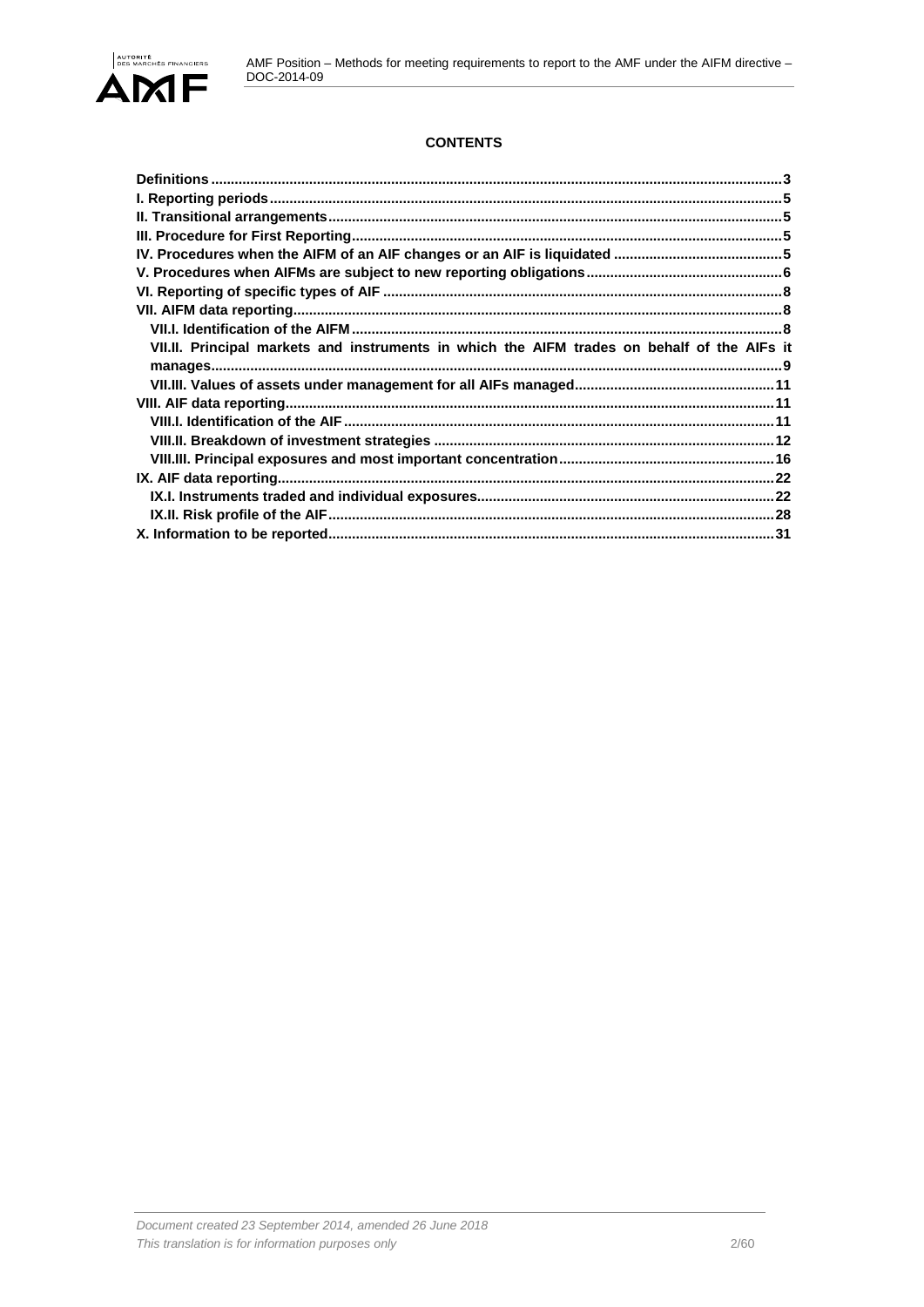

### <span id="page-2-0"></span>**Definitions**

| <b>Acquisition Capital</b>    | Capital provided to operating companies intended for growth via acquisitions.<br>This capital is normally provided for a specific, identified acquisition target.                                                                                                                                                                                                                                    |
|-------------------------------|------------------------------------------------------------------------------------------------------------------------------------------------------------------------------------------------------------------------------------------------------------------------------------------------------------------------------------------------------------------------------------------------------|
| Aggregated Value              | Means the aggregated value of instruments without netting.                                                                                                                                                                                                                                                                                                                                           |
| <b>Buyouts</b>                | The practice whereby a private equity firm typically acquires a majority stake (if<br>not 100%) in an operating company and retains a control position.                                                                                                                                                                                                                                              |
| Consolidation                 | The practice whereby private equity firms acquire multiple companies to<br>consolidate into a single entity.                                                                                                                                                                                                                                                                                         |
| <b>Corporate Divestitures</b> | Investment in a non-core division of a larger corporate entity. In this case, the<br>corporation is spinning off a division to a private equity firm.                                                                                                                                                                                                                                                |
| <b>CS 01</b>                  | The portfolio's sensitivity to a change in credit spreads.                                                                                                                                                                                                                                                                                                                                           |
| <b>DV 01</b>                  | The portfolio's sensitivity to a change in the yield curve.                                                                                                                                                                                                                                                                                                                                          |
| <b>ESOP</b>                   | Employee Stock Ownership Plans are mechanisms to transfer corporate<br>ownership to employees in whole or in part. Private equity firms sometimes<br>contribute equity capital to finance this ownership transfer.                                                                                                                                                                                   |
| Growth Capital                | The equity investment by a private equity firm specifically to facilitate specific<br>growth initiatives.                                                                                                                                                                                                                                                                                            |
| Interim Entity Identifier     | The interim code used to identify counterparties defined in Article 3 of<br>Commission Regulation No. 1247/2012.                                                                                                                                                                                                                                                                                     |
| Legal Entity Identifier       | The<br>identifier referred to in the Financial Stability Board's<br>(FSB)<br>recommendations on "A Global Legal Entity Identifier for Financial Markets"<br>("LEI").                                                                                                                                                                                                                                 |
| Net Asset Value               | The net value of the assets of the AIF (as opposed to the Net Asset Value per<br>unit or share of the AIF).                                                                                                                                                                                                                                                                                          |
| Net Equity Delta              | The portfolio's sensitivity to movements in equity prices.                                                                                                                                                                                                                                                                                                                                           |
| Recapitalisation              | A strategic change in a company's capital structure usually involving a partial<br>transfer of ownership. A recapitalisation often occurs when an owner wishes to<br>cash out of a partial interest in the business (the proverbial "take some chips off<br>the table"). In this case, a private equity firm would provide the equity to pay the<br>owner in exchange for a percentage of ownership. |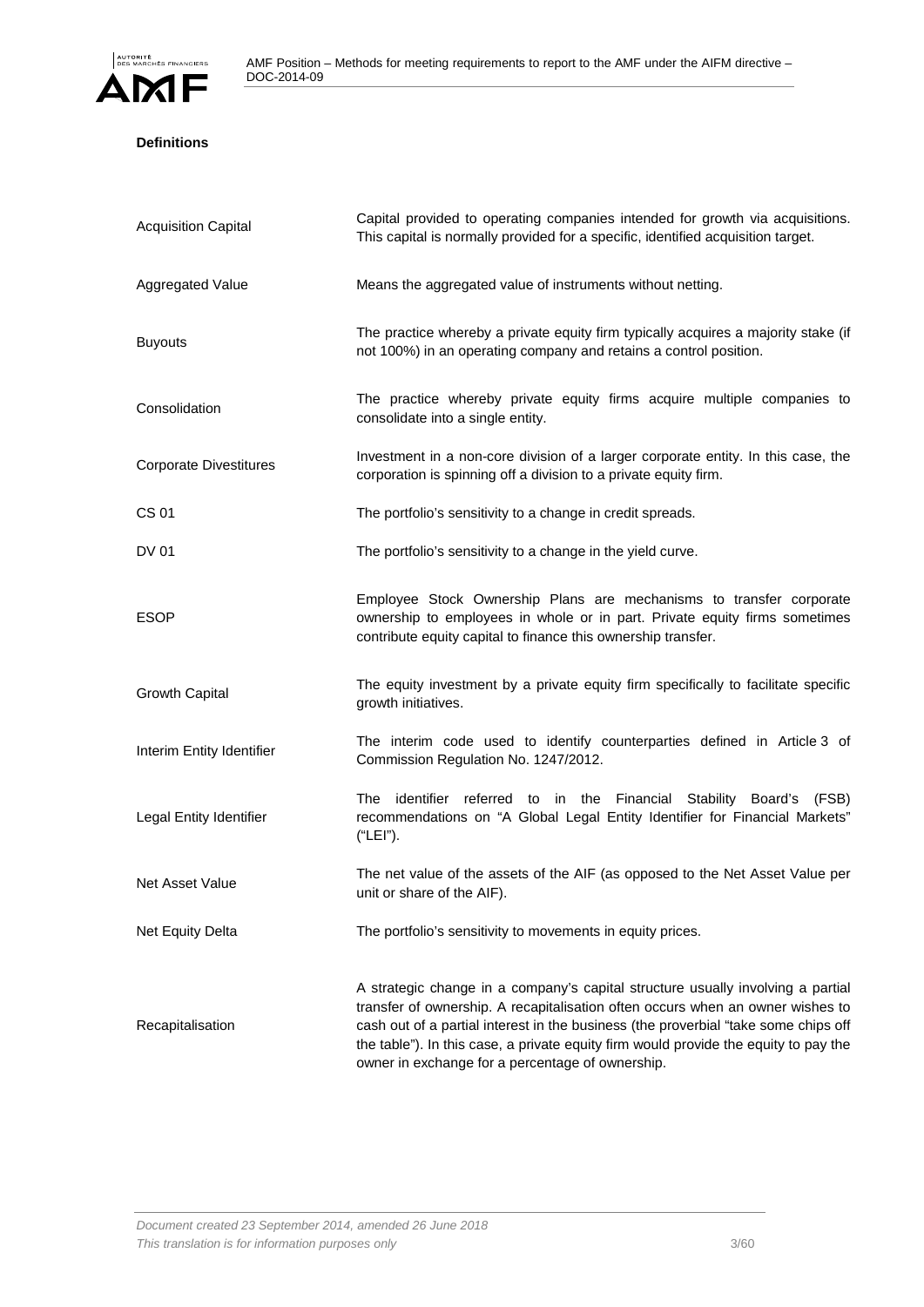

| Shareholder Liquidity | Similar to a recapitalisation, in that it involves a strategic change in capital<br>structure, but usually with a different intent. With this strategy, a private equity<br>firm provides the company with enough equity to completely "cash out" an<br>owner, typically for family succession planning purposes. |
|-----------------------|-------------------------------------------------------------------------------------------------------------------------------------------------------------------------------------------------------------------------------------------------------------------------------------------------------------------|
| Turnarounds           | Private equity firms may provide equity with the intent of turning a distressed or<br>special situation company into a financially stable company. Often, distressed<br>or special situation companies are in default (i.e. bankruptcy) or close to it.                                                           |
| Value of Instruments  | Unless otherwise specified, this means valuation of instruments in accordance<br>with Articles 2 and 10 of the Regulation.                                                                                                                                                                                        |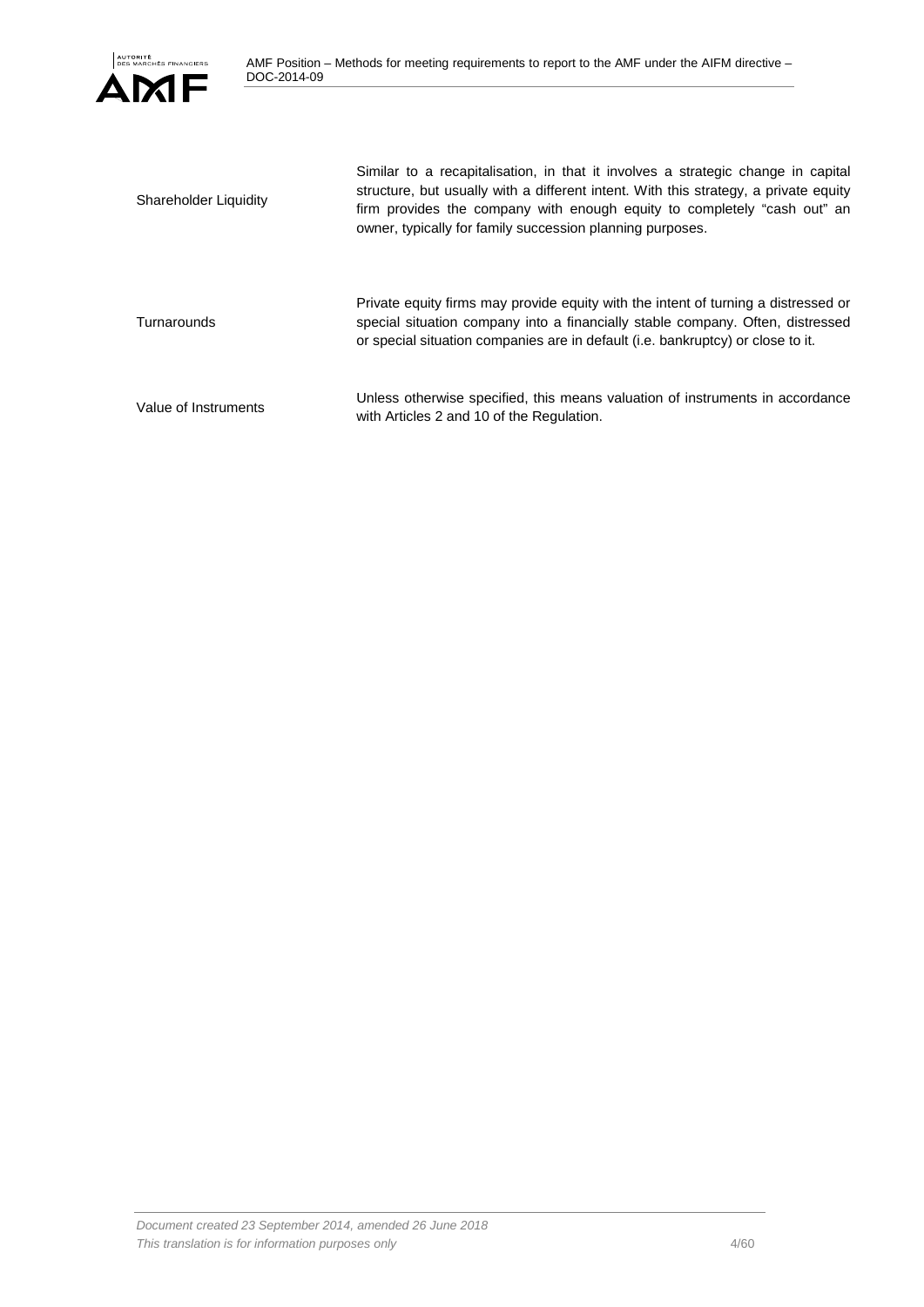

#### <span id="page-4-0"></span>**I. Reporting periods**

1. Reporting periods are aligned with the Trans-European Automated Real-time Gross settlement Express Transfer (TARGET) calendar and end on the last business day of March, June, September and December of each year. This means that AIFs subject to yearly reporting obligations will report once a year as of the last business day of December. AIFMs subject to half-yearly reporting obligations will report twice a year as of the last business day of June and December and AIFMs reporting on a quarterly basis as of the last business day of March, June, September and December.

2. If the last business day of a reporting period in a jurisdiction of a reporting AIFM is a bank holiday and no data is available for that date, the AIFM should use information from the immediately previous business day, but the reporting date should remain the last business day of the reporting period according to the TARGET calendar.

#### <span id="page-4-1"></span>**II. Transitional arrangements**

3. In order to determine the nature and timing of their reporting obligations for the period starting 22 July 2013, existing AIFMs should take into account: (i) the transitional provisions of Article 61(1) of the AIFMD<sup>[2](#page-4-4)</sup>; (ii) the European Commission's interpretation of Article 61(1) as set out in its Q&A<sup>[3](#page-4-5)</sup>; and (iii) their authorisation status. When existing AIFMs become subject to the reporting obligations, they should report the information required under Article 2[4](#page-4-6) of the  $AIFMD<sup>4</sup>$  in accordance with the procedure set out under paragraph 5 below. After the first cycle of reporting to the AMF, existing AIFMs should report according to the reporting frequency specified in paragraph 1 above.

#### <span id="page-4-2"></span>**III. Procedure for First Reporting**

4. There may be cases in which AIFMs do not have any information to report on AIFs, such as where there is a delay between the authorisation or registration being granted to a new AIFM and the actual start of activity or between the creation of an AIF and the first investments. In such a scenario, AIFMs should still provide a report to the AMF by indicating that no information is available by using a specific field.

5. AIFMs should start reporting as from the first day of the following quarter after they have information to report until the end of the first reporting period. For example, an AIFM subject to half-yearly reporting obligations that has information to report as from 15 February would start reporting information as from 1 April to 30 June.

6. AIFMs should report information under Articles 3 and 24 to the AMF only once per reporting period covering all the reporting period. For example, AIFMs subject to half-yearly reporting obligations should only provide one report to the AMF for each half-year period.

#### <span id="page-4-3"></span>**IV. Procedures when the AIFM of an AIF changes or an AIF is liquidated**

#### - *Change of AIFM*

7. When the AIFM of an AIF changes between two reporting dates, the former AIFM should not report any information under Articles 3(3)(d) or 24 to the AMF at the end of the reporting period. Rather, the information under Articles 3(3)(d) or 24 should be reported by the new AIFM at the end of the reporting period covering the whole period based on information provided by the former AIFM. The same procedure should be followed when an AIFM is merged into another AIFM and no longer exists.

- *Liquidated or merged AIF*

<span id="page-4-4"></span> $2$  Transposed in Article 33 of Ordinance 2013-676 of 25 July 2013 amending the legal framework for asset management.

<sup>3</sup> http://ec.europa.eu/yqol/index.cfm?fuseaction=legislation.show&lid=9

<span id="page-4-6"></span><span id="page-4-5"></span><sup>4</sup> Transposed in Article L.214-20-20 of the Monetary and Financial Code and Article 421-36 of the AMF General Regulation.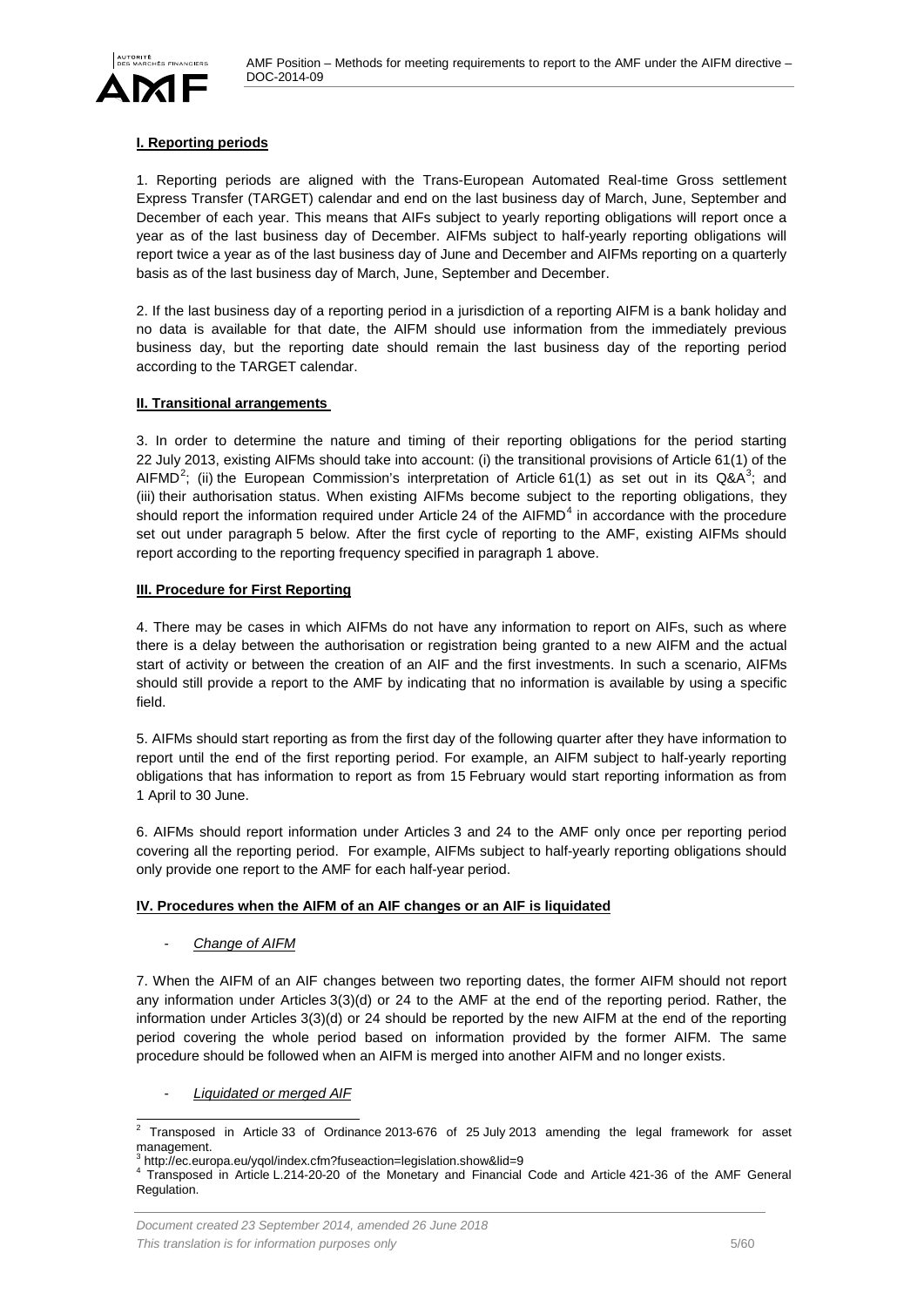

8. AIFMs should provide the last report of the AIF to the AMF immediately after the AIF has been liquidated or merged.

9. Liquidation processes may vary according to the type of AIFs managed and the jurisdiction of the AIF. Depending on the situations, the last report might not contain any information (where all the positions of the AIF have been unwound), or be limited to information on the turnover, or else the report might be complete. Indeed, in some cases, an AIF that enters into a liquidation procedure (administrative procedure) is no longer managed by the AIFM and the liquidation is instead carried out by a liquidator. In that case, the AIFM should provide a report to the AMF for the AIF before the liquidator takes over the responsibility for the liquidation of the AIF.

#### <span id="page-5-0"></span>**V. Procedures when AIFMs are subject to new reporting obligations**

10. Tables 8, 9 and 10 in Annex IV set out all the different possible changes in reporting frequency and provide clarification on the scope of the information to be provided. These procedures are based on the assumption that when an AIFM is granted its authorisation under the AIFMD, all the procedures necessary to comply with the new reporting obligations are in place. When AIFMs report for the first time after a shift in a reporting frequency, they should indicate the change to the AMF by using a specific field.

11. When AIFMs report for the first time after a change in reporting frequency and the report covers several reporting periods (see examples below), AIFMs should send only one report and not one report per reporting period.

#### Examples:

### - *Table 8 – Case 1 – From registered AIFM to authorised AIFM with quarterly reporting obligations*

12. When a registered AIFM is granted authorisation and immediately becomes subject to quarterly reporting obligations, the new reporting should start as of the end of the first full quarter covering the entire period since the last reporting to the AMF under the registration requirements of Article 3(3)(d). However, if the AIFM is granted authorisation during the last quarter of the year, the AIFM should report according to the frequency applicable to the AIFM before the authorisation (i.e. yearly reporting). Authorised AIFMs should report the information required under Article 24 of the AIFMD.

13. For example, if the AIFM is granted authorisation in Q1, it should not report at the end of Q1 but at the end of Q2 for the period covering Q1-Q2; thereafter the AIFM should report in Q3 and in Q4. If the authorisation is granted in Q2, the AIFM should report at the end of Q3 for the period covering Q1-Q3, following which the AIFM should report in Q4. If the authorisation is granted in Q3, the AIFM should report at the end of Q4 covering the period Q1-Q4. Finally, if it obtains authorisation in Q4, the AIFM should report at the end of Q4 for the period Q1-Q4.

#### - *Table 8 – Case 9 – From authorised AIFM with quarterly reporting obligations to authorised AIFM with half-yearly reporting obligations*

14. If the change occurs during Q1, the AIFM should report at the end of H1 for the period covering Q1- Q2, following which the AIFM should report at the end of H2 for the subsequent quarters Q3 and Q4. If the change occurs in Q2, the AIFM should report at the end of H1 only for Q2, following which it should report at the end of H2 for the period covering Q3-Q4. If the change takes place in Q3, the AIFM should report at the end of H2 for the period covering Q3-Q4. Finally, if the change is in Q4, the AIFM should report at the end of H2 only for Q4.

- *Table 8 – Case 10 – From authorised AIFM with quarterly reporting obligation to registered AIFM*

15. When an AIFM shifts from being an authorised AIFM with quarterly reporting obligations to a registered AIFM with annual reporting obligations, the AIFM should report at the end of the year for the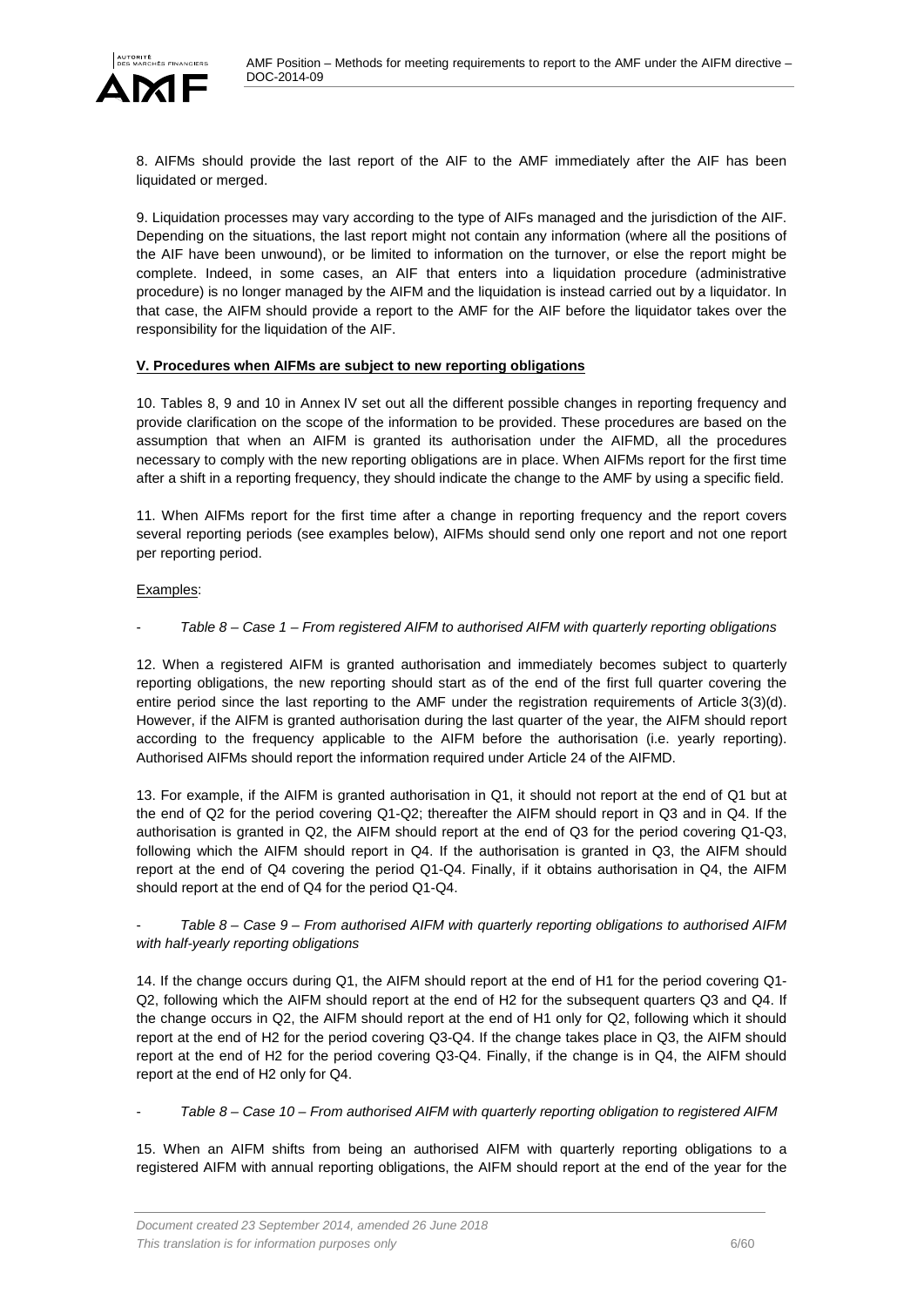

full period since the last round of reporting to the AMF. The AIFM should report only the information required under Article 3(3)(d).

- *Table 8 – Case 17 – From authorised AIFM with half-yearly reporting obligation to authorised AIFM with quarterly reporting obligations*

16. Unlike the situation above, the scope of the information to be reported in this case is exactly the same and only the frequency of the calculation differs (from half yearly to quarterly).

17. If the change occurs in Q1, the AIFM should report at the end of Q2 for the period covering Q1-Q2, following which the AIFM should report in Q3 and Q4. If the change occurs in Q2, the AIFM should report at the end of H1 covering Q1-Q2 following which it should report in Q3 and Q4. If the takes place in Q3, the AIFM should report at the end of H2 covering Q3-Q4. Finally, if the change occurs in Q4, the AIFM should report at the end of H2 for Q3-Q4.

- *Table 8 – Case 35 – From authorised AIFM with only unleveraged AIFs investing in non-listed companies and issuers in order to acquire control to authorised AIFM with quarterly reporting obligations*

18. If the change occurs in Q1, the AIFM should report at the end of H1 for the period covering Q1-Q2, following which the AIFM should report at the end of Q3 and Q4. If the change occurs in Q2, the AIFM should report at the end of Q3 for the period covering Q1-Q3. If the change takes place in Q3, the AIFM should report at the end of Q4 for the period covering Q1-Q4. Finally, if the change is in Q4, the AIFM should report at the end of Q4 covering Q1-Q4.

- *Table 8 – Case 3 – From registered AIFM to authorised AIFM with annual reporting obligations*

19. Some registered AIFMs may decide to opt in under the AIFMD in order to benefit from the passport. This means that the frequency of reporting would not change (i.e. annual reporting) but that the scope of the information would be different because these AIFMs would become subject to the reporting obligations of Article 24.

20. Therefore, when AIFMs change from being registered AIFMs to authorised AIFMs subject to an annual reporting obligation, AIFMs should report at the year-end information requested by Article 24 covering the full period since the last round of reporting to the AMF.

- *Table 9 – Case 1116 – From unleveraged EU AIF investing in non-listed companies and issuers in order to acquire control managed by an AIFM investing only in non-listed companies and issuers in order to acquire control to unleveraged EU AIF with AuM above the AIF threshold not investing in non*listed companies and issuers in order to acquire control managed by an authorised AIFM with a half *yearly reporting obligation*

21. The scope of the information to be reported in this case is exactly the same and only the frequency of the calculation differs (from yearly to quarterly).

22. If the change occurs in Q1, the AIFM should report that AIF at the end of H1 for the period covering Q1-Q2, following which the AIFM should report that AIF at the end of Q3 and Q4. If the change occurs in Q2, the AIFM should report at the end of Q3 for the period covering Q1-Q3. If the change takes place in Q3, the AIFM should report that AIF at the end of Q4 for the period covering Q1-Q4. Finally, if the change is in Q4, the AIFM should report that AIF at the end of Q4 covering Q1-Q4.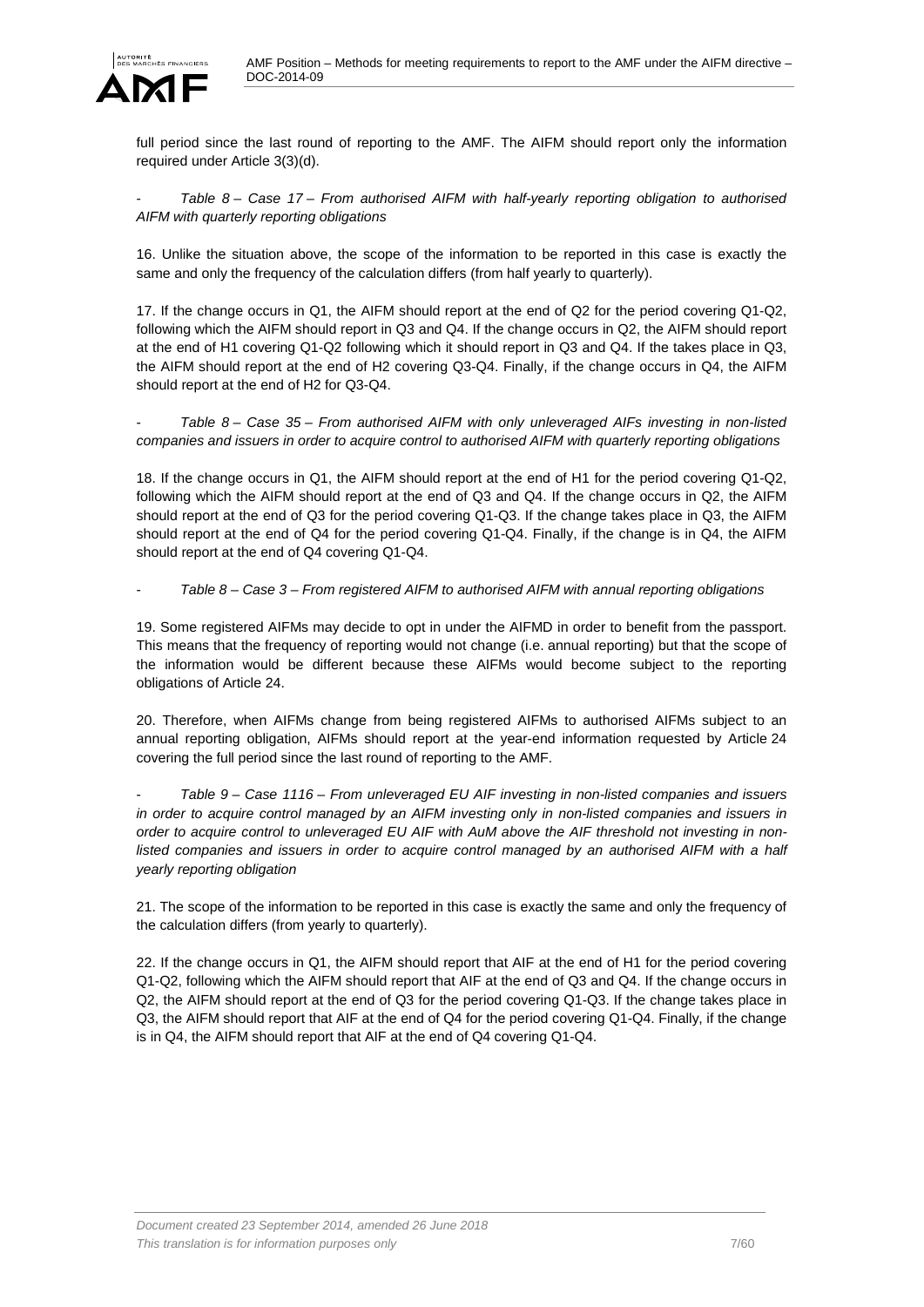

- *Table 9 – Case 200 – From unleveraged non-EU AIF with AuM below the threshold marketed in the Union and investing in non-listed companies and issuers in order to acquire control managed by an authorised "opt-in" AIFM to unleveraged non-EU AIF with AuM below the AIF threshold marketed in the Union and not investing in non-listed companies and issuers in order to acquire control managed by an authorised AIFM with half-yearly reporting obligation*

23. The scope of the information to be reported in this case is exactly the same and only the frequency of the calculation differs (from yearly to half yearly).

24. If the change occurs in Q1, the AIFM should report for that AIF at the end of H1 for the period covering Q1-Q2 and in H2 for the period covering Q3-Q4. If the change occurs in Q2, the AIFM should report at the end of H2 for the period covering H1-H2. If the change occurs in Q3, the AIFM should report for that AIF at the end of H2 for the period covering H1-H2. Finally, if the change occurs in Q4, the AIFM should report for that AIF according to the frequency applicable to the AIFM before the authorisation (annual reporting).

- *Table 9 – Case 1180 – From unleveraged non-EU AIF not marketed in the Union not investing in non-listed companies and issuers in order to acquire control managed by an authorised AIFM with quarterly reporting obligations to leveraged non-EU AIF marketed in the Union managed by an authorised AIFM with quarterly reporting obligation*

25. When the AIF they manage become leveraged AIF marketed in the Union, AIFMs should also report information requested by Article 24(2) and 24(4). The reporting frequency remains quarterly.

### <span id="page-7-0"></span>**VI. Reporting of specific types of AIF**

#### **Feeder AIFs**

26. AIFMs should treat feeder AIFs of the same master fund individually. They should not aggregate all the information on feeder AIFs of the same master(s) in a single report. AIFMs should not aggregate master-feeder structures in a single report [i.e. one report gathering all the information on feeder AIFs and their master AIF(s)].

27. When reporting information on feeder AIFs, AIFMs should identify the master AIF in which each feeder invests but should not look through the master AIF(s) to its (their) holdings. If applicable, AIFMs should also report detailed information on investments that are made at feeder AIF level, such as investments in financial derivative instruments.

- *Funds of Funds*

28. When reporting information on funds of funds, AIFMs should not look through the holdings of the underlying funds in which the AIF invests.

- *Umbrella AIFs*

29. If an AIF takes the form of an umbrella AIF with several compartments or sub-funds, AIF-specific information should be reported at the level of the compartments or sub-funds.

#### <span id="page-7-1"></span>**VII. AIFM data reporting**

#### <span id="page-7-2"></span>**VII.I. Identification of the AIFM**

30. For the name of the AIFM, AIFMs should use the legal name of the AIFM. AIFMs should also provide the following codes:

The national identification code (code used by the AMF); and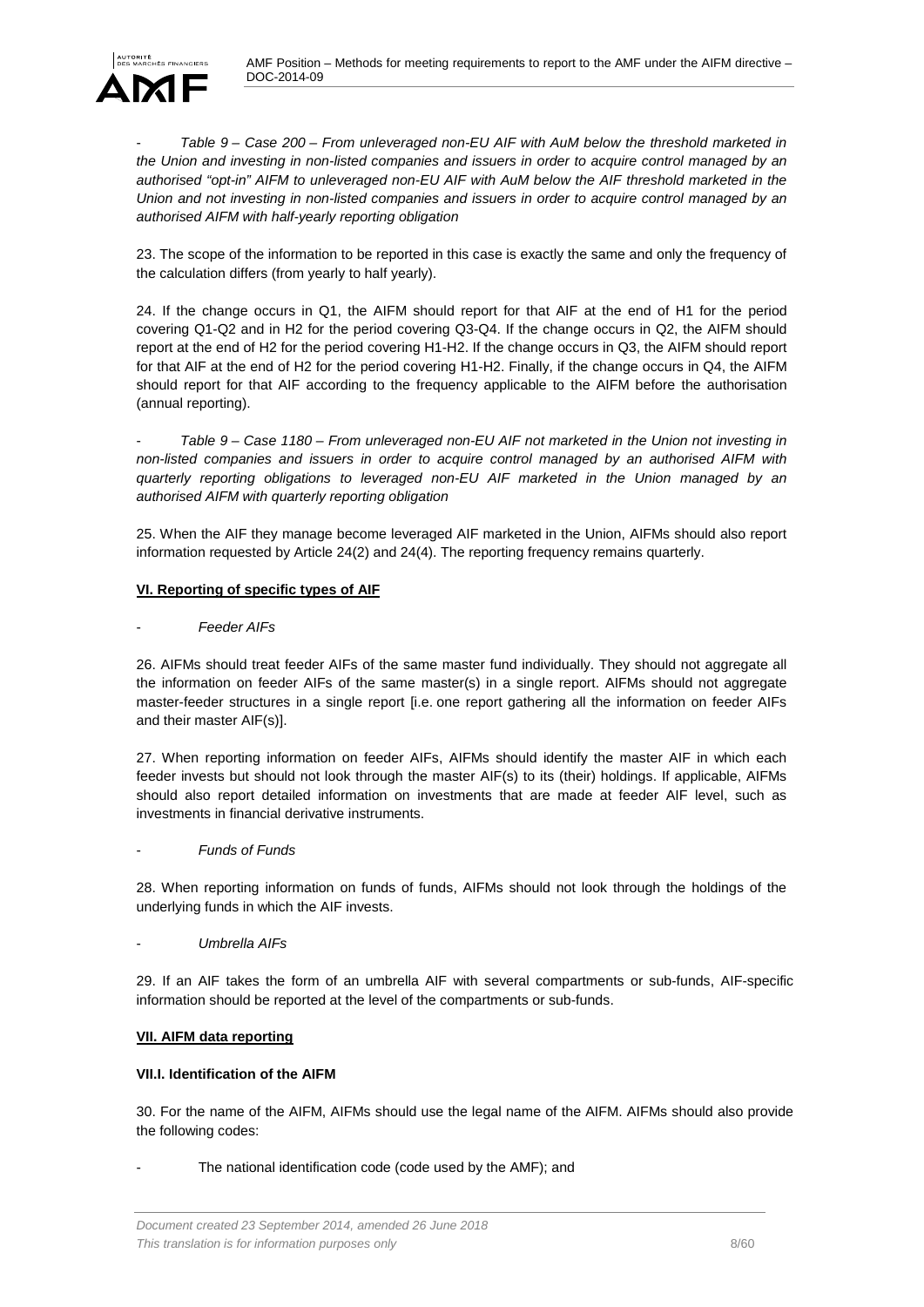

The LEI or, if not available, the IEI or, if not available, the Bank Identifier Code (BIC).

31. If the national identification code changes, AIFMs should always (for the first reporting following the change of the national code and any subsequent reporting) indicate the former national identification code together with the current national code.

32. Finally, AIFMs should indicate the jurisdiction in which they are established.

#### <span id="page-8-0"></span>**VII.II. Principal markets and instruments in which the AIFM trades on behalf of the AIFs it manages**

#### - *Principal markets*

33. AIFMs should group their instruments by market where the trades took place. Markets should be understood as trading venues where AIFMs trade. The ranking of the top five markets should be based on the aggregated value of the instruments composing each market. The value of the instruments should be calculated as of the last business day of the reporting period. Where possible, AIFMs should identify the market by reporting the relevant MIC.

34. Instruments that are not traded on a specific market should be grouped together under a specific 'market type' code XXX. These instruments include, for instance, collective investment undertakings.

35. OTC transactions should be grouped under the specific 'market type' code OTC. If an AIFM invests via an OTC transaction in an instrument that is also listed on a market, the 'market type' should be OTC.

36. In addition to the identification of the markets, AIFMs should report the corresponding aggregated value.

37. If AIFMs trade on fewer than five markets, NOT should be entered in the column 'market type' for the ranks for which there is no value.

#### Examples:

Example 1a:

|                       | Market type | Market code            | Aggregated value |
|-----------------------|-------------|------------------------|------------------|
| Most important market | MIC         | <b>XEUR (EUREX)</b>    | 65,450,000       |
| Second most           | <b>MIC</b>  | <b>XBRU (EURONEXT)</b> | 25,230,000       |
| limportant market     |             |                        |                  |
| Third most            | NOT         |                        |                  |
| limportant market     |             |                        |                  |
| Fourth most           | NOT         |                        |                  |
| important market      |             |                        |                  |
| <b>Fifth most</b>     | NOT         |                        |                  |
| limportant market     |             |                        |                  |

38. The above example means that the two markets in which the AIFM trades on behalf of the AIFs it manages are EUREX for an aggregated value of €65,450,000 and EURONEXT for an aggregated value of €25,230,000. It also means that the AIFM trades only on two markets because the third, fourth and fifth aggregated values are NOT.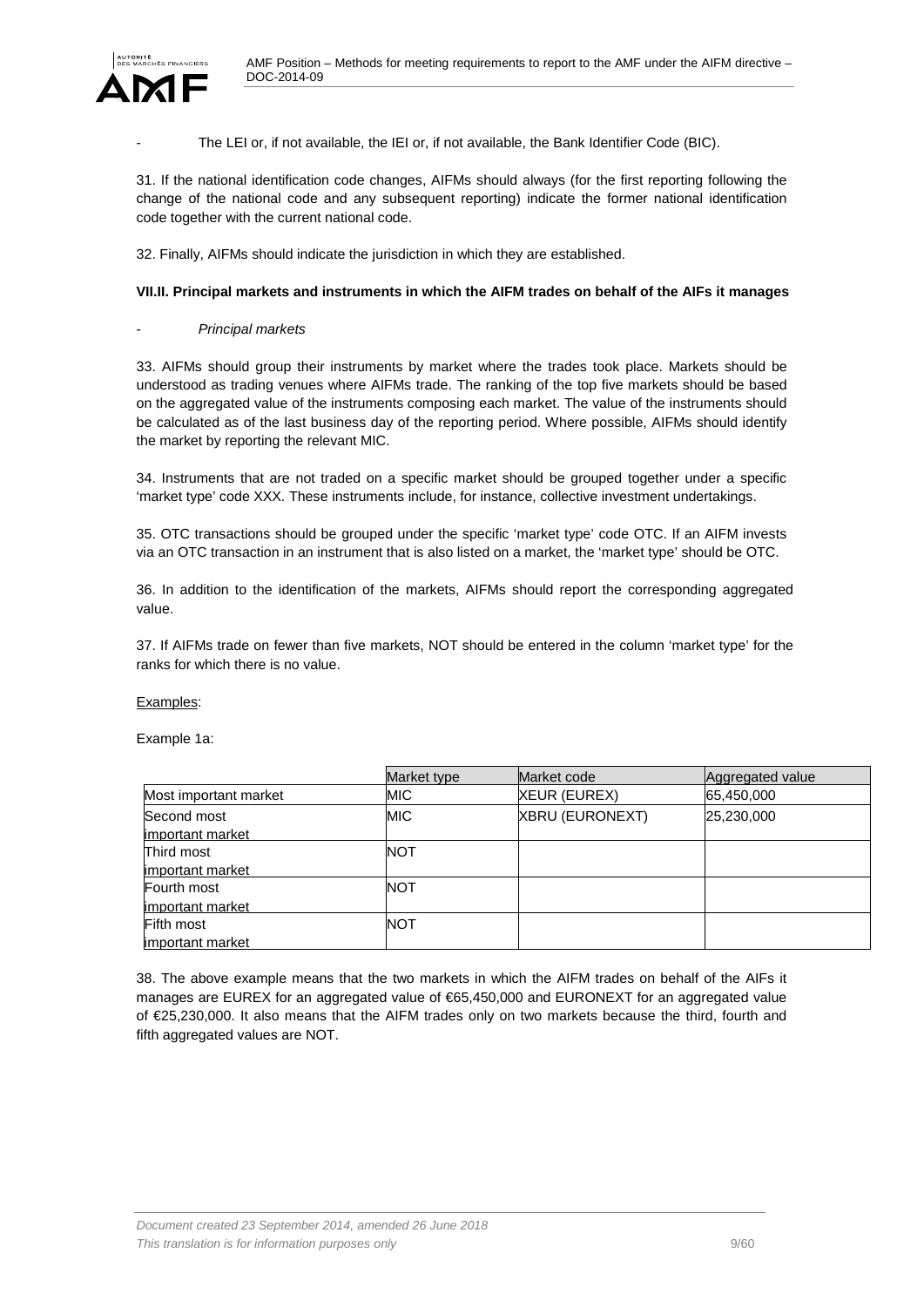

#### Example 1b:

|                       | <b>Market</b> | Market code | Aggregated value |
|-----------------------|---------------|-------------|------------------|
|                       | type          |             |                  |
| Most important market | XXX           |             | 452,000,000      |
| Second most           | <b>NOT</b>    |             |                  |
| important market      |               |             |                  |
| Third most            | NOT           |             |                  |
| important market      |               |             |                  |
| Fourth most           | NOT           |             |                  |
| important market      |               |             |                  |
| <b>Fifth most</b>     | NOT           |             |                  |
| important market      |               |             |                  |

39. Example 1b corresponds to a situation where the AIFM only trades assets for which no market exists for an aggregated value of €452,000,000. For example, this could be an AIFM managing private equity funds or real estate funds.

Example 1c:

|                              | <b>Market</b> | Market code     | Aggregated value |
|------------------------------|---------------|-----------------|------------------|
|                              | type          |                 |                  |
| Most important market        | <b>XXX</b>    |                 | 452,000,000      |
| Second most                  | <b>MIC</b>    | XEUR (EUREX)    | 42,800,000       |
| important market             |               |                 |                  |
| Third most                   | <b>MIC</b>    | XNAS (NASDAQ)   | 22,782,456       |
| important market             |               |                 |                  |
| Fourth most important market | <b>MIC</b>    | XBRU (EURONEXT) | 11,478,685       |
|                              |               |                 |                  |
| <b>Fifth most</b>            | <b>NOT</b>    |                 |                  |
| important market             |               |                 |                  |

40. Example 1c corresponds to a situation where the AIFM trades mostly off market for an aggregated value of €452,000,000 but also trades for smaller proportions on EUREX (€42,800,000), NASDAQ (€22,782,456) and EURONEXT (€11,478,685).

#### - *Principal instruments*

41. AIFMs should group their instruments according to the sub-asset types category displayed in Annex II of this Position (i.e. the highest level of detail available – for example certificates of deposit, ABS, single name financial CDS, etc.) and then report the top five sub-asset types. The ranking should be based on the aggregated value of the instruments composing each sub-asset type. The value of the instruments should be calculated as of the last business day of the reporting period.

42. In addition to the identification of principal instruments, AIFMs should also report the corresponding aggregated value.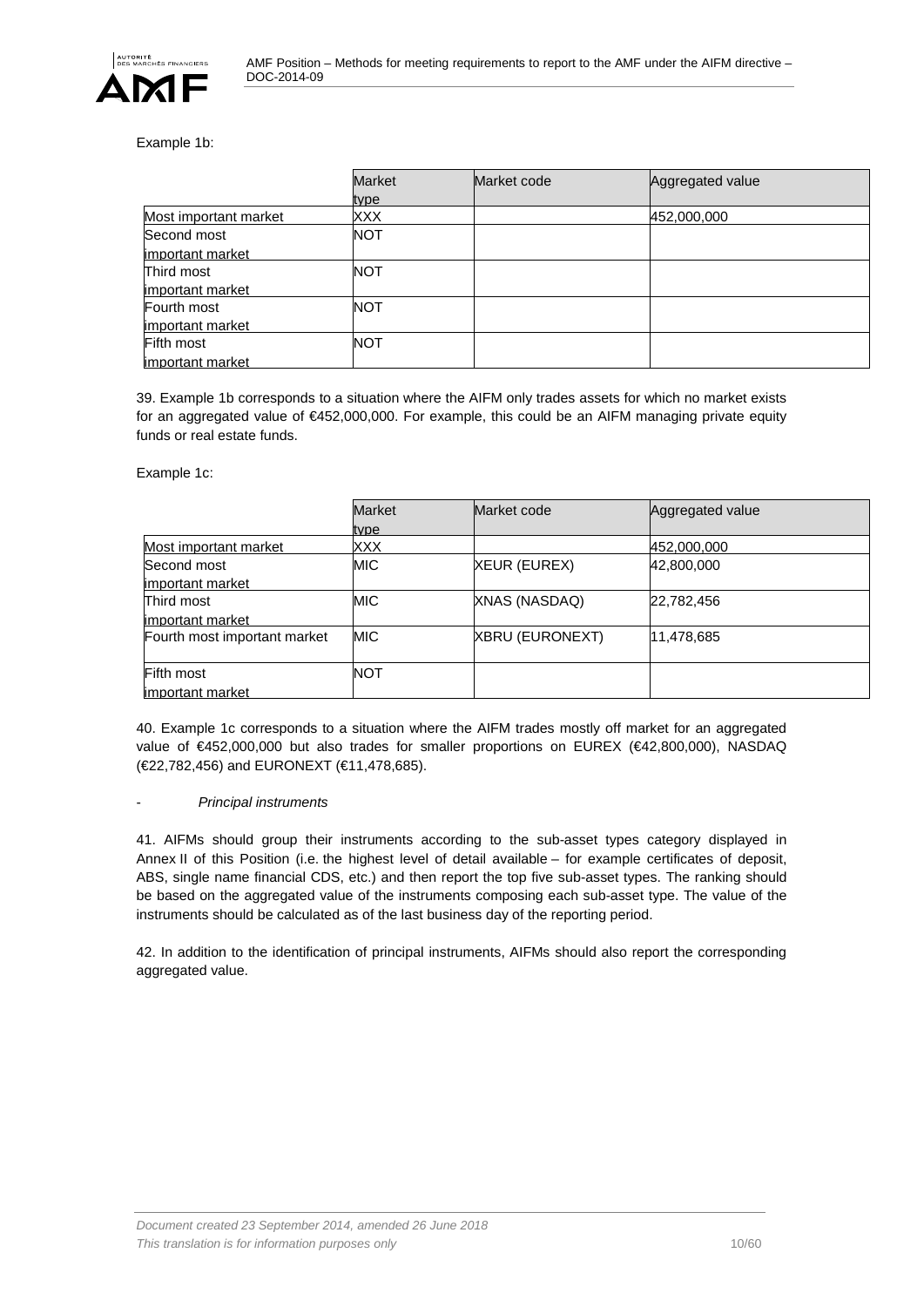

#### Example:

|                                      | Sub-asset<br>type code | Sub-asset<br>type label                     | Aggregated<br>value |
|--------------------------------------|------------------------|---------------------------------------------|---------------------|
| Most important instrument            | ISEQ LEQ OTHR          | Other listed equities                       | 248,478,000         |
| Second most<br>limportant instrument | DER FIX FIXI           | Fixed income derivatives                    | 145,786,532         |
| Third most important instrument      | PHY TIM PTIM           | Timber                                      | 14,473,914          |
| Fourth most important<br>linstrument | ICIU NAM OTHR          | operated/managed by<br><b>ICIU</b><br>AIFM/ | the 7, 214, 939     |
| Fifth most important instrument      | NTA NTA NOTA           | N/A                                         |                     |

43. The example above corresponds to an AIFM that only invests in Other Listed Equities, Fixed Income Derivatives, Timber and other CIUs operated/managed by the AIFM.

#### <span id="page-10-0"></span>**VII.III. Values of assets under management for all AIFs managed**

44. AIFMs should report the value of assets under management for all AIFs managed using the method set out in Articles 2 and 10 of the Regulation. AIFMs should always indicate the value in euro. In order to convert the total value of assets under management for all AIFs managed into euro, AIFMs should use the conversion rate provided by the European Central Bank (ECB). If there is no ECB conversion rate, AIFMs should indicate the conversion rate used. Only when all AIFs of the AIFM are denominated in one single base currency that is not the euro should this value be complemented by the value in the base currency of the AIFs. This information should be reported as of the last business day of the reporting period.

#### <span id="page-10-1"></span>**VIII. AIF data reporting**

#### <span id="page-10-2"></span>**VIII.I. Identification of the AIF**

45. For the name of the AIF, AIFMs should use the legal name of the AIF. In the case of umbrella funds, the names of the umbrella and the sub-funds should be reported.

46. For the AIF identification code, AIFMs should provide:

the national identification code (code used by the AMF). If available, AIFMs should also provide the ISIN codes and other international codes the AIF may have. For AIFs with multiple share classes, AIFMs should report all the codes of all the share classes (ISIN codes and other international codes);

the LEI code of the AIF or the IEI of the AIF.

47. If the national identification code changes, AIFMs should always (for the first reporting following the change of the national code and any subsequent reporting) indicate the former national identification code together with the current national code.

48. The inception date of the AIF is defined as the date the AIF started business.

49. For EU AIFs, the domicile of the AIF should be understood as the home Member State of the AIF as defined in Article 4(1)(p) of the AIFMD. For non-EU AIFs, the domicile of the AIF should be the country where the AIF is authorised or registered or where it has its registered office.

50. For each prime broker of the AIF, the legal name of the entity should be reported and, when available, the LEI code or the IEI or, if not available, the BIC.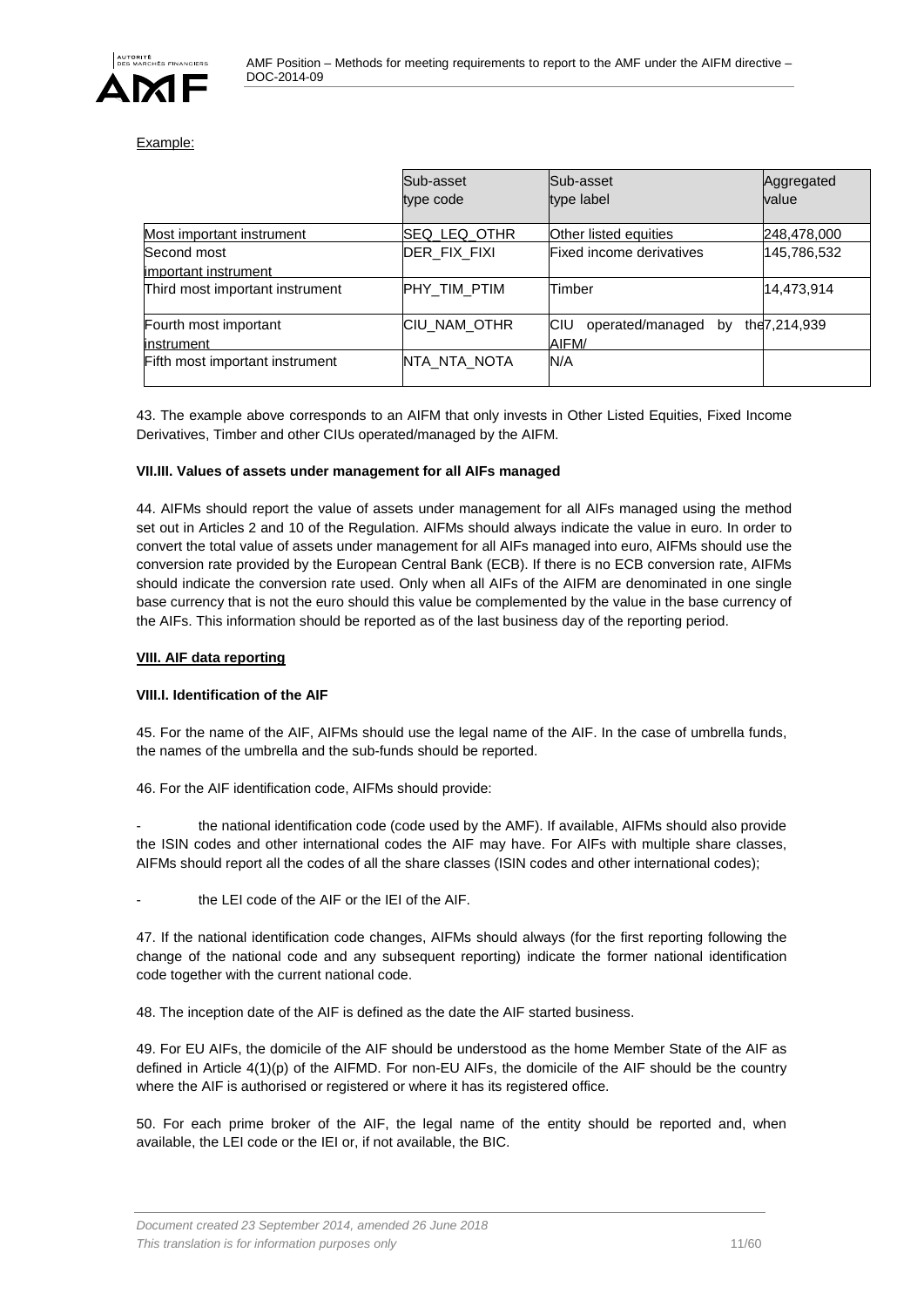

51. For the base currency of the AIF, only one currency should be reported. This means that AIFs with several share classes denominated in different currencies should have only one base currency. This base currency is the currency to be used for reporting the information. AIFMs should report the principal base currency using the ISO 4217.

52. For the total assets under management of the AIF, AIFMs should report the value in the base currency of the AIF. AIFMs should also indicate the exchange rate between the base currency of the AIF and the euro using the ECB conversion rate if relevant. This information should also be supplemented by the Net Asset Value (NAV) of the AIF. Both values should be given as of the last business day of the reporting period.

53. For the jurisdiction of the three main funding sources, AIFMs should identify the country of the counterparty of the liability. For example, if the funding source takes the form of a loan, in that case the jurisdiction should be the jurisdiction of the lender.

54. For the predominant AIF type, AIFMs should select only one AIF type from the following list:

- Hedge Fund;
- Private Equity Fund;
- Real Estate Fund;
- Fund of Funds;
- Other; and
- None

55. The predominant AIF type should be based on the NAV of the AIF. AIFMs should select "None" as predominant AIF type where the investment strategy of the AIF does not permit a predominant AIF type to be identified.

#### <span id="page-11-0"></span>**VIII.II. Breakdown of investment strategies**

56. After the predominant AIF type, AIFMs should provide information on the breakdown of investment strategies using the list of strategies provided in the reporting template (see strategy categories of Annex II of this Position – Table 3). Predominant AIF types are mutually exclusive, except when AIFMs select 'None'. Therefore, AIFMs should not allocate the strategies across the different groups of strategies (hedge fund strategy, private equity strategy, real estate, fund of fund and other strategy). For instance, if an AIFM reports 'Hedge Fund' as a predominant AIF type, the investment strategies can only be those in the list of strategies corresponding to Hedge Funds.

57. If an AIFM reports 'None' as predominant AIF type, the investment strategies should be allocated across the different categories of AIF types.

58. AIFMs should first select one primary strategy of the AIF. This primary strategy should be the strategy that best describes the reporting fund's strategies. Primary strategy funds are likely to be consistently and predominantly focused on one strategy even though they may invest in other strategies. Multi-strategy funds are likely to be diversified across multiple strategies on a regular basis, with this diversification being an explicit part of the investment strategy. When AIFMs select "other" as the strategy that best describes the reporting fund's strategies, they should provide a short explanation of the strategy.

59. For Hedge Fund, Private Equity, Real Estate, Fund of Funds and Other strategies, AIFMs should also report the percentage of NAV represented by all strategies of the AIF. The strategies listed are mutually exclusive (i.e. AIFMs should not report the same assets under multiple strategies) and the sum of the percentages should equal 100%. When reporting the breakdown by percentage of NAV, AIFMs should not indicate any share in NAV for multi-strategy but instead for the other strategies listed.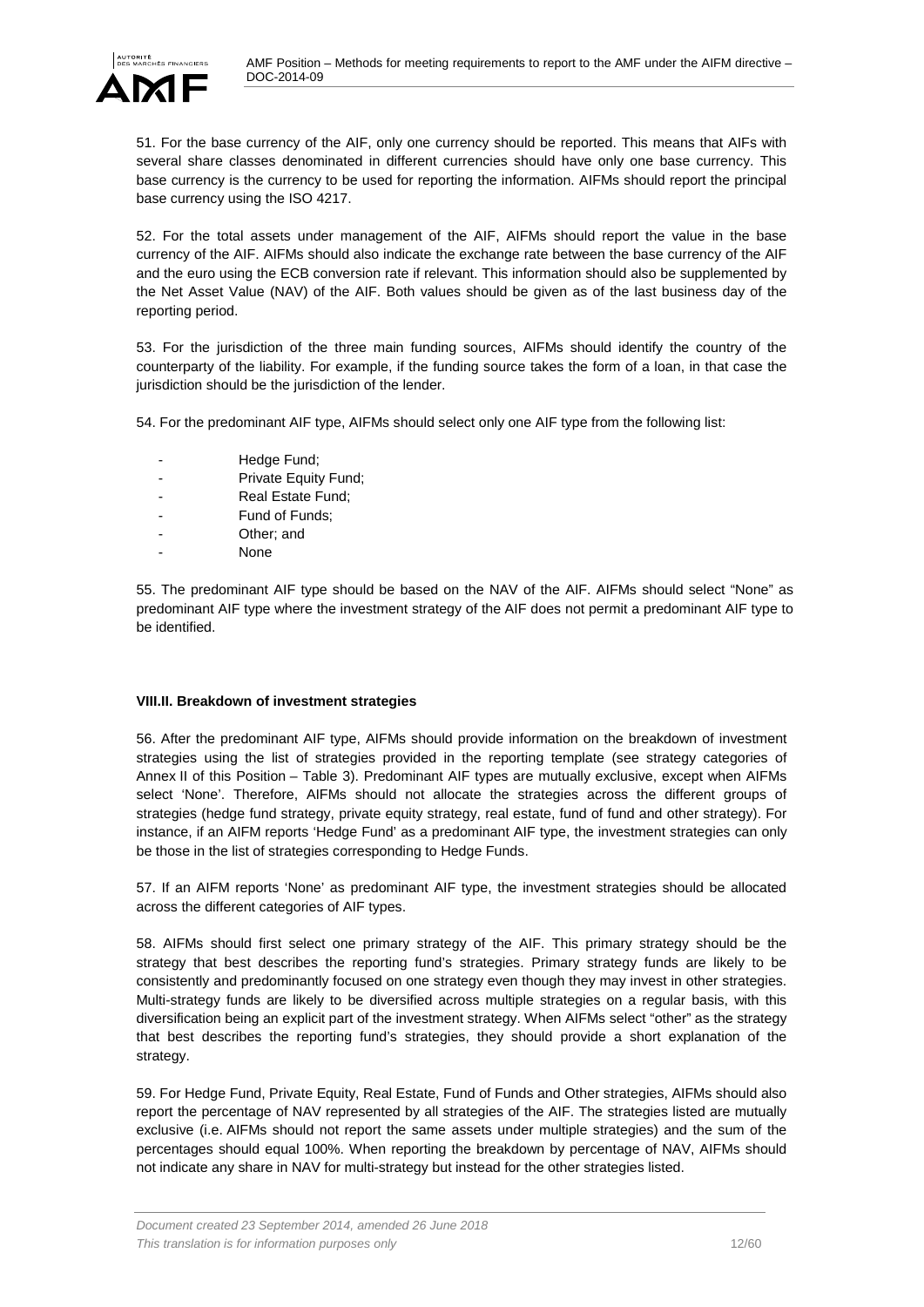

60. Money market AIFs should be classified in the investment strategy "fixed income".

#### Hedge fund strategies

#### Example 3a:

|                                         | Strategy that best describes | Share in NAV (%) |
|-----------------------------------------|------------------------------|------------------|
|                                         | the AIF's strategy           |                  |
| Equity: Long Bias                       |                              |                  |
| Equity: Long/Short                      |                              | 50%              |
| Equity: Market neutral                  |                              |                  |
| Equity: Short Bias                      |                              |                  |
| Relative Value: Fixed Income Arbitrage  |                              |                  |
| Relative Value: Convertible Bond        |                              |                  |
| Relative Value: Volatility Arbitrage    |                              |                  |
| Event Driven:                           |                              |                  |
| Distressed/Restructuring                |                              |                  |
| Event Driven: Risk Arbitrage/           |                              |                  |
| Merger Arbitrage                        |                              |                  |
| Event Driven: Equity Special Situations |                              |                  |
| Credit Long/Short                       |                              |                  |
| <b>Credit Asset Based Lending</b>       |                              |                  |
| Macro                                   |                              | 50%              |
| Managed Futures/CTA: Fundamental        |                              |                  |
| Managed Futures/CTA: Quantitative       |                              |                  |
| Multi-strategy                          |                              |                  |
| Other hedge fund strategy               |                              |                  |

61. The example above corresponds to a Hedge Fund AIF that has a multi-strategy involving one half Macro and one half Equity Long/Short. The AIFM should select "Multi-strategy hedge fund" as "the strategy that best describe the AIF's strategy" and then report 50% of NAV under "Equity Long/Short" and 50% under "Macro".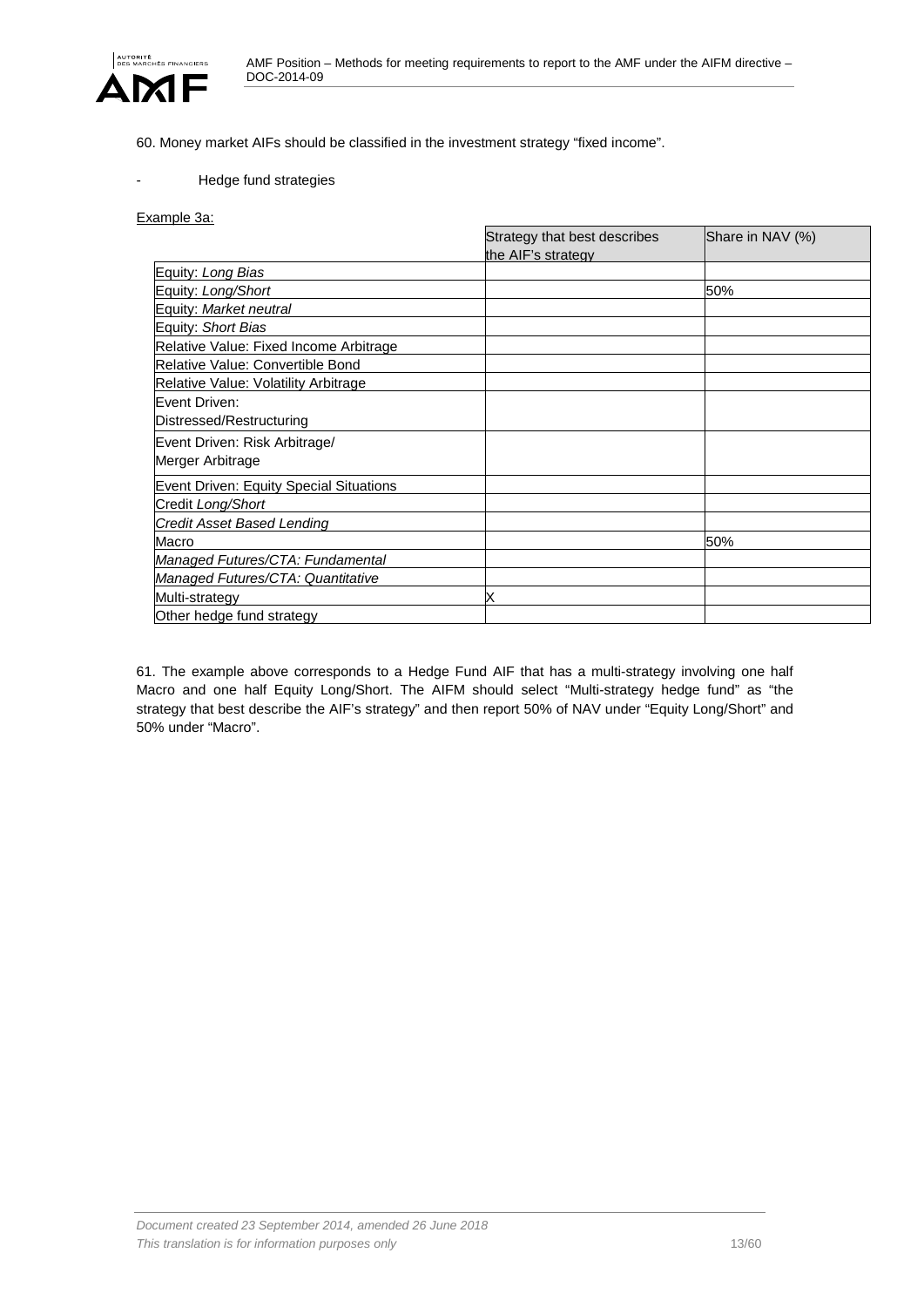

#### Example 3b:

|                                        | Strategy that best describes | Share in NAV (%) |
|----------------------------------------|------------------------------|------------------|
|                                        | the AIF's strategy           |                  |
| Equity: Long Bias                      |                              |                  |
| Equity: Long/Short                     |                              | 70%              |
| Equity: Market neutral                 |                              |                  |
| Equity: Short Bias                     |                              |                  |
| Relative Value: Fixed Income Arbitrage |                              |                  |
| Relative Value: Convertible Bond       |                              |                  |
| Arbitrage                              |                              |                  |
| Relative Value: Volatility Arbitrage   |                              |                  |
| Event Driven:                          |                              |                  |
| Distressed/Restructuring               |                              |                  |
| Event Driven: Risk Arbitrage/          |                              |                  |
| Merger Arbitrage                       |                              |                  |
| Event Driven: Equity Special           |                              |                  |
| <b>Situations</b>                      |                              |                  |
| Credit Long/Short                      |                              | 20%              |
| Credit Asset Based Lending             |                              |                  |
| Macro                                  |                              |                  |
| Managed Futures/CTA: Fundamental       |                              |                  |
| Managed Futures/CTA: Quantitative      |                              | 10%              |
| Multi-strategy                         |                              |                  |
| Other hedge fund strategy              |                              |                  |

62. The example above corresponds to a Hedge Fund AIF whose strategy is best described as Equity Long/Short for 70% of the NAV. It also means that 20% and 10% of the NAV of the AIF is respectively invested in Credit Long/Short Strategies and Managed Futures/CTA: Quantitative.

#### Private equity strategies

#### Example 3c:

|                                    | Strategy that best describes<br>the AIF's strategy | Share in NAV (%) |
|------------------------------------|----------------------------------------------------|------------------|
| Venture capital                    |                                                    | 100%             |
| <b>Growth Capital</b>              |                                                    |                  |
| Mezzanine Capital                  |                                                    |                  |
| Multi-strategy                     |                                                    |                  |
| Other private equity fund strategy |                                                    |                  |

63. The example above corresponds to a Private Equity AIF whose only strategy is Venture Capital.

#### Example 3d:

|                                    | Strategy that best describes | Share in NAV (%) |
|------------------------------------|------------------------------|------------------|
|                                    | the AIF's strategy           |                  |
| Venture capital                    |                              | 50%              |
| <b>Growth Capital</b>              |                              |                  |
| Mezzanine Capital                  |                              | 50%              |
| Multi-strategy                     |                              |                  |
| Other private equity fund strategy |                              |                  |

64. The example above corresponds to a Private Equity AIF that has a multi-strategy involving one half Venture Capital and one half Mezzanine Capital.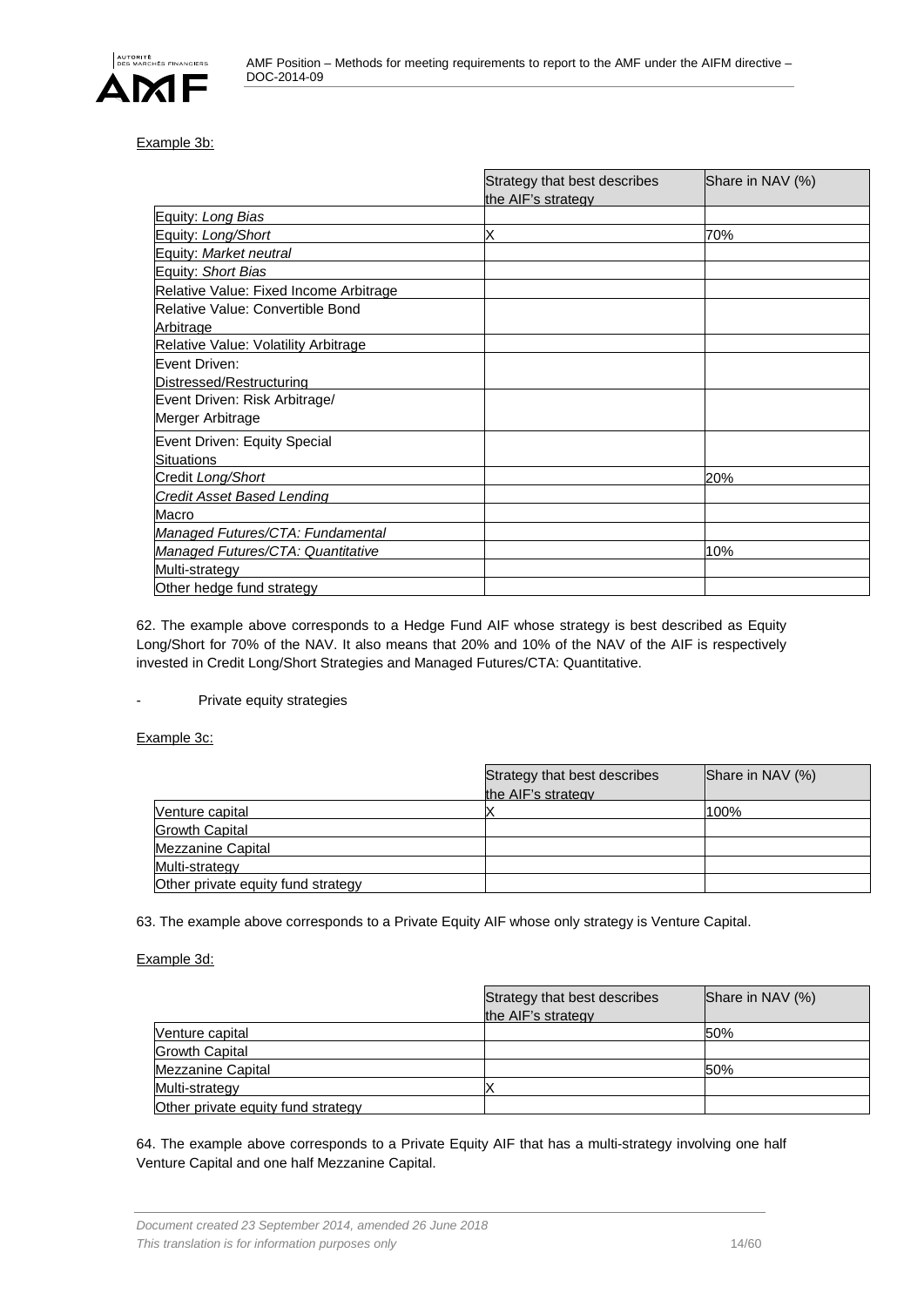

#### Real estate strategies

#### Example 3e:

|                            | Strategy that best describes<br>the AIF's strategy | Share in NAV (%) |
|----------------------------|----------------------------------------------------|------------------|
| Residential real estate    |                                                    |                  |
| Commercial real estate     |                                                    | 100%             |
| Industrial real estate     |                                                    |                  |
| Multi-strategy             |                                                    |                  |
| Other real estate strategy |                                                    |                  |

65. The example above corresponds to a Real Estate AIF that only invests in Commercial Real Estate strategies.

#### Example 3f:

|                            | that best describes the AIF's Share in NAV (%)<br>strategy |     |
|----------------------------|------------------------------------------------------------|-----|
|                            |                                                            |     |
| Residential real estate    |                                                            | 30% |
| Commercial real estate     |                                                            | 30% |
| Industrial real estate     |                                                            | 40% |
| Multi-strategy             |                                                            |     |
| Other real estate strategy |                                                            |     |

66. The example above corresponds to a Real Estate AIF that has a multi-strategy involving 40% Industrial Real Estate, 30% Commercial Real Estate and 30% Residential Real Estate.

#### - Fund of funds strategies

Example 3g:

|                              | Strategy that best describes | Share in NAV (%) |
|------------------------------|------------------------------|------------------|
|                              | the AIF's strategy           |                  |
| <b>Fund of hedge funds</b>   |                              |                  |
| Fund of private equity funds |                              | 100%             |
| Other fund of funds          |                              |                  |

67. The example above corresponds to a Fund of funds AIF that only invests in Private Equity AIFs.

#### Other strategies

#### Example 3h:

|                     | Strategy that best describes<br>the AIF's strategy | Share in NAV (%) |
|---------------------|----------------------------------------------------|------------------|
| Commodity fund      |                                                    | 20%              |
| Equity fund         |                                                    | 10%              |
| Fixed income fund   |                                                    | 70%              |
| Infrastructure fund |                                                    |                  |
| Other fund          |                                                    |                  |

68. The example above corresponds to an AIF whose strategy is best described as Fixed Income Fund strategy for 70% of the NAV. It also shows that 20% and 10% of the NAV of the AIF is allocated to Commodity funds and Equity funds respectively.

#### Example 3i: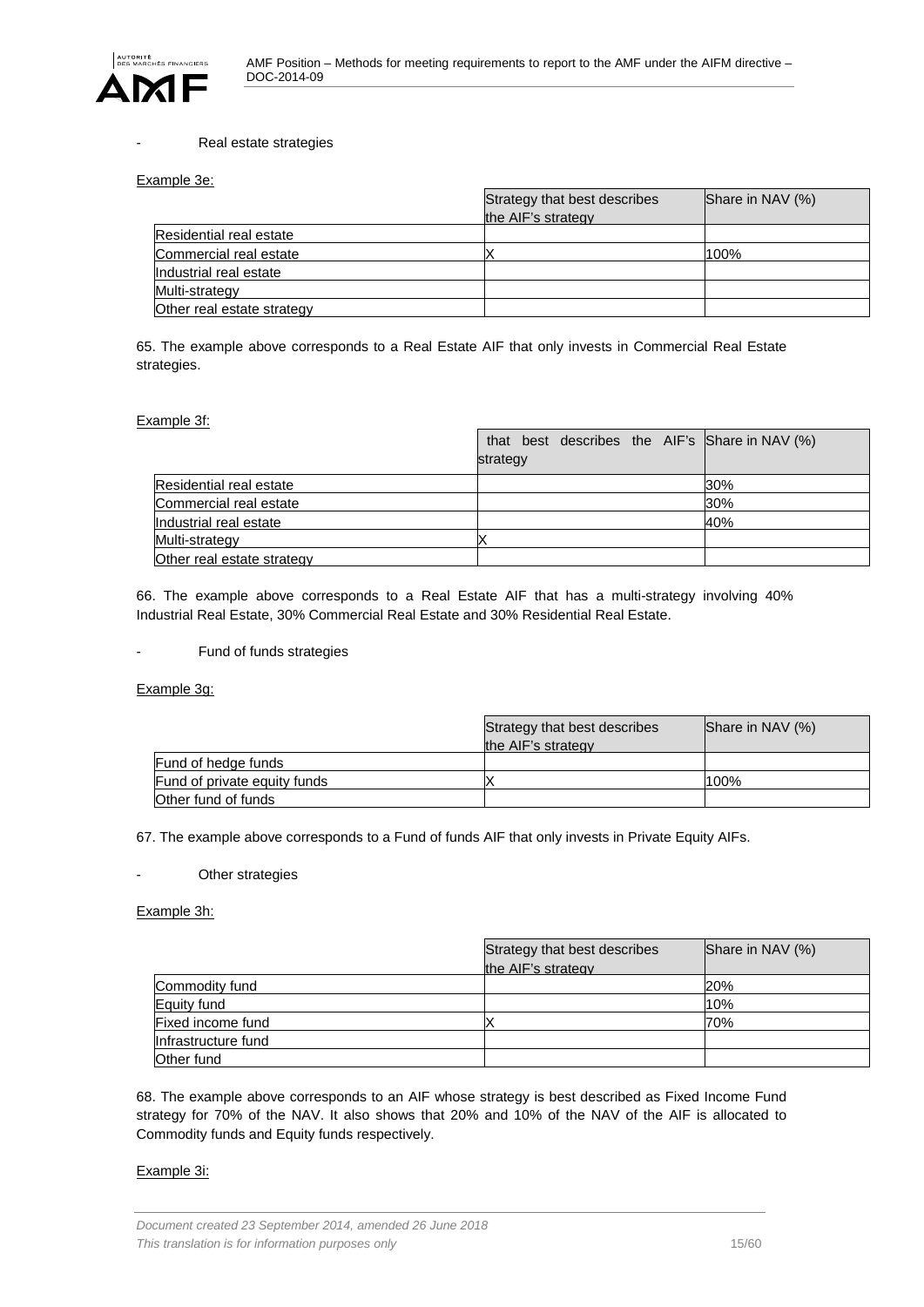

|                     | Strategy that best describes<br>the AIF's strategy | Share in NAV (%) |
|---------------------|----------------------------------------------------|------------------|
| Commodity fund      |                                                    | 10%              |
| Equity fund         |                                                    | 10%              |
| Fixed income fund   |                                                    | 30%              |
| Infrastructure fund |                                                    |                  |
| Other fund          |                                                    |                  |

|                                        | Strategy that best describes<br>the AIF's strategy | Share in NAV (%) |
|----------------------------------------|----------------------------------------------------|------------------|
| Equity: Long Bias                      |                                                    |                  |
| Equity: Long/Short                     |                                                    | 15%              |
| Equity: Market neutral                 |                                                    | 5%               |
| Equity: Short Bias                     |                                                    |                  |
| Relative Value: Fixed Income Arbitrage |                                                    |                  |
| Relative Value: Convertible Bond       |                                                    |                  |
| Relative Value: Volatility Arbitrage   |                                                    |                  |
| Event Driven:                          |                                                    |                  |
| Distressed/Restructuring               |                                                    |                  |
| Event Driven: Risk Arbitrage/          |                                                    |                  |
| Merger Arbitrage                       |                                                    |                  |
| Event Driven: Equity Special           |                                                    |                  |
| Credit Long/Short                      |                                                    |                  |
| <b>Credit Asset Based Lending</b>      |                                                    |                  |
| Macro                                  |                                                    | 30%              |
| Managed Futures/CTA: Fundamental       |                                                    |                  |
| Managed Futures/CTA: Quantitative      |                                                    |                  |
| Multi-strategy                         |                                                    |                  |
| Other hedge fund strategy              |                                                    |                  |

69. The example above corresponds to an AIF whose predominant AIF type is 'None' with 50% of the NAV allocated to 'Hedge Fund' strategies and 50% allocated to 'Other' strategies.

#### <span id="page-15-0"></span>**VIII.III. Principal exposures and most important concentration**

#### Main instrument in which the AIF is trading

70. This information should be provided for each AIF, or each compartment or sub-fund in the case of an umbrella AIF. AIFMs should identify the five most important individual instruments of an AIF. The ranking should be based on the value of individual instruments. The values of the instruments should be calculated as of the last business day of the reporting period.

71. For each position, the AIFM should identify the sub-asset type using the highest level of detail available in the typology of assets listed in Annex II of this Position. AIFMs should also report the instrument code and, when available, the ISIN code and the AII code for derivatives. If AIFMs trade in assets that do not have any specific instrument code, such as timber or vineyards, they should report NONE for the "instrument code type" and give details on the assets in the column "instrument name".

72. AIFMs should also report the value of each position together with its type (long or short).

73. If an AIF has a very concentrated portfolio of investments and the AIFM reports fewer than five instruments, the AIFM should enter "NTA\_NTA\_NOTA" for the relevant ranks.

#### Example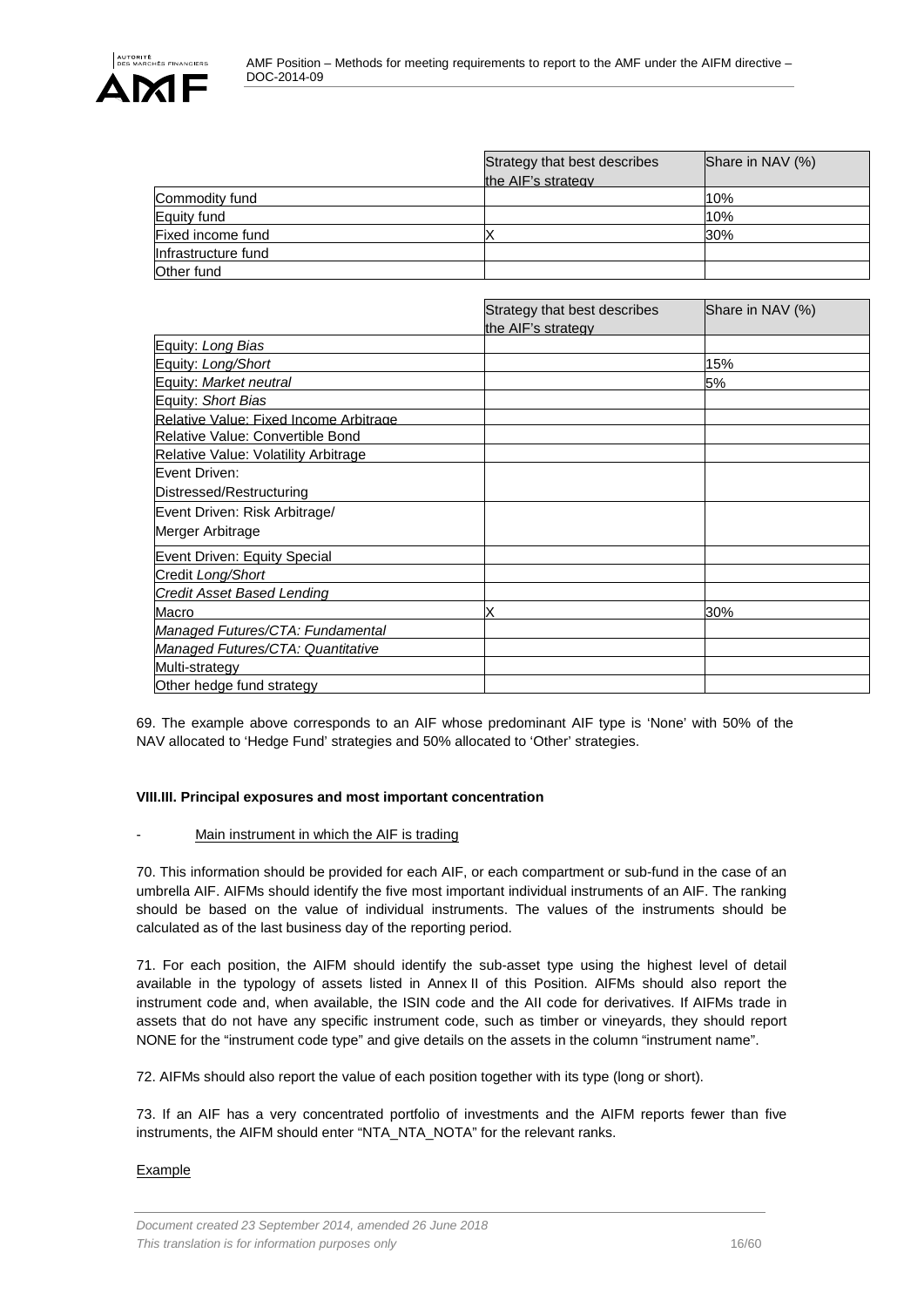|                                                | Sub-asset<br>code                                                              | typelnstrument<br><b>name</b> | Ilnstrument<br>type | codelnstrument code<br>(ISIN or All) | Value      | Long/short<br>position |
|------------------------------------------------|--------------------------------------------------------------------------------|-------------------------------|---------------------|--------------------------------------|------------|------------------------|
| Most<br>important<br><b>linstrument</b>        | SEQ LEQ IFI<br>(listed)<br>equity<br>by<br>issued<br>financial<br>institution) | N BANK XYZ                    | <b>ISIN</b>         | <b>FRXXXXXXX</b><br>XXX              | 10,000,000 | Long                   |
| Second most<br>important<br><b>linstrument</b> | <b>SEC LEQ OT</b><br>HR (Other Listed<br>Equity)                               | XYZ SA                        | <b>ISIN</b>         | FRXXXXXXX<br>XXX                     | 3,500,000  | Short                  |
| Third<br>most<br>important<br>instrument       | Vineyard                                                                       |                               | <b>NONE</b>         |                                      |            |                        |

74. The example above corresponds to an AIF for which the main individual positions are a long position in XYZ Bank shares to the value of €10,000,000 and a short position in shares of XYZ SA to the value of €3,500,000.

#### Geographical focus

75. When reporting information on the geographical focus, AIFMs should look at the domicile of the investments made. The geographical regions are mutually exclusive and the sum of the percentages should equal 100%. The information should be reported as of the last business day of the reporting period.

76. Investments that do not have a predominant geographical focus should be included in the category "supranational/multiple regions". AIFMs may allocate investments in underlying collective investment schemes to a specific region if they have sufficient information on the portfolio of the collective investment scheme; if not, they should be allocated to the category supranational/multiple regions. For financial derivative instruments (OTC and listed derivatives), the domicile should be the domicile of the underlying assets of the financial derivative instrument. For cash-like bank deposits, the domicile should be based on the currency in which the deposit is denominated. For instance, the domicile of a cash deposit in euro in a US bank should be Europe. The same approach should apply to cash borrowing (i.e. the domicile should be based on the currency of the cash borrowed and not on the domicile of the lender). AIFMs should refer to Annex III of this Position for the details on the geographical areas.

#### 10 principal exposures of the AIF at the reporting date

77. Under this section of the reporting template, AIFMs should indicate the 10 principal exposures by sub-asset type and by type of position (long or short). AIFMs should group their instruments according to the sub-asset type categories displayed in Annex II of this Position (i.e. to the highest level of detail available, such as certificates of deposit, ABS, single name financial CDS, etc.) and then report the top 10 principal exposures. The ranking should be based on the aggregated value of the instruments composing each sub-asset type. The value of the instruments should be calculated as of the last business day of the reporting period, and AIFMs should not net the positions between instruments that are part of the same sub-asset type.

78. For the first column, AIFMs should indicate the Macro Asset type using the first level of detail available in the typology of assets listed in Annex II of this Position (i.e. securities, derivatives, etc.).

79. For the second column, AIFMs should indicate the sub-asset type using the highest level of detail available in the typology of assets listed in Annex II of this Position (i.e. certificates of deposits, other equity derivatives, etc.).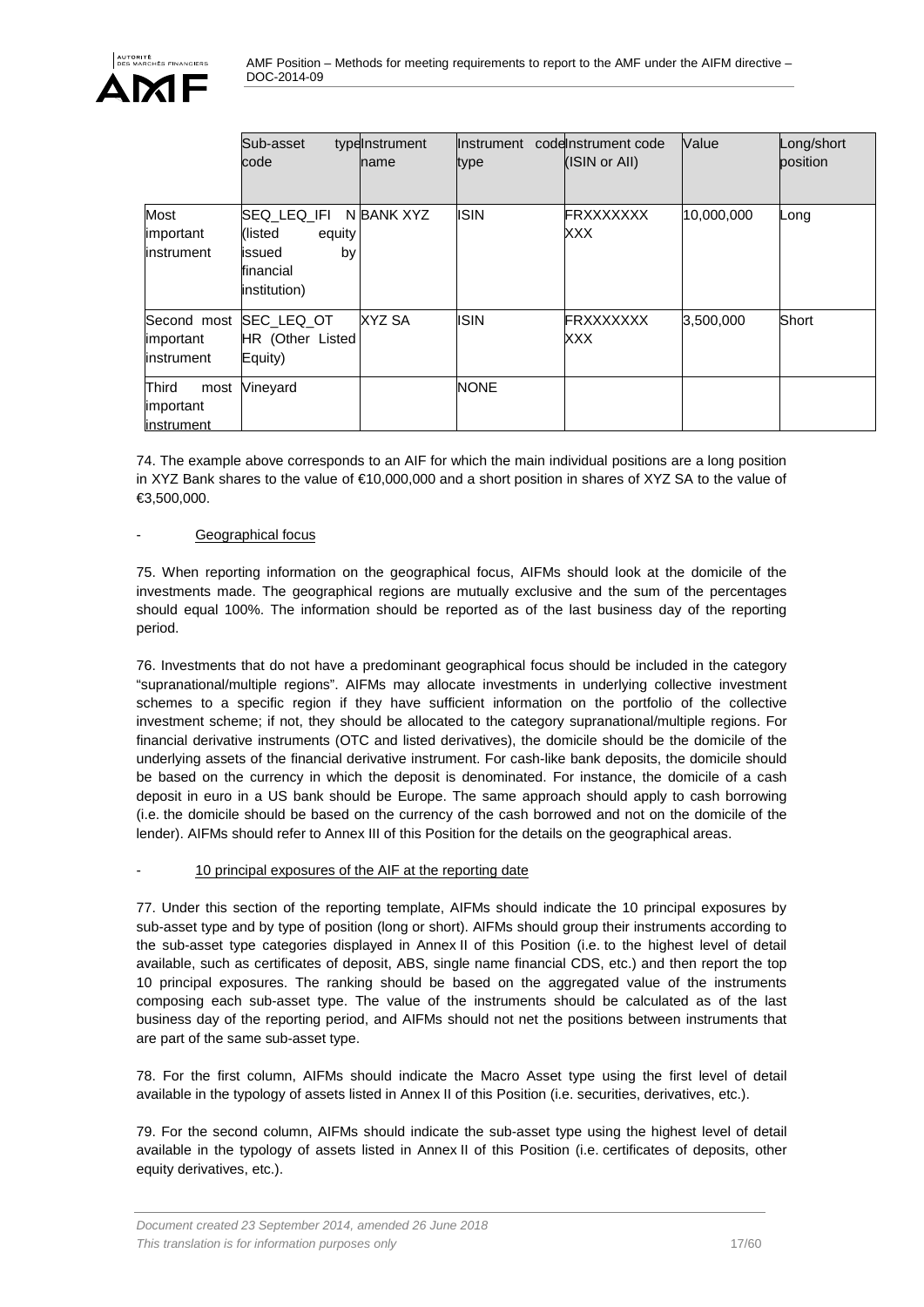

80. Then, AIFMs should indicate the aggregated value of the sub-asset type as well as its percentage in terms of total value of assets under management of the AIF.

81. If AIFMs are aware of the counterparty to OTC transactions they should report its identity and its identification codes such as the LEI or the IEI. In this case, CCPs should not be considered as a counterparty. AIFMs should not indicate a counterparty if there is more than one counterparty for one sub-asset type.

Example:

|    | Macro<br>type code              | AssetSub-asset type code                                                            | Aggregated value% of the total Long/short | value of assets position<br>under<br>management<br>of<br>the AIF |       | Counterparty<br>(where relevant) |
|----|---------------------------------|-------------------------------------------------------------------------------------|-------------------------------------------|------------------------------------------------------------------|-------|----------------------------------|
| l1 | <b>SEC</b><br>(Securities)      | SEC_CSH_CODP<br>(Certificates of deposit)                                           | 120,000,000                               | 4%                                                               | Long  |                                  |
| 2  | <b>DER</b><br>(Derivatives)     | DER_CDS_INDX<br>(Index CDS)                                                         | 100,000,000                               | 3.3%                                                             | Long  |                                  |
| 3  | <b>DER</b><br>(Derivatives)     | DER_FEX_INVT<br>(Foreign exchange for<br>investment purposes)                       | 85,000,000                                | 2.83%                                                            | Short |                                  |
| 4  | CIU (CIS)                       | CIU_OAM_AETF<br>(Investment<br>CIU<br>in<br>operated/managed<br>by<br>the AIFM-ETF) | 84,500,000                                | 2.82%                                                            | Long  |                                  |
| 5  | <b>DER</b><br>(Derivatives)     | DER_EQD_OTHD<br>(Other<br>equity<br>derivatives)                                    | 60,000,000                                | 2%                                                               | Long  | <b>XYZ Bank</b>                  |
| 6  | <b>SEC</b><br>(Securities)      | SEC_CSH_CODP<br>(Certificates<br>of<br>deposit)                                     | 45,000,000                                | 1.5%                                                             | Short |                                  |
| 17 | <b>DER</b><br>(Derivative<br>s) | DER_EQD_OTHD<br>(Other equity<br>derivatives)                                       | 32,000,000                                | 1.1%                                                             | Short |                                  |
| 8  | <b>NTA</b>                      | NTA_NTA_NOTA                                                                        |                                           |                                                                  |       |                                  |
| 9  | <b>NTA</b>                      | NTA_NTA_NOTA                                                                        |                                           |                                                                  |       |                                  |
| 10 | <b>NTA</b>                      | NTA_NTA_NOTA                                                                        |                                           |                                                                  |       |                                  |

82. The example above illustrates that AIFMs may report similar information under different lines. For instance, both lines 1 and 6 provide for exposures to the same Macro Asset type (securities) and the same sub-asset type (certificates of deposit) but the difference is that under line 1 it is a long position whereas under line 6 it is a short position.

83. For the last column, the counterparty should be reported when all the instruments reported in a row have the same counterparty. For instance, in the example above, line 5 means that the fifth most important exposure of the AIFM is represented by equity derivatives that all have the same counterparty (e.g. XYZ Bank). Counterparties that are part of the same group should be treated as a single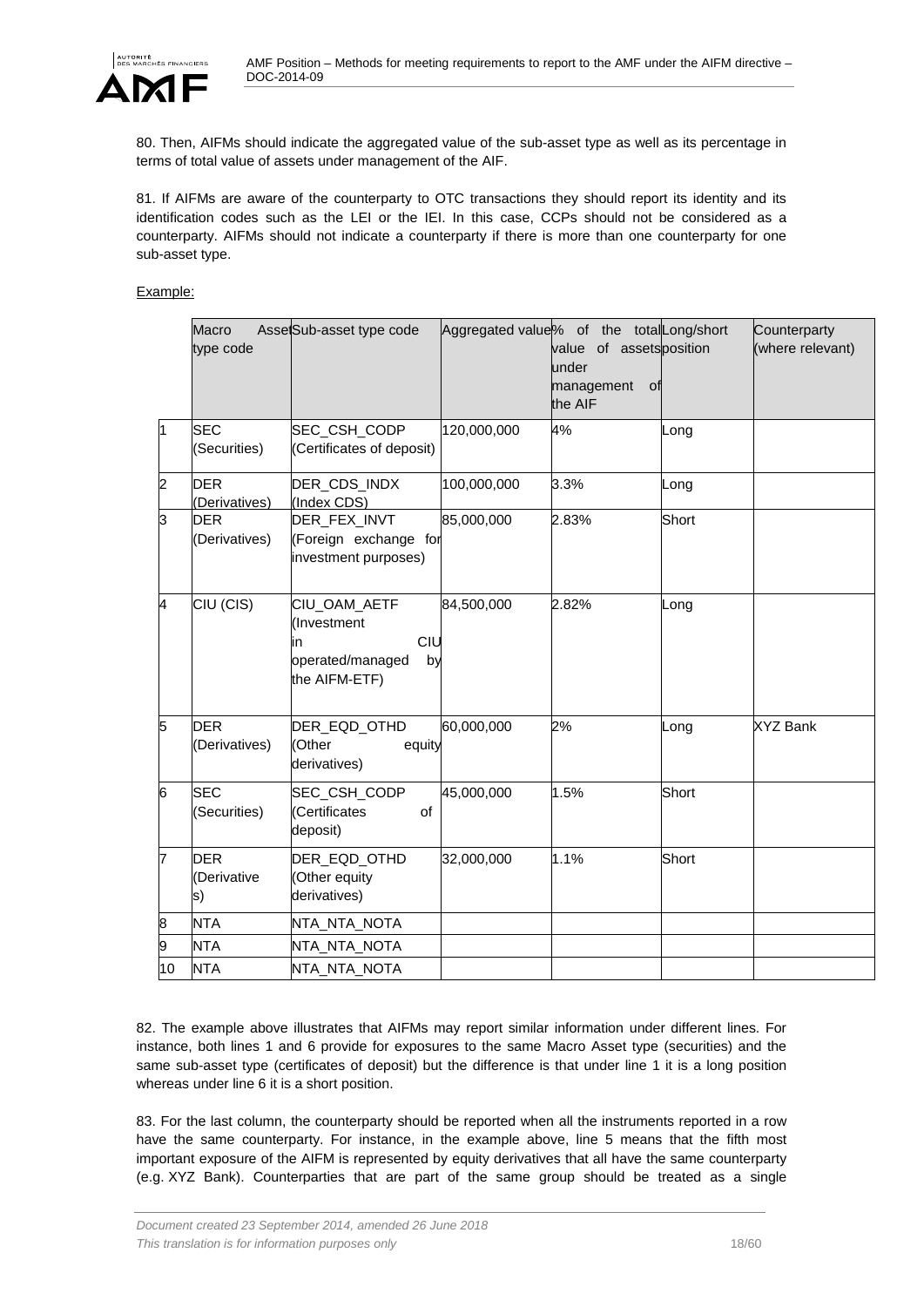AMF Position – Methods for meeting requirements to report to the AMF under the AIFM directive – DOC-2014-09



counterparty. Conversely, if not all the instruments have the same counterparty, the relevant cell should be empty as shown in line 7.

#### 5 most important portfolio concentrations

84. Under this section of the reporting template, AIFMs must report the five most important portfolio concentrations by asset type, market where the trade occurred and position (long or short). The ranking should be based on the aggregated value of each instrument composing each asset type. The value of the instruments should be calculated as of the last business day of the reporting period and AIFMs should not net the positions between instruments that are part of the same asset type.

85. For the first column, AIFMs should identify the asset type using the second level of detail in the typology of assets listed in Annex II of this Position. For the third column, AIFMs should report the MIC of the market. They should then report the aggregated value of each group of asset type.

86. Finally, AIFMs should indicate whether the exposure of each group of asset type reported is a short or long position.

87. When a category of investment is not traded on a market, AIFMs should report "XXX" for 'market type'. These instruments include, for instance, collective investment undertakings.

88. OTC instruments should also be grouped under the specific code OTC for 'market type'. If an AIFM invests via an OTC transaction in an instrument that is also listed on a market, the 'market type' should be OTC.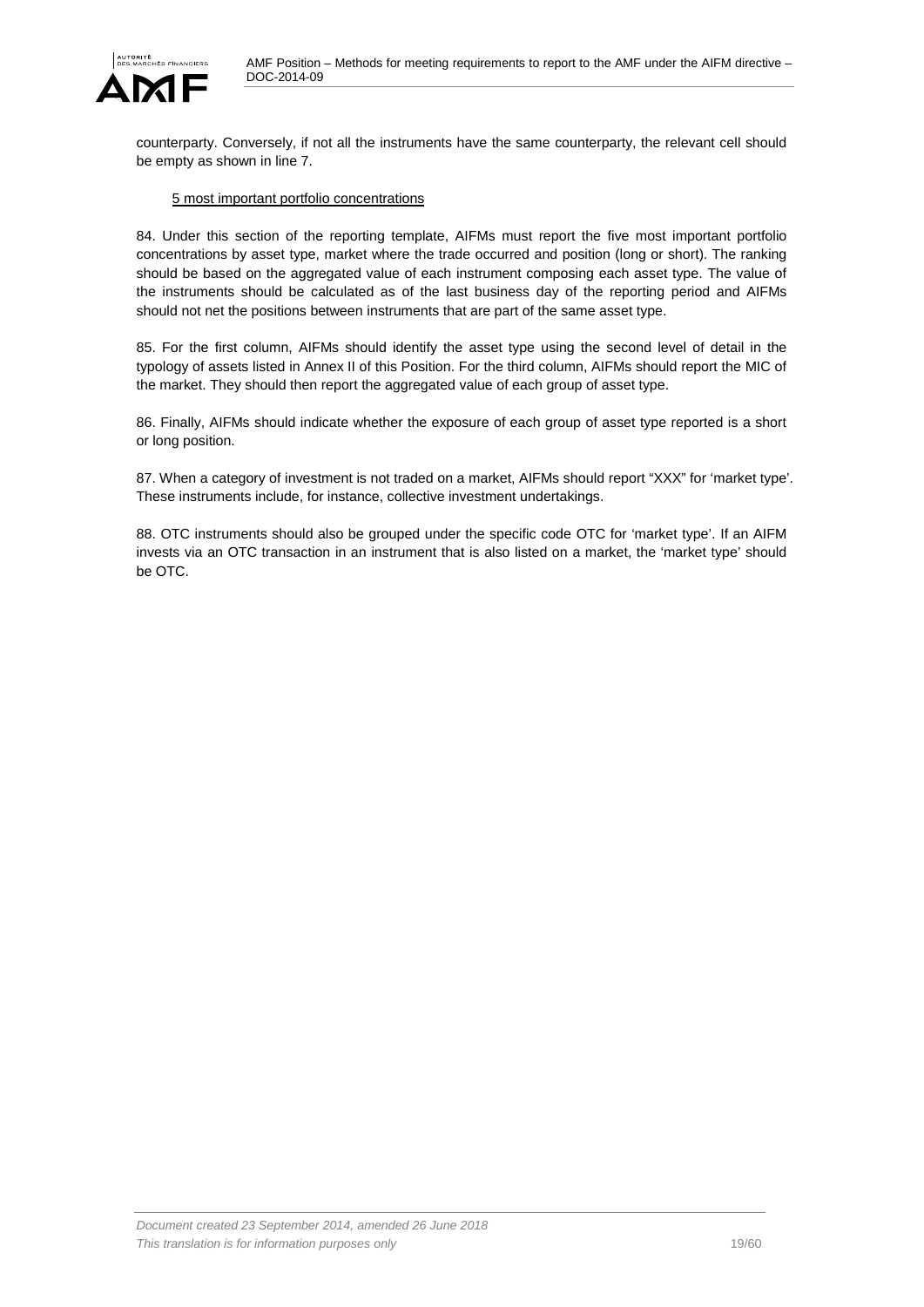

### Examples:

Example 1a:

|                | Asset type code                          | <b>Market</b><br>type | Market code                        | Aggregated<br>value | % of the totalLong/<br>value of assetsshort position (where relevant)<br>under<br>management<br><sub>o</sub><br>the AIF |       | Counterparty    |
|----------------|------------------------------------------|-----------------------|------------------------------------|---------------------|-------------------------------------------------------------------------------------------------------------------------|-------|-----------------|
| <sup>1</sup>   | (EquityMIC<br>DER_EQD<br>derivatives)    |                       | XNYS (NYSE)                        | 120,000,000         | 3%                                                                                                                      | Long  | N/A             |
| $\overline{2}$ | SEC_LEQ<br>(Listed equities)             | <b>MIC</b>            | <b>XPAR</b><br>(Euronext<br>Paris) | 98,000,000          | 2.45%                                                                                                                   | Long  | N/A             |
| 3              | DER_EQD<br>(Equity derivatives)          | <b>OTC</b>            |                                    | 72,000,000          | 1.8%                                                                                                                    | Short | <b>XYZ Bank</b> |
| 4              | CIU_OAM<br>the<br>managed<br>by<br>AIFM) | (CIUXXX               |                                    | 21,000,000          | 0.5%                                                                                                                    | Long  | N/A             |
| 5              | Etc.                                     |                       |                                    |                     |                                                                                                                         |       |                 |

89. The example above illustrates that the most important concentration of the AIF is made up of long positions in equity derivatives on NYSE for an aggregated value of €120,000,000. It also means that the third most important concentration of the AIF is made up of short positions in OTC equity derivatives with XYZ Bank as counterparty for an aggregated value of €72,000,000.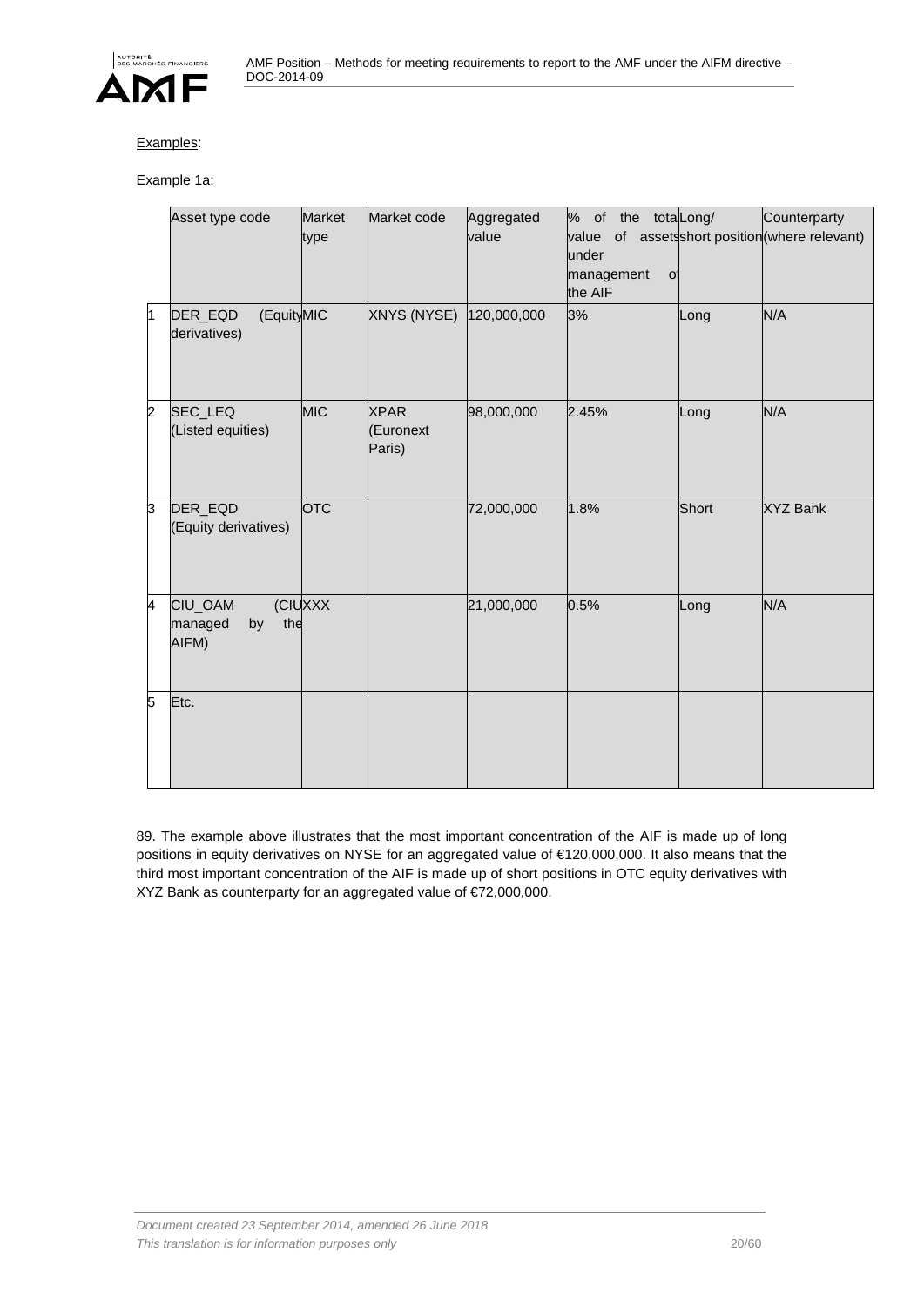

#### Example 1b:

|     | Asset type code                    |            | Market typeMarket code | Aggregated<br>value | % of<br>the<br>0f<br>value<br>lunder<br>management<br>01<br>the AIF | totaLong/ | Counterparty<br>assetsshort position (where relevant) |
|-----|------------------------------------|------------|------------------------|---------------------|---------------------------------------------------------------------|-----------|-------------------------------------------------------|
| ł1. | DER_EQD<br>(Equity derivatives)    | <b>MIC</b> | XNYS<br>(NYSE)         | 330,000,000         | 4%                                                                  | Long      | N/A                                                   |
| 2   | DER EQD<br>(Equity derivatives)    | <b>MIC</b> | XNYS<br>(NYSE)         | 150,000,000         | 2%                                                                  | Short     | N/A                                                   |
| 3   | DER EQD<br>(Equity derivatives)    | <b>OTC</b> |                        | 75,000,000          | 1%                                                                  | Short     | N/A                                                   |
| 4   | CIU_OAM<br>managed by the<br>AIFM) | (CIUXXX    |                        | 25,000,000          | 0.33%                                                               | Long      | N/A                                                   |
| 5   | Etc.                               |            |                        |                     |                                                                     |           |                                                       |

90. The example above illustrates that the two most important concentrations of the AIF are made up of long positions in equity derivatives on NYSE for an aggregated value of €330,000,000 and of short positions in the same types of asset on NYSE for an aggregated value of €150,000,000. It also means that the third most important concentration of the AIF is made up of short positions in OTC equity derivatives for an aggregated value of €75,000,000 for which the counterparties are not all the same.

#### Typical deal position/size for "private equity" AIFs

91. To report this information, AIFMs should select only one deal/position size.

AIFMs should complete this question only if they have selected as a predominant AIF type "private equity fund". AIFMs should select the deal/position size in which the AIF typically invests (see position size categories of Annex II of this Position):

- Very small  $< \epsilon$ 5m
- Small ( $\text{65m}$  to <  $\text{625m}$ )
- Lower mid-market ( $E25m$  to <  $E150m$ )
- Upper mid-market ( $€150m$  to <  $€500m$ )
- Large cap ( $600m$  to < $61bn$ )
- Mega cap (€1bn and greater)
- Principal markets in which the AIF trades

92. For this information, AIFMs should take the same approach as for the information at the level of the AIFM (see section XI.II above) but apply it to AIFs.

#### - **Investor concentration**

93. For AIFs with several unit or share classes, AIFMs should consider the percentage of these units or shares in relation to the NAV of the AIF in order to be able to aggregate the five beneficial owners that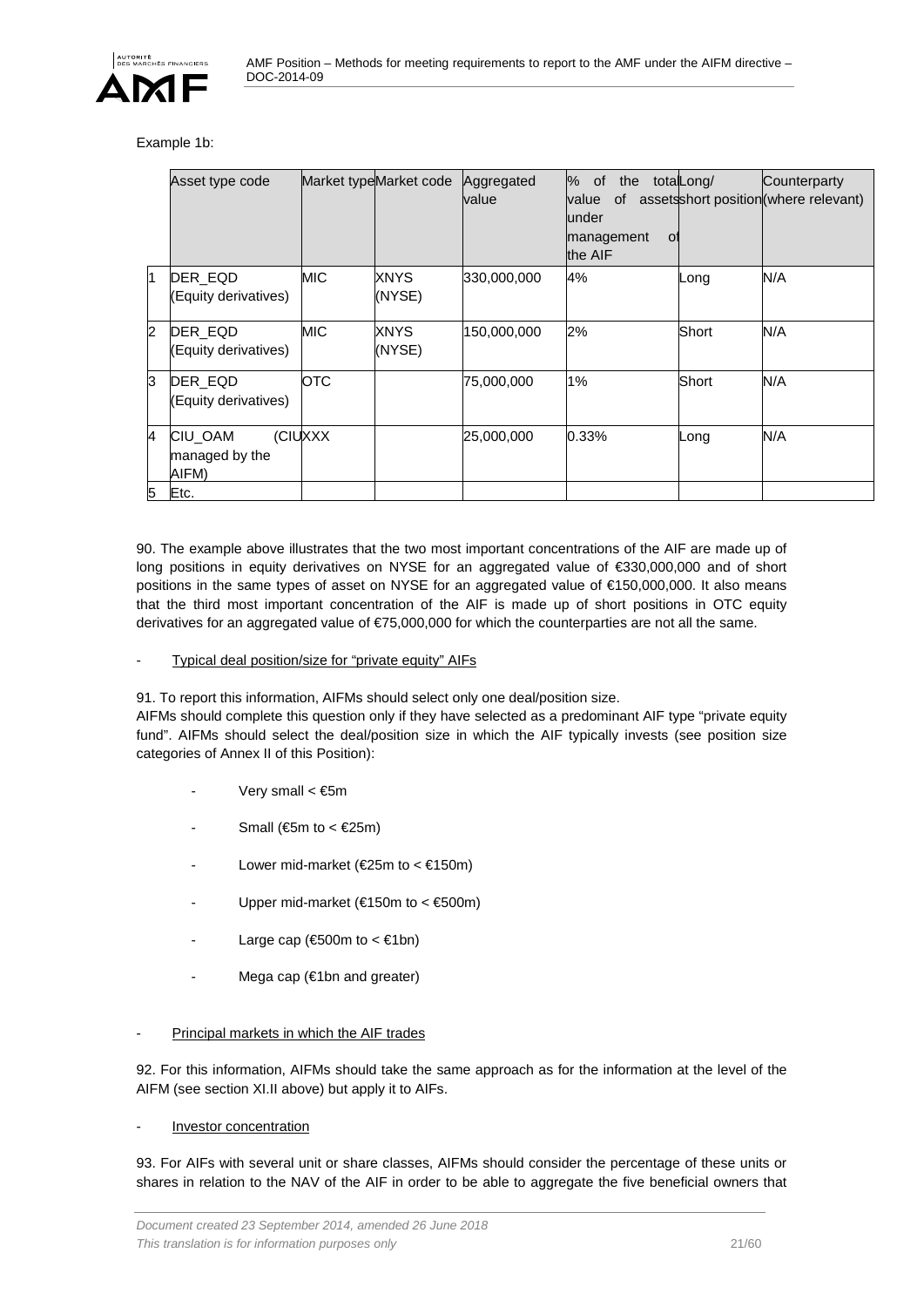

have the largest equity interests in the AIF. Investors that are part of the same group should be considered as a single investor.

94. When reporting the investor concentration between retail investors and professional clients, the total should equal 100%.

#### <span id="page-21-0"></span>**IX. AIF data reporting**

#### <span id="page-21-1"></span>**IX.I. Instruments traded and individual exposures**

95. For this section of the reporting template, AIFMs should report the information in the base currency of the AIF. AIFMs should report values to the highest level of detail available. The table below provides information on the exact meaning of each category of asset.

| Cash and cash equivalents | Include exposures to cash and cash-equivalent asset classes, such as certificates<br>of deposit, banker's acceptances and similar instruments held for investment<br>purposes that do not provide a return greater than a three-month high credit<br>quality government bond.                          |
|---------------------------|--------------------------------------------------------------------------------------------------------------------------------------------------------------------------------------------------------------------------------------------------------------------------------------------------------|
| Listed equities           | Include all physical exposure by the AIF to equities listed or traded on a regulated<br>market. Do not include in this category exposures obtained synthetically or<br>through derivatives (instead include these under the 'equity derivatives' category).                                            |
| Unlisted equities         | Include all physical exposure to unlisted equities. Unlisted equities are those that<br>are not listed or traded on a regulated market. Do not include in this category<br>exposures obtained synthetically or through derivatives (instead include these<br>under the 'equity derivatives' category). |
| Corporate bonds           | Include all physical exposure to all corporate bonds held by the AIF. Do not<br>include in this category exposures obtained synthetically or through derivatives<br>(instead include these under the 'fixed income derivatives' category).                                                             |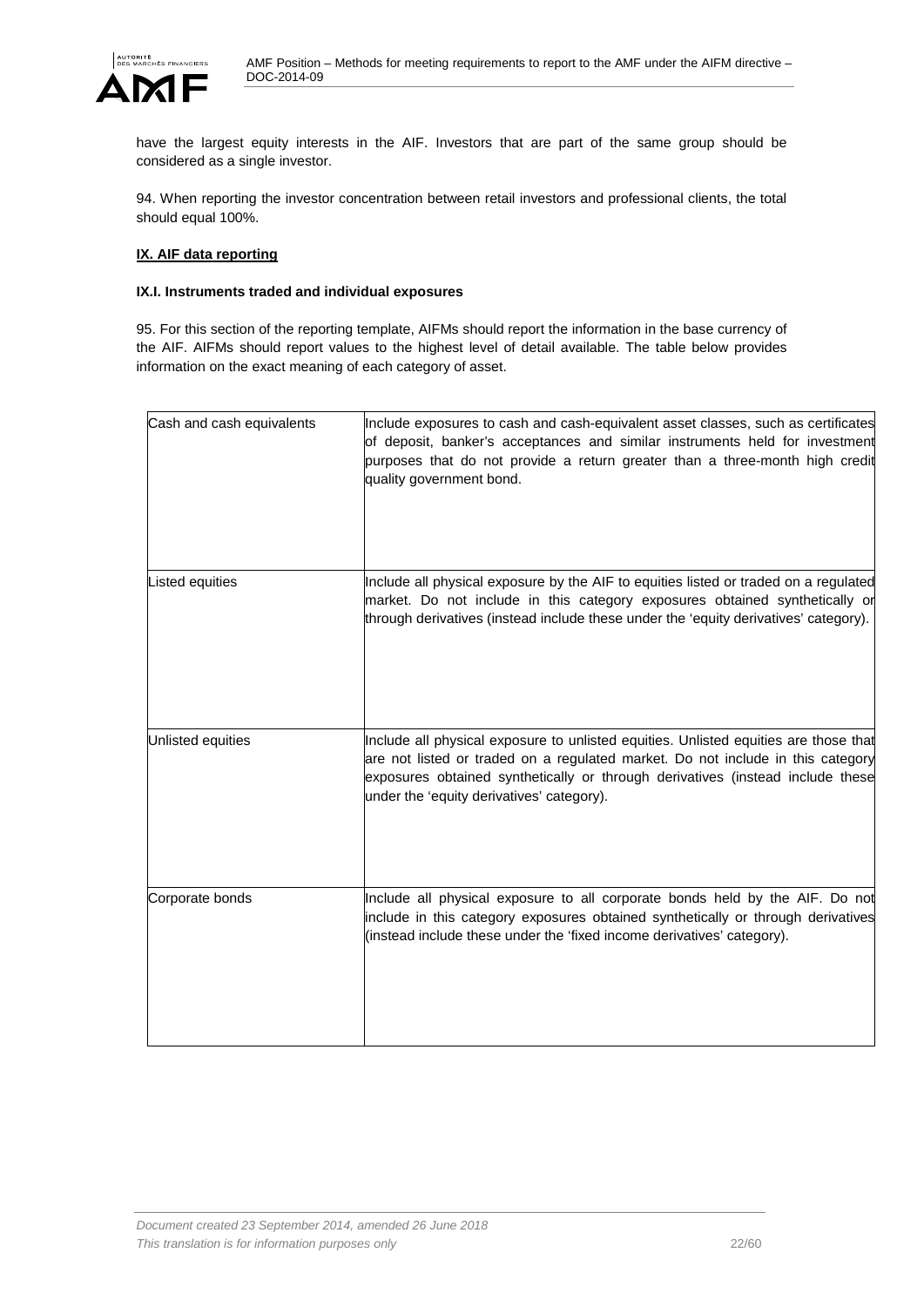

| Sovereign bonds                          | Include the exposure to all sovereign bonds held by the AIF. For the purposes of<br>this question, a sovereign bond is a bond issued by a national government<br>(including central governments, government agencies, other governments and<br>central banks) denominated in a local or foreign currency. Also include any<br>supranational bonds in the category of non-G10 sovereign bonds. Include EU<br>supranational bonds in the category "EU bonds" for individual exposures and "EU<br>Member State bonds" for the turnover. |
|------------------------------------------|--------------------------------------------------------------------------------------------------------------------------------------------------------------------------------------------------------------------------------------------------------------------------------------------------------------------------------------------------------------------------------------------------------------------------------------------------------------------------------------------------------------------------------------|
| Non-EU G10 sovereign<br>bonds            | Include the exposure to all non-EU G10 sovereign bonds.                                                                                                                                                                                                                                                                                                                                                                                                                                                                              |
| Municipal bonds                          | Include all the exposure to municipal bonds that are not guaranteed by national<br>governments.                                                                                                                                                                                                                                                                                                                                                                                                                                      |
| Convertible bonds                        | Include the exposure to all convertible notes or debentures (not yet converted into<br>shares or cash) held by the AIF.                                                                                                                                                                                                                                                                                                                                                                                                              |
| Leveraged loans                          | Include the notional value of all leveraged loans held<br>by the AIF. In practice, such loans generally form part of the financing structure of<br>an LBO and may be of higher credit risk.<br>Do not include any positions held via LCDS (these should be recorded in the CDS<br>category).                                                                                                                                                                                                                                         |
| Other loans                              | Include the notional value of all other loans, including bilateral<br>or syndicated loans, factoring or forfeiting finance and invoice discounting.<br>Do not include any positions held via LCDS (these should be recorded in the CDS<br>category).                                                                                                                                                                                                                                                                                 |
| Structured/securitised products -<br>ABS | Include the notional value of any investments held by the AIF in structured<br>products in asset-backed securities including (but not limited to) auto loans, credit<br>card loans, consumer loans, student loans, equipment loans, CDOs (cash flow<br>and synthetic) and whole business securitisations.<br>Do not include any positions held in MBS, RMBS, CMBS and CDS (these should<br>be recorded in the MBS, RMBS, CMBS and CDS categories).                                                                                   |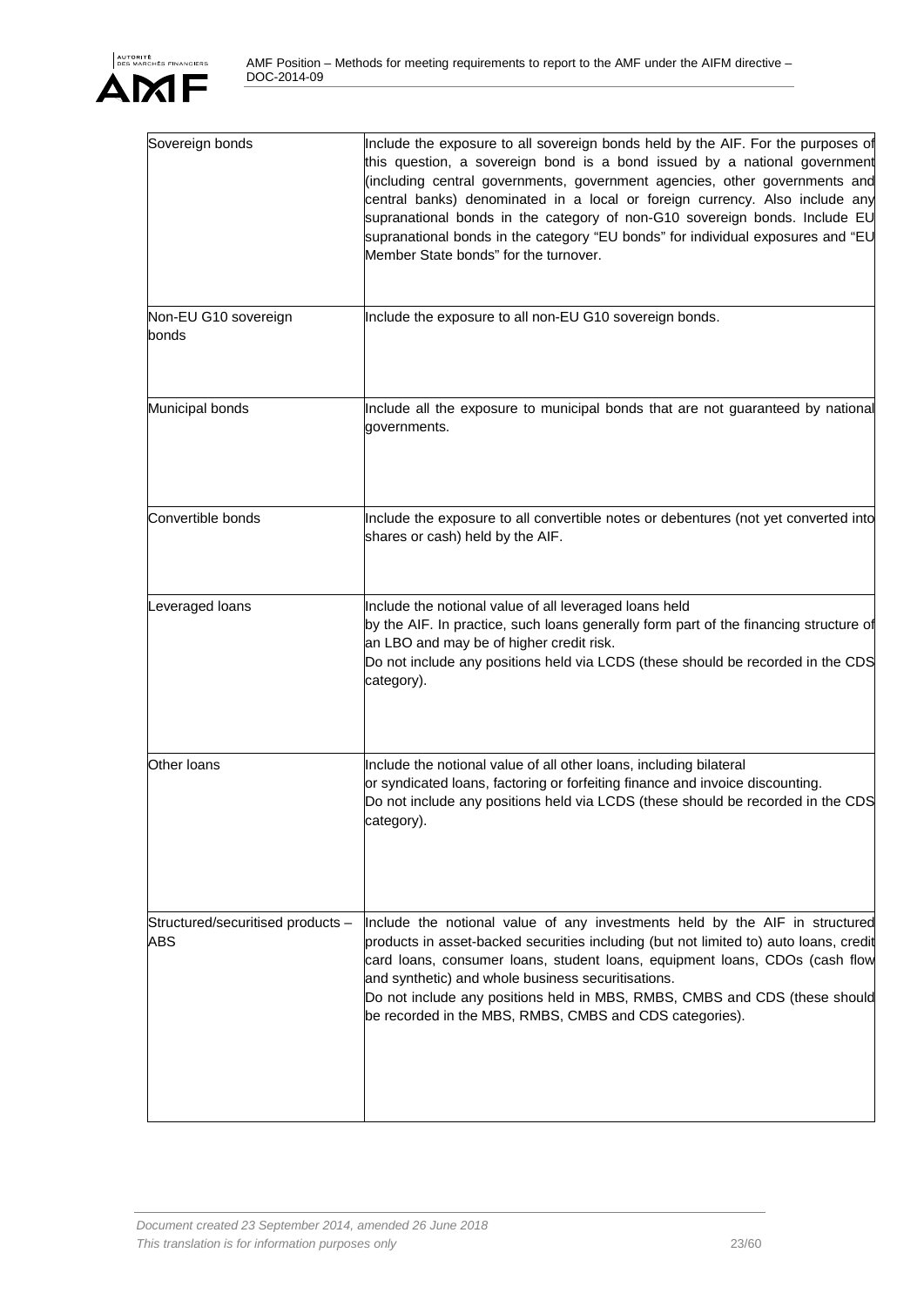

| Structured/securitised products -<br>MBS/RMBS/CMBS | Include the notional value of all investments by the AIF in mortgage-backed<br>securities, residential mortgage-backed securities and commercial mortgage-<br>backed securities.<br>Do not include any position held via CDS (these should be included in the CDS<br>category).                                                                              |
|----------------------------------------------------|--------------------------------------------------------------------------------------------------------------------------------------------------------------------------------------------------------------------------------------------------------------------------------------------------------------------------------------------------------------|
| Structured/securitised products -<br>ABCP          | Include the notional value of all investments by the AIF in asset-backed<br>commercial paper, including (but not limited to) Structured Investment Vehicles,<br>Single-Seller Conduits and Multi-Seller Conduit programs.<br>Do not include any position held via CDS (these should be included in the CDS<br>category).                                     |
| Structured/securitised products -<br>CDO/CLOs      | Include the notional value of all investments by the AIF in collateralised debt<br>obligations (cash flow and synthetic) or collateralised loan obligations.<br>Do not include any position held via CDS (these should be included in the CDS<br>category).                                                                                                  |
| Structured/securitised products -<br>Other         | Include the notional value of all investments by the AIF in other forms of structured<br>investment which are not covered by another category.<br>Do not include any position held via CDS (these should be included in the CDS<br>category).                                                                                                                |
| <b>Equity derivatives</b>                          | Include the value of all exposure by the AIF to equities held synthetically or<br>through derivatives. Measure exposure as the total notional value of futures and<br>delta-adjusted notional value of options. Include equity index futures as well as<br>single stock derivatives. Dividend swaps and options should also be included in<br>this category. |
| Fixed income derivatives                           | Include the value of all exposure by the AIF to fixed income held synthetically or<br>through derivatives (total notional value for futures) but do not include any<br>positions held via CDS (these should be recorded in the CDS category).                                                                                                                |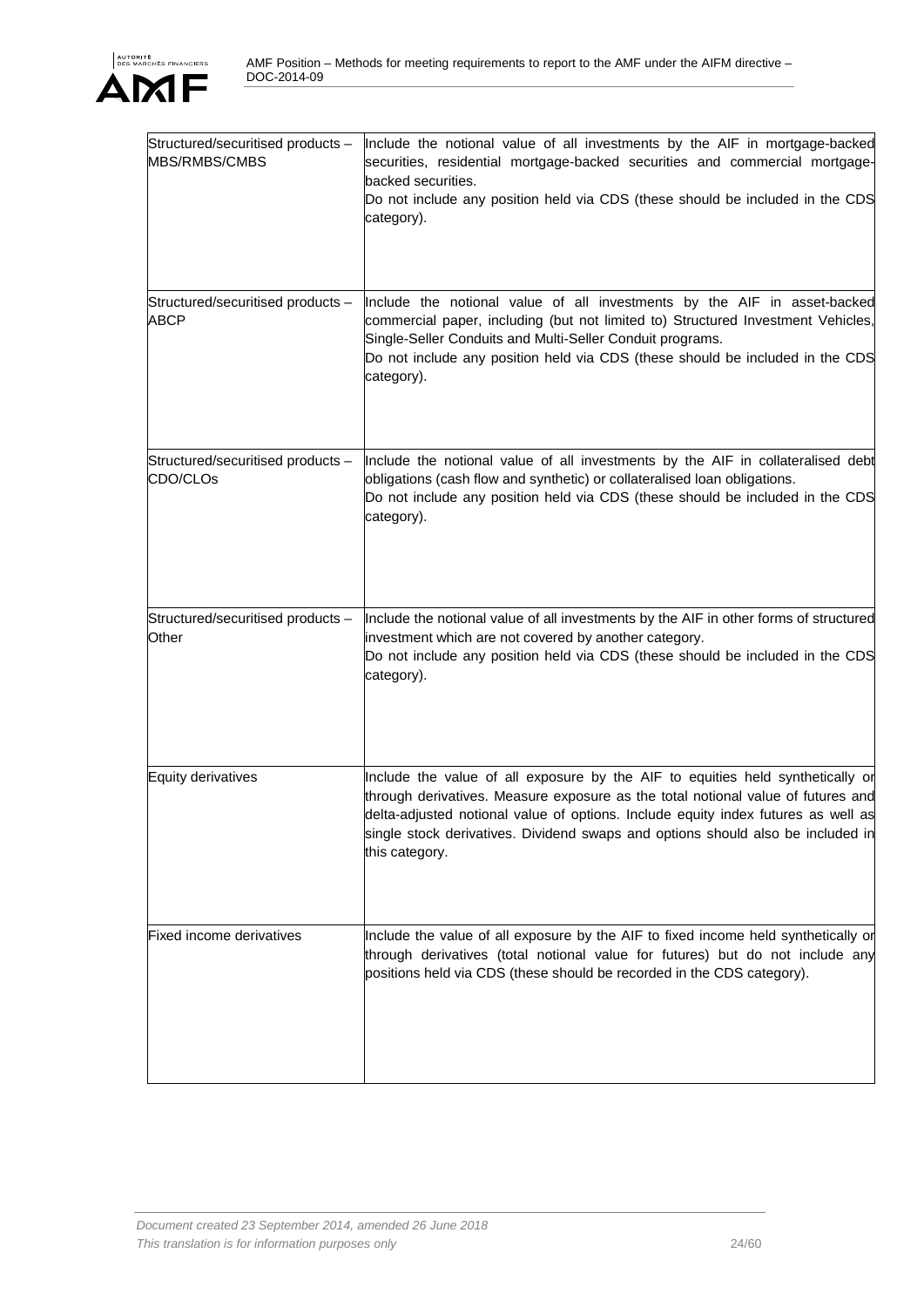| Credit default derivatives -<br>Single name CDS                          | Include the notional value of CDS referencing a single entity. The long value<br>should be the notional value of protection written or sold, and the short value<br>should be the notional value of protection bought.<br>Include any single name LCDS in this calculation. Provide a breakdown between<br>single name credit protection on sovereign, financial sector and other entities.                                                                                                                  |
|--------------------------------------------------------------------------|--------------------------------------------------------------------------------------------------------------------------------------------------------------------------------------------------------------------------------------------------------------------------------------------------------------------------------------------------------------------------------------------------------------------------------------------------------------------------------------------------------------|
| Credit default derivatives -<br>Index CDS                                | Include the notional value of CDS referencing a standardised basket of credit<br>entities, for example the CDX and iTraxx indices. Include indices referencing<br>leveraged loans (such as the iTraxx LevX Senior Index). The long value should be<br>the notional value of protection written or sold, and the short value should be the<br>notional value of protection bought.                                                                                                                            |
| Credit default derivatives -<br>Exotic (including credit<br>tranche) CDS | Include the notional value of CDS referencing bespoke baskets or tranches of<br>default CDOs, CLOs and other structured vehicles. The long value should be the notional<br>value of protection written or sold, and the short value should be the notional value<br>of protection bought.                                                                                                                                                                                                                    |
|                                                                          | Commodity derivatives - Crude oil Include the value of all exposure by the AIF to crude oil, whether held synthetically<br>or through derivatives (regardless of whether the derivatives are physically or cash<br>settled). Include the total notional value of futures and the delta-adjusted notional<br>value of options. Other types of oil or energy product (aside from natural gas) such<br>as ethanol, heating oil, propane and gasoline should be included in the "Other<br>Commodities" category. |
| Commodity<br>derivatives-<br>Natural gas                                 | Include the value of all exposure by the AIF to natural gas, whether held<br>synthetically or through derivatives (regardless of whether the derivatives are<br>physically or cash settled). Include the total notional value of futures and the delta-<br>adjusted notional value of options. Other types of oil or energy product (aside from<br>natural gas) such as ethanol, heating oil, propane and gasoline should be included<br>in the "Other Commodities" category.                                |
| Commodity<br>$derivatives -$<br>Gold                                     | Include the value of all exposure by the AIF to gold, whether held synthetically or<br>through derivatives (regardless of whether the derivatives are physically or cash<br>settled). Include the total notional value of futures and the delta-adjusted notional<br>value of options.                                                                                                                                                                                                                       |
| Commodity<br>derivatives-<br>Power                                       | Include the value of all exposure by the AIF to power (all regions), whether held<br>synthetically or through derivatives (regardless of whether the derivatives are<br>physically or cash settled). Include the total notional value of futures and the delta-<br>adjusted notional value of options.                                                                                                                                                                                                       |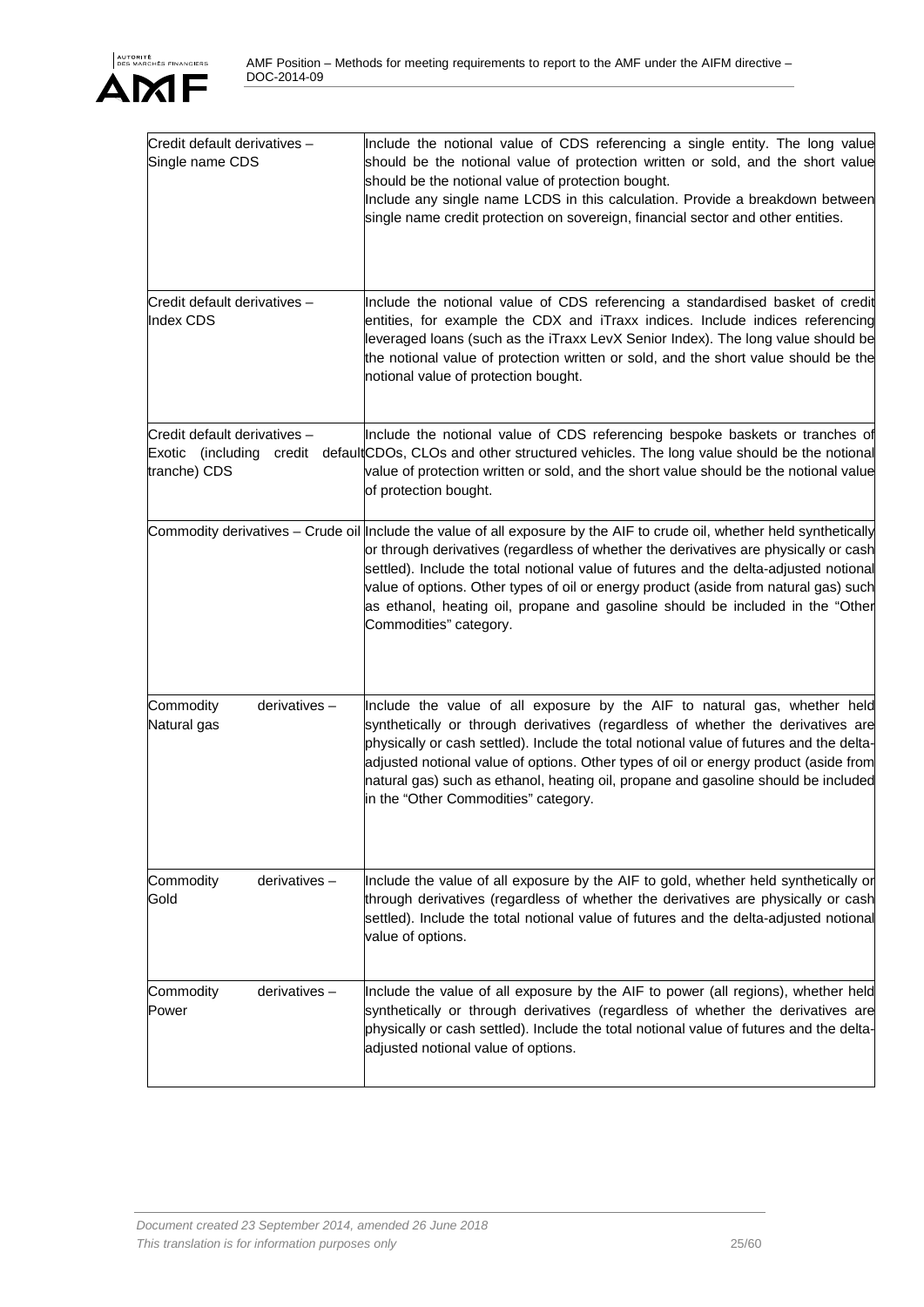| Commodity<br>$derivatives -$<br>Other commodities | Include the value of all exposure by the AIF to other commodities (which are not<br>covered by the above categories), whether held synthetically or through<br>derivatives (regardless of whether the derivatives are physically or cash settled).<br>Include the total notional value of futures and the delta-adjusted notional value of<br>options.                                                                                                                                                                                                                                                                                                                                                                                                                                                                                                                                                                                                                                                                                                                                                                                                                                                                                                                                              |
|---------------------------------------------------|-----------------------------------------------------------------------------------------------------------------------------------------------------------------------------------------------------------------------------------------------------------------------------------------------------------------------------------------------------------------------------------------------------------------------------------------------------------------------------------------------------------------------------------------------------------------------------------------------------------------------------------------------------------------------------------------------------------------------------------------------------------------------------------------------------------------------------------------------------------------------------------------------------------------------------------------------------------------------------------------------------------------------------------------------------------------------------------------------------------------------------------------------------------------------------------------------------------------------------------------------------------------------------------------------------|
| Foreign exchange                                  | Give the total gross notional value of the AIF's outstanding contracts.<br>Only one currency side of every transaction should be counted. Only include<br>foreign exchange for investment purposes (i.e. not that done for currency hedging<br>of different share classes).                                                                                                                                                                                                                                                                                                                                                                                                                                                                                                                                                                                                                                                                                                                                                                                                                                                                                                                                                                                                                         |
| Interest rate derivatives                         | Include the total gross notional value of the AIF's outstanding interest rate<br>derivative contracts. Include the total notional value of futures and the delta-<br>adjusted notional value of options.                                                                                                                                                                                                                                                                                                                                                                                                                                                                                                                                                                                                                                                                                                                                                                                                                                                                                                                                                                                                                                                                                            |
| Other derivatives                                 | Give the total gross notional value of the AIF's outstanding contracts regarding all<br>exotic derivatives (for example weather or emission derivatives); include volatility,<br>variance and correlation derivatives.                                                                                                                                                                                                                                                                                                                                                                                                                                                                                                                                                                                                                                                                                                                                                                                                                                                                                                                                                                                                                                                                              |
| Real estate/tangible<br>assets                    | For real estate include the value of real estate held physically. Do not include real<br>estate exposures held through equity securities of companies, such as listed<br>equity securities (or their related derivatives) or equity holdings of unlisted Real<br>Estate Investment Trusts, unless the real estate company for which the equity<br>security is held was created for the express purpose of holding the real estate<br>investment for the AIF, and the principal assets and purpose of the company is to<br>invest in that real estate and the AIF has the controlling interest in that company<br>(otherwise include the exposure under "listed equities" or "unlisted equities" as<br>deemed appropriate). Real estate refers to land, as well as any physical property<br>or other features of the land that may be considered immovable including houses,<br>buildings, landscaping, fencing, etc. Include any mineral rights to any geophysical<br>aspects of the real estate occurring thereon.<br>Report the value for the real estate investment reported in the AIF's most recent<br>financial accounts or, if this is not available, at fair value. AIFMs do not need to<br>obtain a new estimate of the value of physical real estate for the purpose of the<br>reporting. |
| Commodities                                       | For commodities include the value of commodities held in physical or raw form. Do<br>not include commodity exposures currently held via derivatives even if they are<br>expected to be physically settled in the future. Include commodity exposures that<br>were originally obtained via derivatives, providing settlement has occurred and the<br>commodities are currently held in physical or raw form.                                                                                                                                                                                                                                                                                                                                                                                                                                                                                                                                                                                                                                                                                                                                                                                                                                                                                         |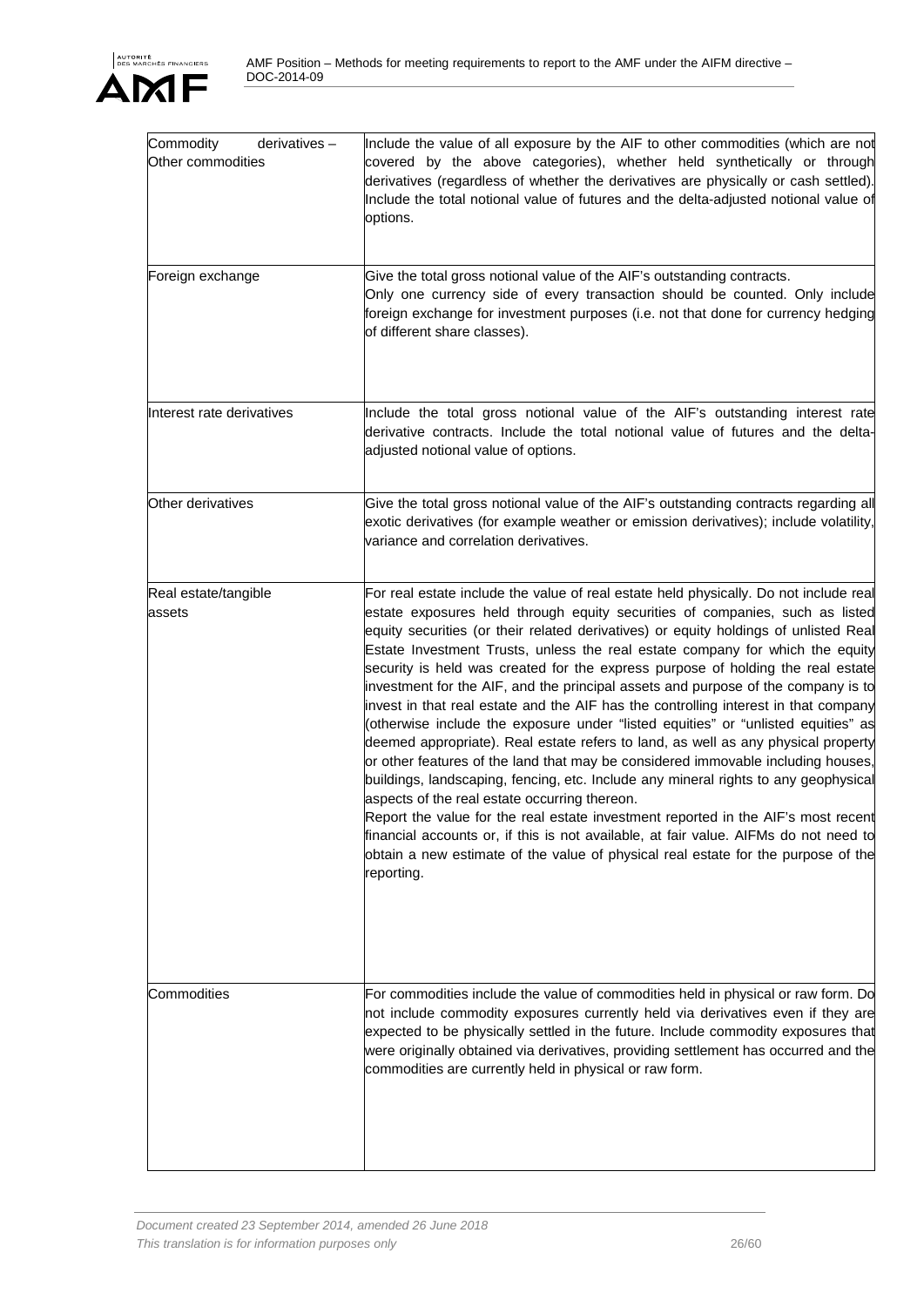| Investments in<br>funds | For money market funds and investments in AIFs for cash management purposes<br>include all investments by the fund in money market funds and cash management<br>funds. Separate into those managed by the management company and those<br>managed by external unrelated management companies.<br>For other AIFs include all investments by the AIF in other AIFs (not including<br>money market or cash management) including (but not limited to) hedge funds,<br>private equity funds and retail funds (i.e. mutual funds and/or UCITS). Separate<br>into those managed by the AIFM and those managed by external unrelated<br>AIFMs. |
|-------------------------|-----------------------------------------------------------------------------------------------------------------------------------------------------------------------------------------------------------------------------------------------------------------------------------------------------------------------------------------------------------------------------------------------------------------------------------------------------------------------------------------------------------------------------------------------------------------------------------------------------------------------------------------|
| Investment in other     | When reporting information on individual exposures, AIFMs should include non-                                                                                                                                                                                                                                                                                                                                                                                                                                                                                                                                                           |
| asset categories        | EU G10 sovereign bonds.                                                                                                                                                                                                                                                                                                                                                                                                                                                                                                                                                                                                                 |

#### Individual exposures in which it is trading and the main categories of asset in which the AIF invested as of the reporting date

96. AIFMs should report the information only at the sub-asset type level (see sub-asset type category in Annex II of this Position) and should report long and short values and, where relevant, gross value. Values should be calculated according to Articles 2 and 10 of the Regulation.

#### Value of turnover in each asset class over the reporting months

97. AIFMs should report the information only at the sub-asset type level (see sub-asset type category in Annex II of the guidelines – Table 2). The value of the turnover in the reporting period should be the sum of the absolute values of buys and sells that occur during the reporting period. For example, an AIF that has bought assets for €15,000,000 and sold assets for €10,000,000 over the reporting period would report a turnover of €25,000,000.

98. For derivatives, notional values should be calculated in accordance with Article 10 of the Regulation. For the purpose of this information, packages such as call-spreads, put spreads, straddles, strangles, butterfly, collar and synthetic forward may be treated as a single position (rather than as a long position and a short position).

#### Currency of exposures

99. For the exposure by currency group, the long and short values should be given at the level of the AIF and denominated in the base currency of the AIF. For exposure in currencies that are not listed in the reporting template, AIFMs should indicate the currency code.

### Dominant influence

100. This paragraph should be filled in only if the predominant AIF type selected is "private equity fund". AIFMs should indicate the legal name and, if available, the LEI or the IEI of the companies in which the AIF has a dominant influence (as defined in Article 1 of Directive 83/349/EEC) together with the percentage of voting rights and the type of transaction. If the LEI and the IEI are not available, AIFMs should provide the BIC code (if available).

101. For the type of transaction, AIFMs should choose one type from the following list (see transaction types in Annex II of this Position – Table 5):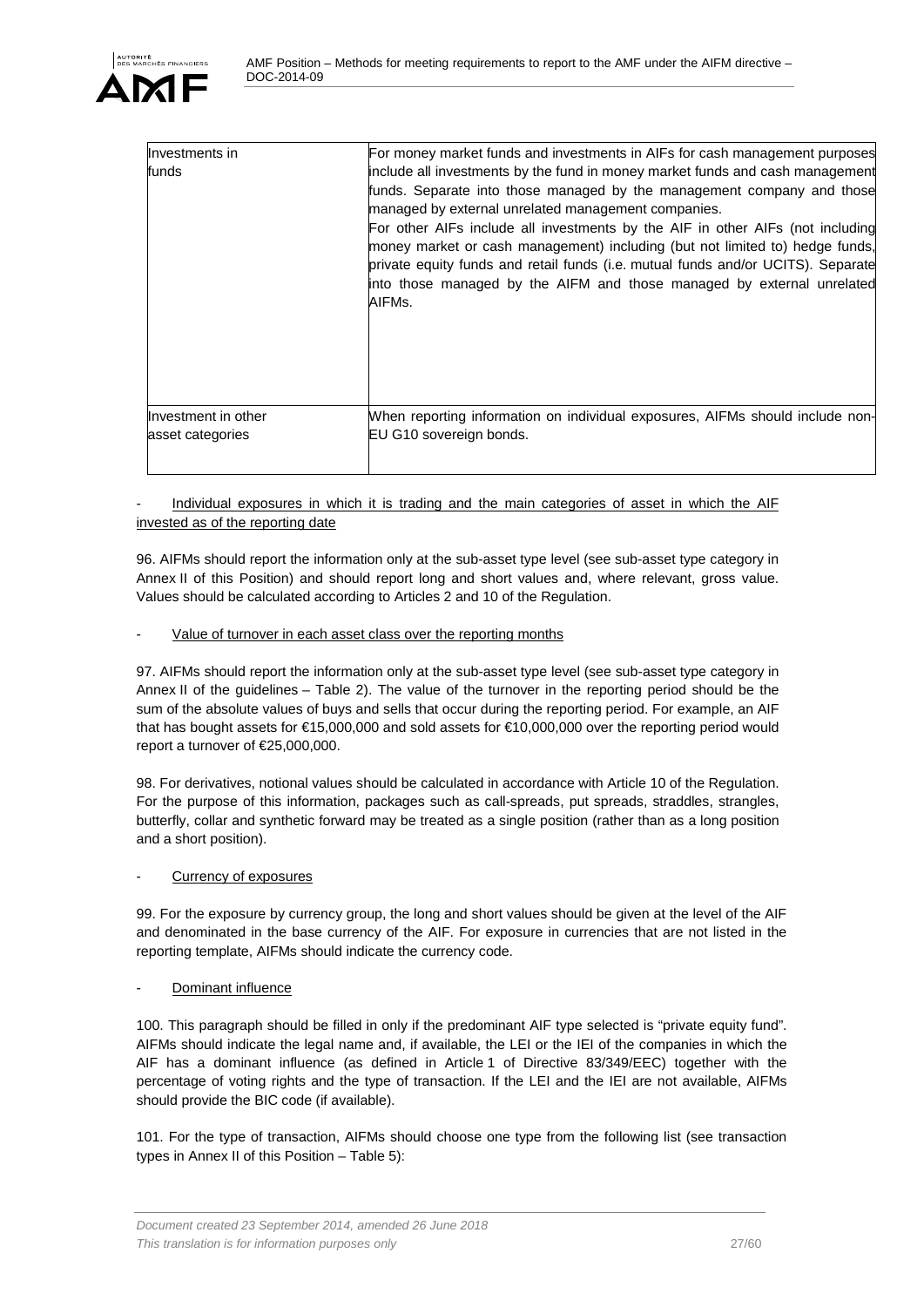

- acquisition capital;
- buyouts;
- consolidations (industry roll-ups);
- corporate divestitures;
- Employee Stock Ownership Plans;
- growth capital;
- recapitalisation;
- shareholder liquidity;
- turnarounds; and
- other.

102. When AIFMs report "Others" for the type of transaction, they should explain the nature of the transaction.

#### <span id="page-27-0"></span>**IX.II. Risk profile of the AIF**

#### Market risk profile

103. Under this section, AIFMs should report the following measures of risk:

- The Net DV01 in three buckets defined by maturity of the security:  $<$  5 yrs, 5-15 yrs and  $> 15$  $> 15$  yrs<sup>5</sup>
- The net CS 01 $^6$  $^6$  in three buckets defined by maturity of the security:  $<$  5 yrs, 5-15 yrs and > 15 yrs
- The Net Equity Delta

104. AIFMs should always use the same methodology. When AIFMs report a "0" value for any measures of risk they should explain the reasons for this value.

- Counterparty risk profile
	- Trading and clearing mechanisms

105. When reporting information on derivative transactions cleared pursuant to the obligations under the European Market Infrastructure Regulation (EMIR), AIFMs should not take into account listed derivatives.

106. When reporting details on repo trades, AIFMs should also include information on reverse repo transactions.

• Value of collateral

<span id="page-27-1"></span> <sup>5</sup> "As per ISDA definition."

<span id="page-27-2"></span><sup>6</sup> "As per ISDA definition."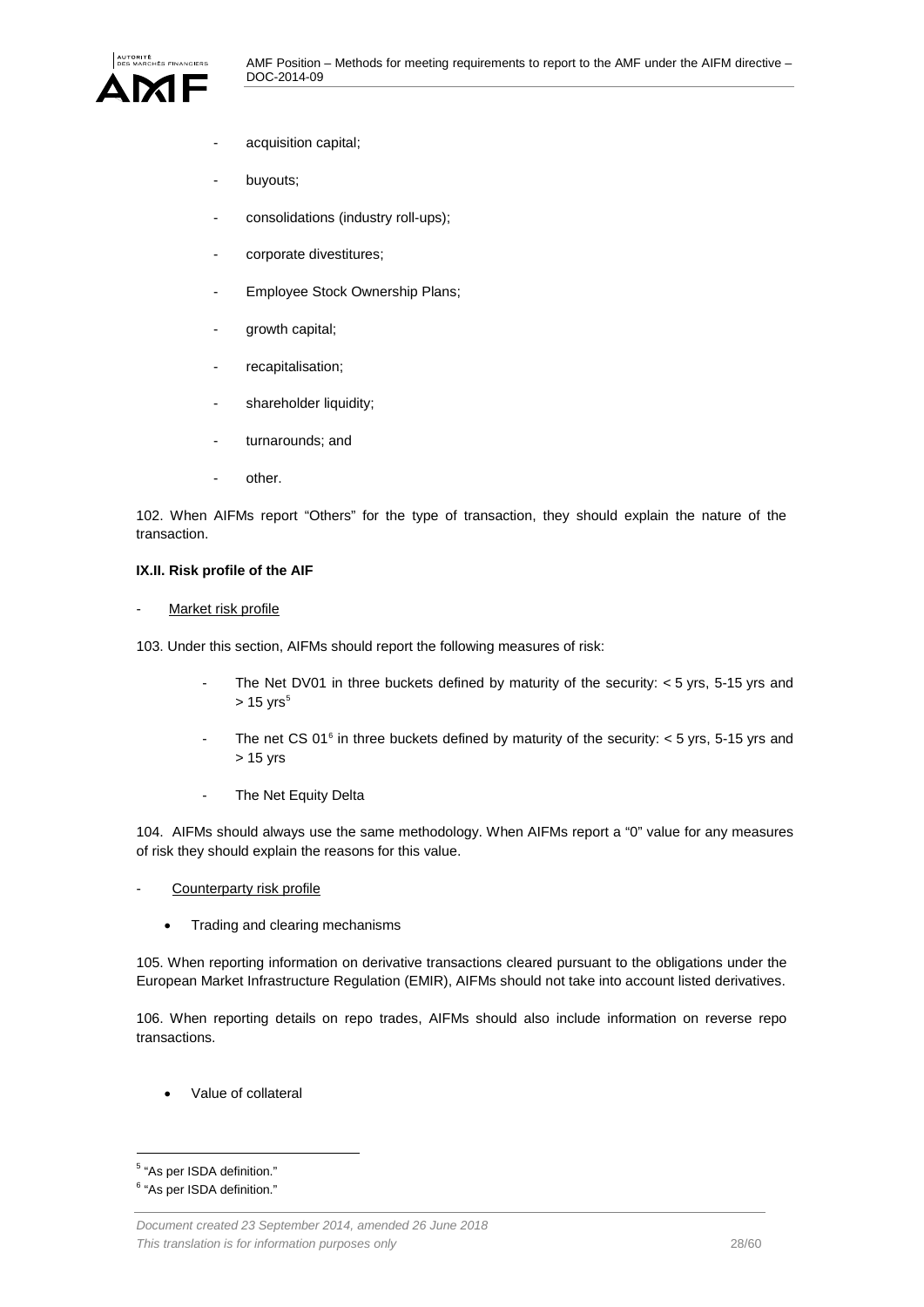107. AIFMs should include all collateral posted to the counterparties, including as collateral assets sold and pledged in connection with repos and collateral posted under an arrangement pursuant to which the secured party has borrowed the securities. Repos and reverse repos with the same counterparty may be netted to the extent that they are secured by the same type of collateral. AIFMs should use the mark-tomarket value of the collateral. Information should be given as of the last business day of the reporting period.

• Re-hypothecation rate

108. The percentage expressed should be the ratio between the total mark-to-market value of all collateral re-hypothecated by the counterparty and the mark-to-market value of all the collateral posted by the AIF over the reporting period. When the contract between the AIFM and the counterparty does not allow the counterparty to re-hypothecate collateral for a given AIF, AIFMs should indicate "No".

• Top five counterparties

109. AIFMs should report any type of exposure to a counterparty net of any collateral posted to reduce the counterparty risk. Counterparty risk should be understood as market risk and therefore includes, inter alia, counterparties issuing bonds or shares or underlyings to financial derivative instruments as well as counterparties to financial derivative instruments. AIFMs should report the name, the BIC and the LEI or the IEI of the counterparty as well as the exposure expressed as a percentage of NAV. When counterparties are part of the same group they should be aggregated at the group level and not treated as separate entities.

• Direct clearing through central clearing counterparties (CCPs)

110. This question should be understood as covering AIFMs that have an account with clearing members. AIFMs should report the name, the LEI or the IEI and the BIC of the three CCPs for which the AIF has the greatest net credit exposures.

### Liquidity profile

Portfolio liquidity profile

111. AIFMs should report the percentage of the fund's portfolio that is capable of being liquidated within each of the liquidity periods specified. Each investment should be assigned to one period only and such assignment should be based on the shortest period during which such a position could reasonably be liquidated at or near its carrying value. The total should equal 100%.

112. If individual positions are important contingent parts of the same trade, AIFMs should group all of these positions under the liquidity period of the least liquid part. For example, in a convertible bond arbitrage trade, the liquidity of the short position should be the same as the convertible bond.

Investor liquidity profile

113. AIFMs should divide the NAV of the AIF among the periods indicated depending on the shortest period within which the invested funds could be withdrawn or investors could receive redemption payments, as applicable. AIFMs should assume that they would impose gates where they have the power to do so but that they would not suspend withdrawals/redemptions and that there are no redemption fees. The total should equal 100%.

• Investor redemptions

114. AIFMs should choose between the following values for the investor redemption frequency (see the investor redemption frequencies in Annex II of this Position – Table 6):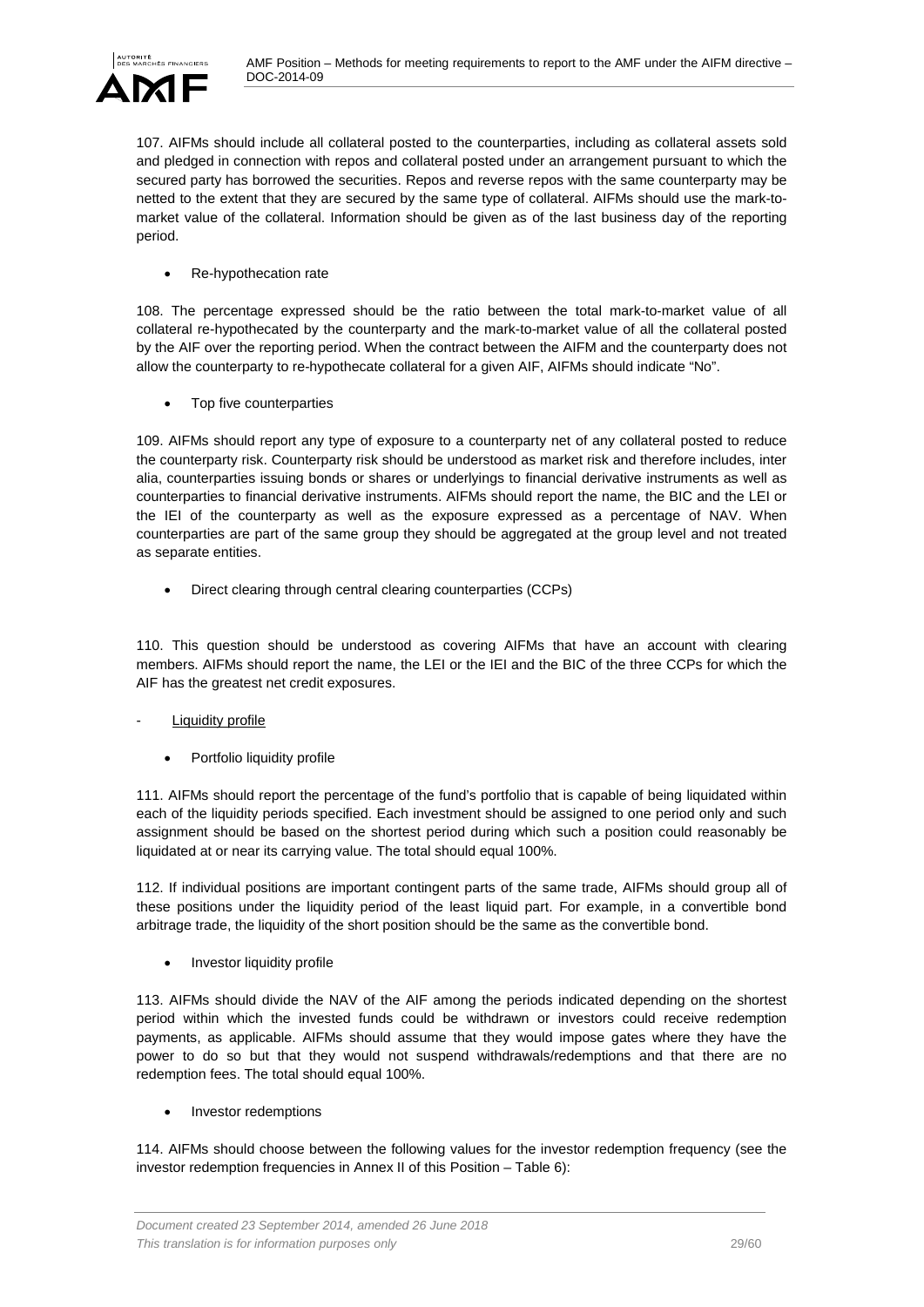

- Daily;
- Weekly;
- Fortnightly;
- Monthly;
- Quarterly;
- Half-yearly;
- Yearly;
- Other;
- NONE

115. AIFMs would indicate NONE if, for instance, the AIF does not offer investors the opportunity to redeem. According to the Regulation, if an AIF is comprised of several share classes with different redemption frequencies, only information on the largest share class should be reported.

• Breakdown of ownership

116. To report this information, AIFMs should use the typology of investors below (see investor categories in Annex II of this Position – Table 7). The information should be expressed as a percentage of the NAV of the AIF.

- Non-financial corporations;
- Banks;
- Insurance corporations;
- Other financial institutions;
- Pension plans/funds;
- General government;
- Other collective investment undertakings (e.g. fund of funds or master);
- Households;
- Unknown; and
- NONE
- Borrowing and exposure risk
	- Value of borrowings

117. Collateralised borrowings should be classified according to the legal agreement governing the borrowing.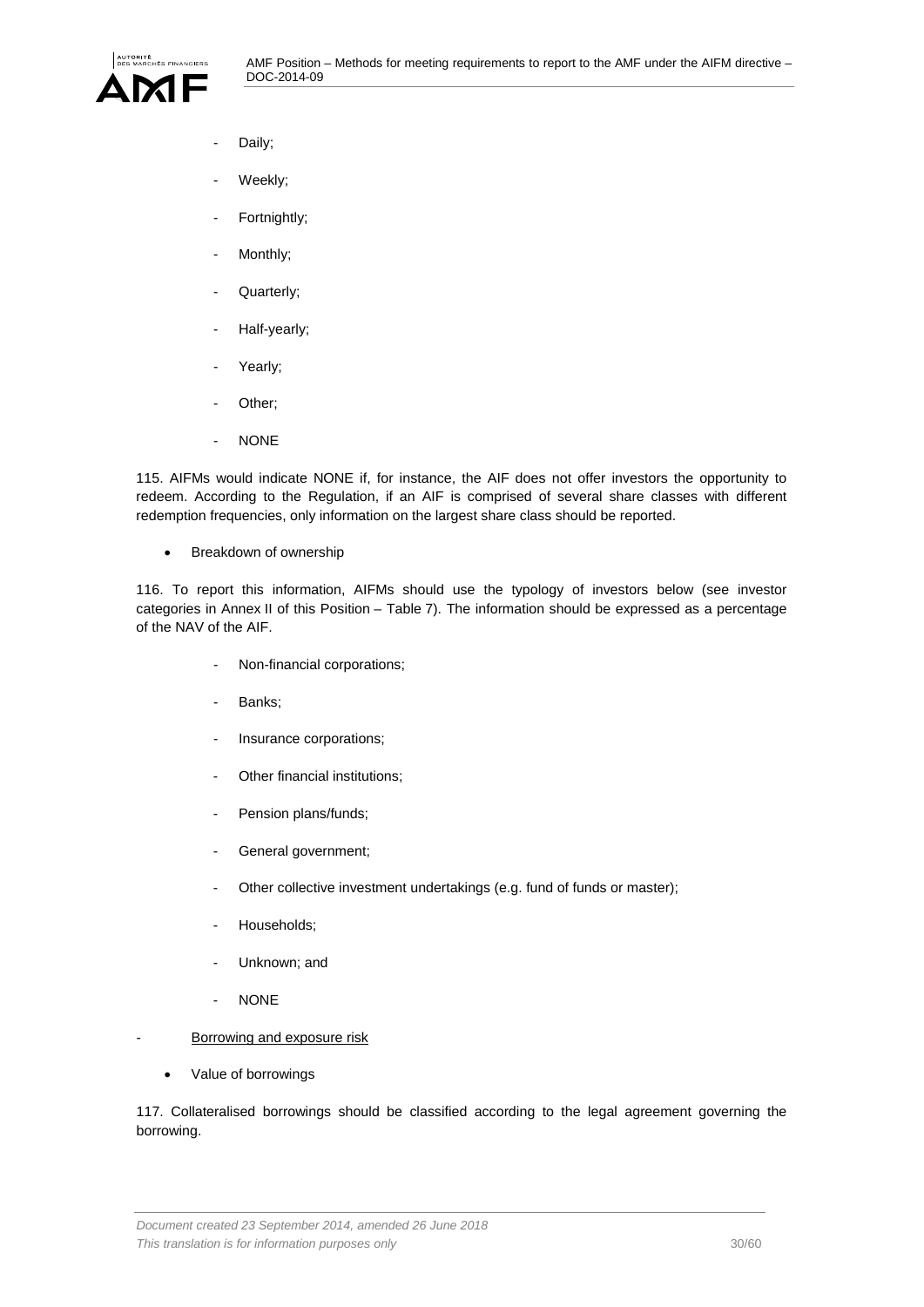118. Borrowings embedded in financial instruments should represent the total gross notional exposure in relation to such instruments, less all margins. According to the reporting template, derivatives traded on exchanges and OTC should be separated.

119. The values should be reported in the base currency of the AIF.

• Leverage of the AIF

120. For the calculation of the leverage under the Gross and the Commitment methods, AIFMs should report values expressed as a percentage of the NAV.

#### Operational and other risk aspects

121. For the total number of open positions, AIFMs should calculate at the position level (and not the issuer level) as this question has an operational focus. The calculation should be done as of the last business day of the reporting period.

122. For gross investment returns, AIFMs should report the gross return for each month of the reporting period. The same approach should be taken for net investment returns. For AIFs with multiple share classes, the gross and net returns should be provided at the level of the AIF and not for each share class.

123. For the change in NAV, AIFMs should report the change in NAV for each month of the reporting period. This calculation should be net of fees and include the impact of subscriptions and redemptions.

124. For AIFs with private equity as a predominant AIF type, the number of subscriptions should be based on the actual amount paid by investors for each month of the reporting period and not the promised capital.

#### <span id="page-30-0"></span>**X. Information to be reported**

125. For the five largest sources of borrowed cash or securities (short positions), AIFMs should report the name, the LEI or IEI or, if neither is available, the BIC of the entity as well as the corresponding amount in the base currency of the AIF.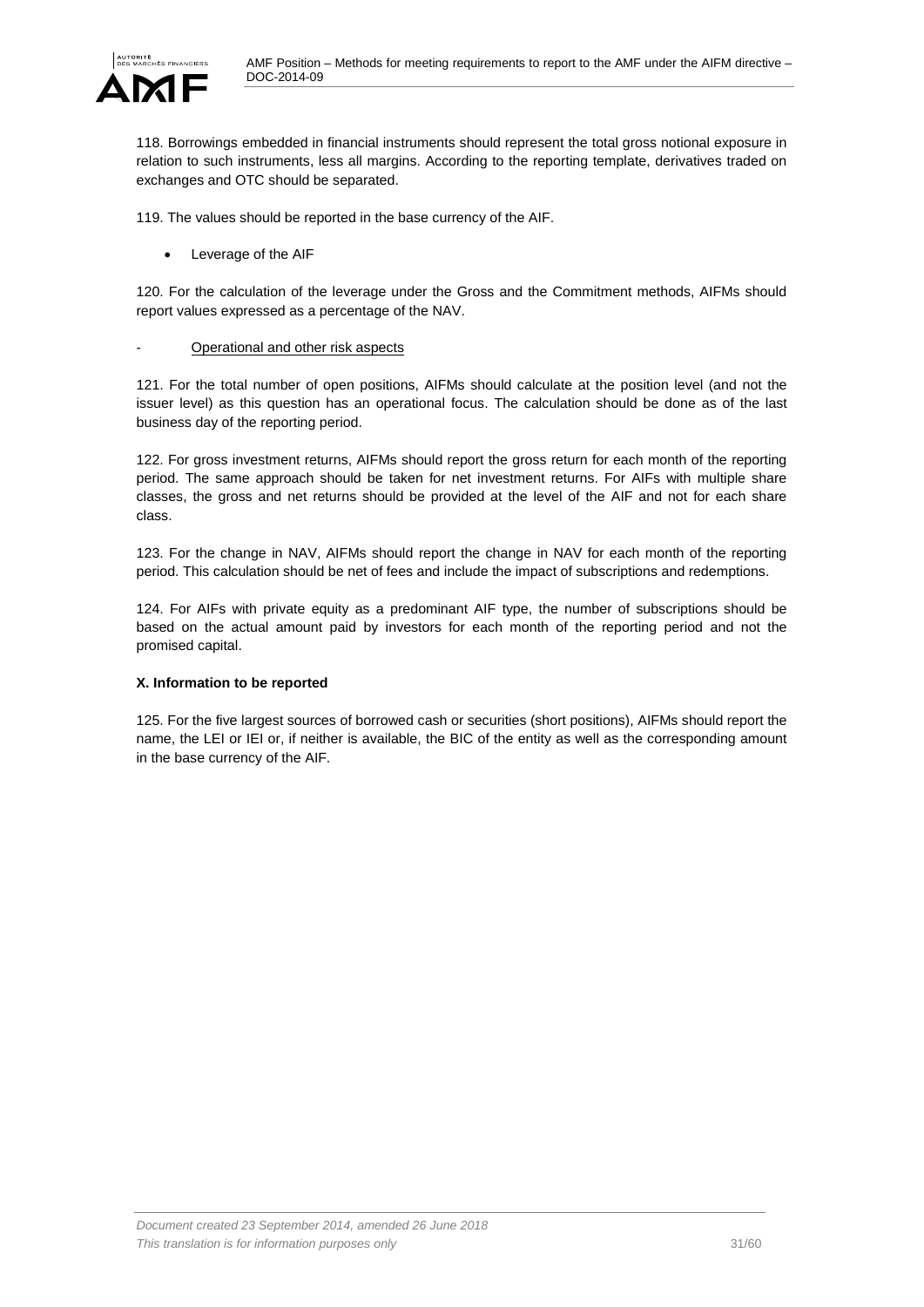**AUTORITÉ** DES MARCHÉS FINANCIERS

# AMF

### **Annex I: Reporting obligation diagrams**

#### 1. Authorised AIFMs



The reporting obligation diagram for authorised AIFMs should be read together with ESMA's opinion on collection of information under the AIFMD (ESMA/2013/1340) and, in particular, ESMA's view on the provision of information on non-EU master AIFs not marketed in the Union.

*Document created 23 September 2014, amended 26 June 2018*

*This translation is for information purposes only* 32/60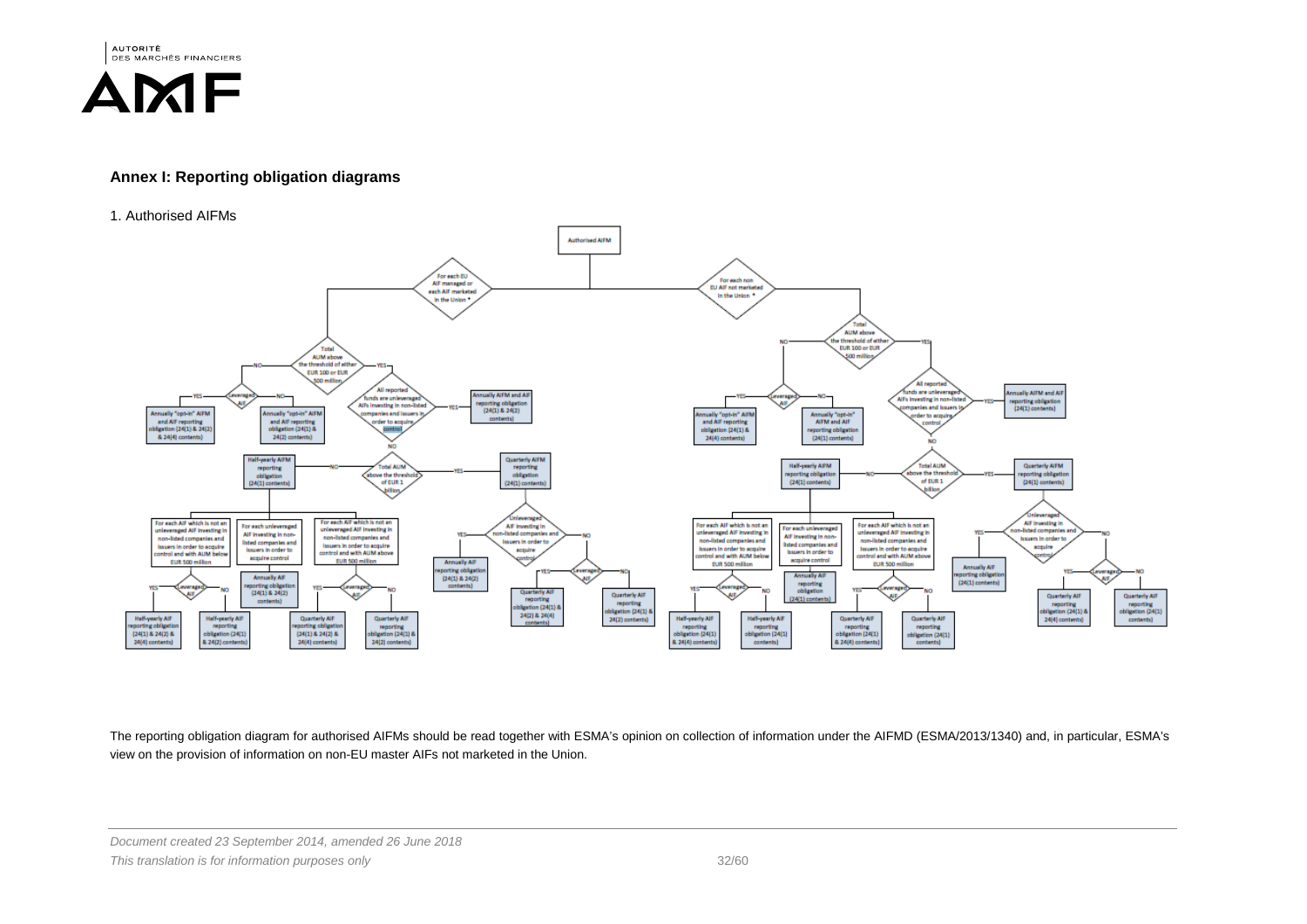2. Non-EU AIFMs under Private Placement Regime



The reporting obligation diagram for non-EU AIFMs marketing AIFs in the Union should be read together with ESMA's opinion on collection of information under the AIFMD (ESMA/2013/1340) and, in particular, ESMA's view on the provision of information on non-EU master AIFs not marketed in the Union.

*Document created 23 September 2014, amended 26 June 2018*

*This translation is for information purposes only* 33/60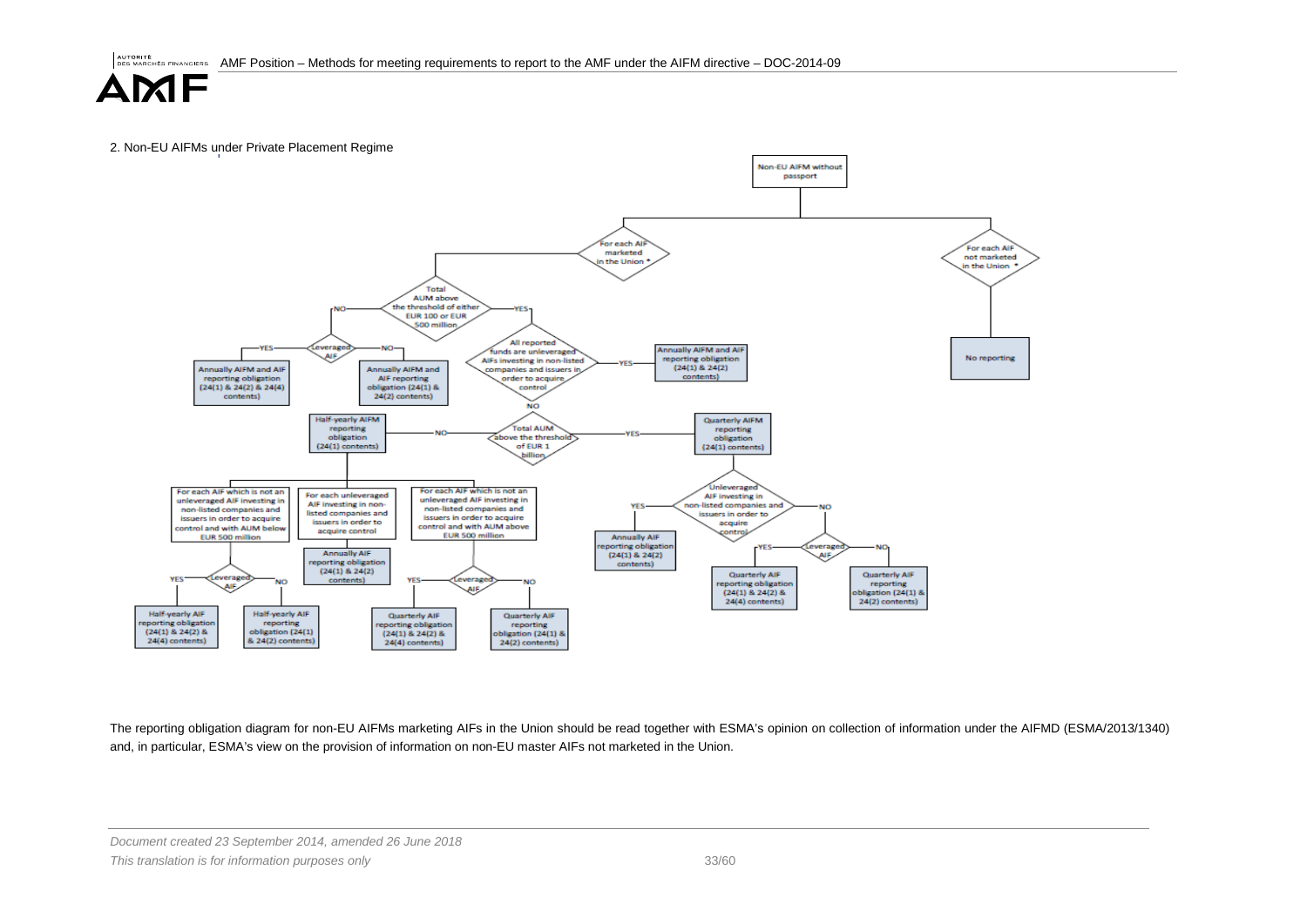AUTORITÉ FINANCIERS AMF Position – Methods for meeting requirements to report to the AMF under the AIFM directive – DOC-2014-09



3. Registered AIFM



*Document created 23 September 2014, amended 26 June 2018 This translation is for information purposes only* 34/60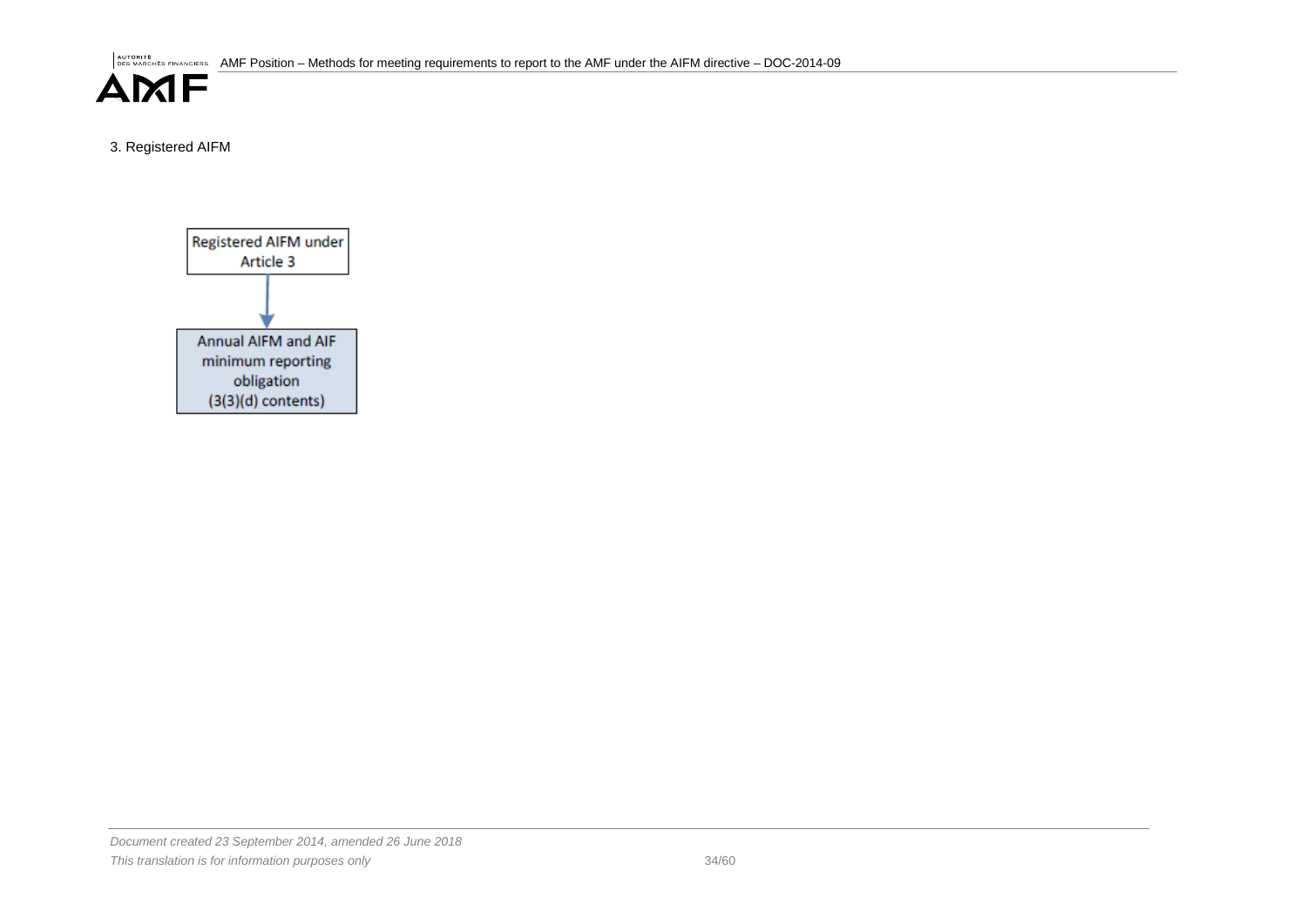



**Annex II: Tables of enumerated reporting fields' values**

Table 1 - Asset type typology for all exposures reporting (excluding turnover):

|            | Macro asset type  | Asset type     |                                                         | Sub asset type |                                                                              |
|------------|-------------------|----------------|---------------------------------------------------------|----------------|------------------------------------------------------------------------------|
| Code       | Label             | Code           | Label                                                   | Code           | Label                                                                        |
| <b>SEC</b> | <b>Securities</b> | SEC_CSH        | Cash and cash equivalent                                | SEC_CSH_CODP   | Certificates of deposit                                                      |
| <b>SEC</b> | <b>Securities</b> | SEC_CSH        | <b>Cash and cash equivalent</b>                         | SEC_CSH_COMP   | Commercial papers                                                            |
| <b>SEC</b> | <b>Securities</b> | <b>SEC CSH</b> | Cash and cash equivalent                                | SEC_CSH_OTHD   | Other deposits                                                               |
| <b>SEC</b> | <b>Securities</b> | SEC CSH        | Cash and cash equivalent                                | SEC_CSH_OTHC   | Other cash and cash equivalents (excluding<br>government securities)         |
| <b>SEC</b> | <b>Securities</b> | SEC LEQ        | Listed equities                                         | SEC_LEQ_IFIN   | Listed equities issued by financial institutions                             |
| <b>SEC</b> | <b>Securities</b> | SEC_LEQ        | Listed equities                                         | SEC_LEQ_OTHR   | Other listed equity                                                          |
| <b>SEC</b> | <b>Securities</b> | SEC UEQ        | Unlisted equities                                       | SEC_UEQ_UEQY   | Unlisted equities                                                            |
| <b>SEC</b> | <b>Securities</b> | SEC_CPN        | Corporate bonds not issued by<br>financial institutions | SEC_CPN_INVG   | Corporate bonds not issued by financial<br>institutions-Investment grade     |
| <b>SEC</b> | <b>Securities</b> | <b>SEC CPN</b> | Corporate bonds not issued by<br>financial institutions | SEC_CPN_NIVG   | Corporate bonds not issued by financial<br>institutions-Non-investment grade |
| <b>SEC</b> | <b>Securities</b> | <b>SEC CPI</b> | Corporate bonds issued by<br>financial institutions     | SEC_CPI_INVG   | Corporate bonds issued by financial institutions-<br>Investment grade        |
| <b>SEC</b> | <b>Securities</b> | <b>SEC CPI</b> | Corporate bonds issued by<br>financial institutions     | SEC_CPI_NIVG   | Corporate bonds issued by financial institutions-<br>Non-investment grade    |
| <b>SEC</b> | <b>Securities</b> | SEC_SBD        | Sovereign bonds                                         | SEC_SBD_EUBY   | EU bonds with a 0-1 year term to maturity                                    |
| <b>SEC</b> | <b>Securities</b> | SEC_SBD        | Sovereign bonds                                         | SEC_SBD_EUBM   | EU bonds with a 1+ year term to maturity                                     |
| <b>SEC</b> | <b>Securities</b> | SEC_SBD        | Sovereign bonds                                         | SEC_SBD_NOGY   | Non-G10 bonds with a 0-1 year term to maturity                               |
| <b>SEC</b> | <b>Securities</b> | SEC_SBD        | Sovereign bonds                                         |                | SEC_SBD_NOGM   Non-G10 bonds with a 1+ year term to maturity                 |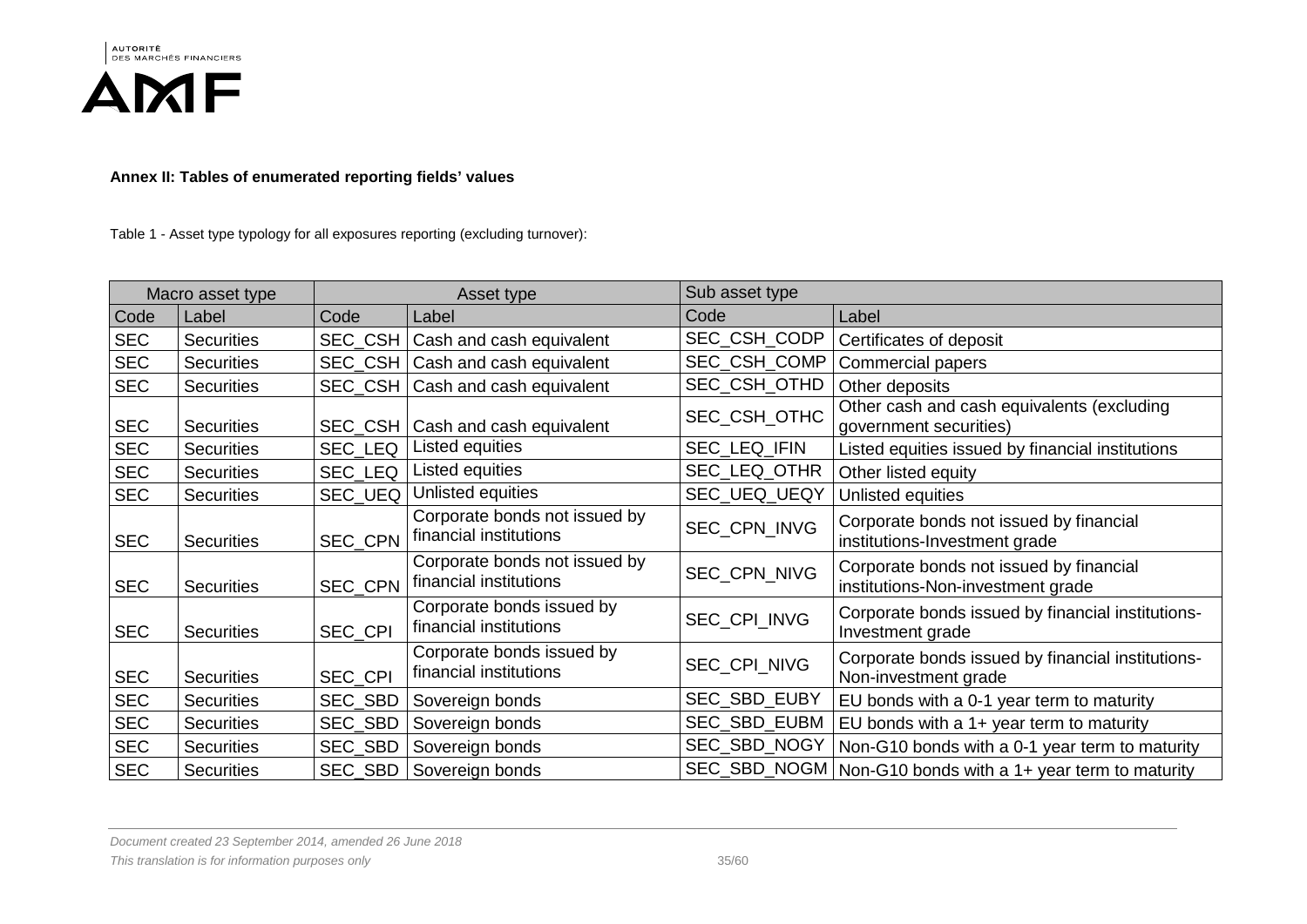| <b>SEC</b> | <b>Securities</b> |                | SEC_SBD   Sovereign bonds                                 | SEC_SBD_EUGY | G10 non EU bonds with a 0-1 year term to<br>maturity                          |
|------------|-------------------|----------------|-----------------------------------------------------------|--------------|-------------------------------------------------------------------------------|
| <b>SEC</b> | <b>Securities</b> | SEC_SBD        | Sovereign bonds                                           | SEC_SBD_EUGM | G10 non EU bonds with a 1+ year term to<br>maturity                           |
| <b>SEC</b> | <b>Securities</b> |                | SEC_MBN   Municipal bonds                                 | SEC_MBN_MNPL | Municipal bonds                                                               |
| <b>SEC</b> | <b>Securities</b> | SEC CBN        | Convertible bonds not issued by<br>financial institutions | SEC CBN INVG | Convertible bonds not issued by financial<br>institutions-Investment grade    |
| <b>SEC</b> | <b>Securities</b> | <b>SEC CBN</b> | Convertible bonds not issued by<br>financial institutions | SEC_CBN_NIVG | Convertible bonds not issued by financial<br>institutionsNon-investment grade |
| <b>SEC</b> | <b>Securities</b> | SEC_CBI        | Convertible bonds issued by<br>financial institutions     | SEC_CBI_INVG | Convertible bonds issued by financial<br>institutionsInvestment grade         |
| <b>SEC</b> | <b>Securities</b> | SEC_CBI        | Convertible bonds issued by<br>financial institutions     | SEC_CBI_NIVG | Convertible bonds issued by financial institutions-<br>Non-investment grade   |
| <b>SEC</b> | <b>Securities</b> | SEC_LON        | Loans                                                     | SEC_LON_LEVL | Leveraged loans                                                               |
| <b>SEC</b> | <b>Securities</b> | SEC_LON        | Loans                                                     | SEC_LON_OTHL | Other loans                                                                   |
| <b>SEC</b> | <b>Securities</b> | SEC_SSP        | Structured/securitised products                           | SEC_SSP_SABS | <b>ABS</b>                                                                    |
| <b>SEC</b> | <b>Securities</b> | SEC_SSP        | Structured/securitised products                           | SEC_SSP_RMBS | <b>RMBS</b>                                                                   |
| SEC        | <b>Securities</b> | SEC_SSP        | Structured/securitised products                           | SEC_SSP_CMBS | <b>CMBS</b>                                                                   |
| <b>SEC</b> | <b>Securities</b> | SEC_SSP        | Structured/securitised products                           | SEC_SSP_AMBS | <b>Agency MBS</b>                                                             |
| <b>SEC</b> | <b>Securities</b> | SEC_SSP        | Structured/securitised products                           | SEC_SSP_ABCP | <b>ABCP</b>                                                                   |
| <b>SEC</b> | <b>Securities</b> | SEC_SSP        | Structured/securitised products                           | SEC_SSP_CDOC | CDO/CLO                                                                       |
| <b>SEC</b> | <b>Securities</b> | SEC_SSP        | Structured/securitised products                           | SEC_SSP_STRC | <b>Structured certificates</b>                                                |
| <b>SEC</b> | <b>Securities</b> | SEC_SSP        | Structured/securitised products                           | SEC_SSP_SETP | <b>ETP</b>                                                                    |
| <b>SEC</b> | <b>Securities</b> | SEC_SSP        | Structured/securitised products                           | SEC_SSP_OTHS | Other Structured/securitised products                                         |
| <b>DER</b> | Derivatives       |                | DER_EQD   Equity derivatives                              | DER_EQD_FINI | Equity derivatives related to financial institutions                          |
| <b>DER</b> | Derivatives       |                | DER_EQD Equity derivatives                                | DER_EQD_OTHD | Other equity derivatives                                                      |
| <b>DER</b> | Derivatives       | DER FID        | Fixed income derivatives                                  | DER_FID_FIXI | Fixed income derivatives                                                      |
| <b>DER</b> | Derivatives       | DER_CDS CDS    |                                                           | DER_CDS_SNFI | Single name financial CDS                                                     |
| <b>DER</b> | Derivatives       | DER CDS CDS    |                                                           | DER_CDS_SNSO | Single name sovereign CDS                                                     |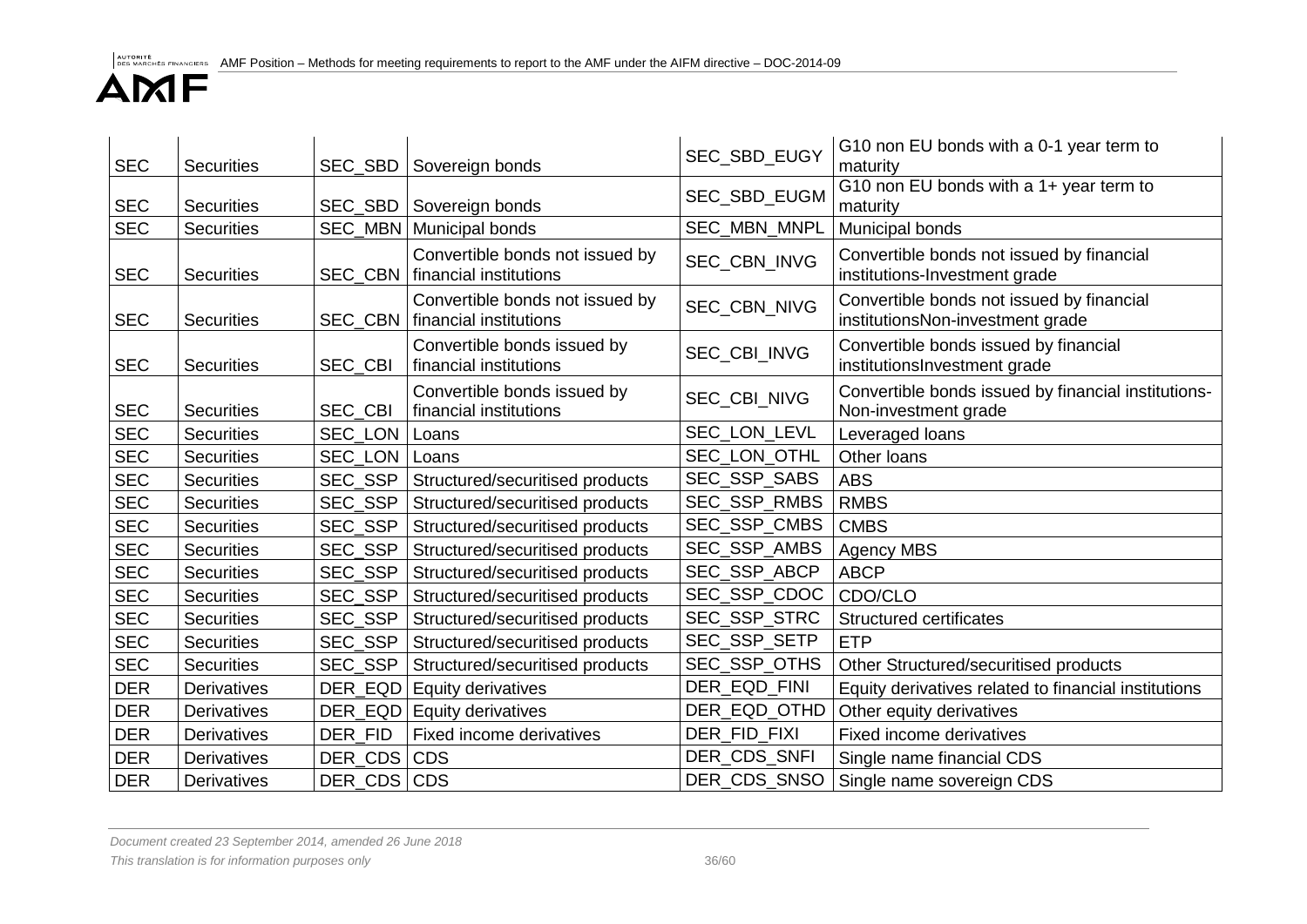| <b>DER</b> | <b>Derivatives</b>           | DER CDS CDS |                                 | DER_CDS_SNOT | Single name other CDS                      |
|------------|------------------------------|-------------|---------------------------------|--------------|--------------------------------------------|
| <b>DER</b> | <b>Derivatives</b>           | DER_CDS CDS |                                 | DER_CDS_INDX | Index CDS                                  |
| <b>DER</b> | <b>Derivatives</b>           | DER CDS CDS |                                 | DER_CDS_EXOT | Exotic (incl. credit default tranche)      |
| <b>DER</b> | <b>Derivatives</b>           | DER_CDS     | <b>CDS</b>                      | DER_CDS_OTHR | Other CDS                                  |
| <b>DER</b> | <b>Derivatives</b>           | DER_FEX     | Foreign exchange                | DER_FEX_INVT | Foreign exchange (for investment purposes) |
| <b>DER</b> | <b>Derivatives</b>           | DER_FEX     | Foreign exchange                | DER_FEX_HEDG | Foreign exchange (for hedging purposes)    |
| <b>DER</b> | Derivatives                  | DER IRD     | Interest rate derivatives       | DER_IRD_INTR | Interest rate derivatives                  |
| <b>DER</b> | <b>Derivatives</b>           | DER CTY     | Commodity derivatives           | DER_CTY_ECOL | Energy/Crude oil                           |
| <b>DER</b> | Derivatives                  | DER_CTY     | Commodity derivatives           | DER_CTY_ENNG | Energy/Natural gas                         |
| <b>DER</b> | <b>Derivatives</b>           | DER_CTY     | Commodity derivatives           | DER_CTY_ENPW | Energy/Power                               |
| <b>DER</b> | <b>Derivatives</b>           | DER_CTY     | Commodity derivatives           | DER_CTY_ENOT | Energy/Other                               |
| <b>DER</b> | <b>Derivatives</b>           | DER_CTY     | Commodity derivatives           | DER_CTY_PMGD | Precious metals/Gold                       |
| <b>DER</b> | <b>Derivatives</b>           | DER_CTY     | Commodity derivatives           | DER_CTY_PMOT | Precious metals/Other                      |
| <b>DER</b> | <b>Derivatives</b>           | DER_CTY     | Commodity derivatives           | DER_CTY_OTIM | Other commodities/Industrial metals        |
| <b>DER</b> | <b>Derivatives</b>           | DER CTY     | Commodity derivatives           | DER_CTY_OTLS | Other commodities/Livestock                |
| <b>DER</b> | <b>Derivatives</b>           | DER_CTY     | Commodity derivatives           | DER_CTY_OTAP | Other commodities/Agricultural products    |
| <b>DER</b> | <b>Derivatives</b>           | DER CTY     | Commodity derivatives           | DER_CTY_OTHR | Other commodities/Other                    |
| <b>DER</b> | <b>Derivatives</b>           |             | DER_OTH   Other derivatives     | DER_OTH_OTHR | Other derivatives                          |
|            | Physical (Real /<br>Tangible |             |                                 | PHY_RES_RESL |                                            |
| PHY        | Assets)<br>Physical (Real /  |             | PHY_RES   Physical: real estate |              | Residential real estate                    |
|            | Tangible                     |             |                                 | PHY RES COML |                                            |
| PHY        | Assets)                      |             | PHY RES   Physical: real estate |              | Commercial real estate                     |
|            | Physical (Real /             |             |                                 |              |                                            |
|            | Tangible                     |             |                                 | PHY_RES_OTHR |                                            |
| PHY        | Assets)                      |             | PHY_RES   Physical: real estate |              | Other real estate                          |
|            | Physical (Real /             |             |                                 |              |                                            |
| <b>PHY</b> | Tangible<br>Assets)          |             | PHY_CTY   Physical: Commodities | PHY_CTY_PCTY | <b>Physical: Commodities</b>               |
|            |                              |             |                                 |              |                                            |

*Document created 23 September 2014, amended 26 June 2018*

*This translation is for information purposes only* 37/60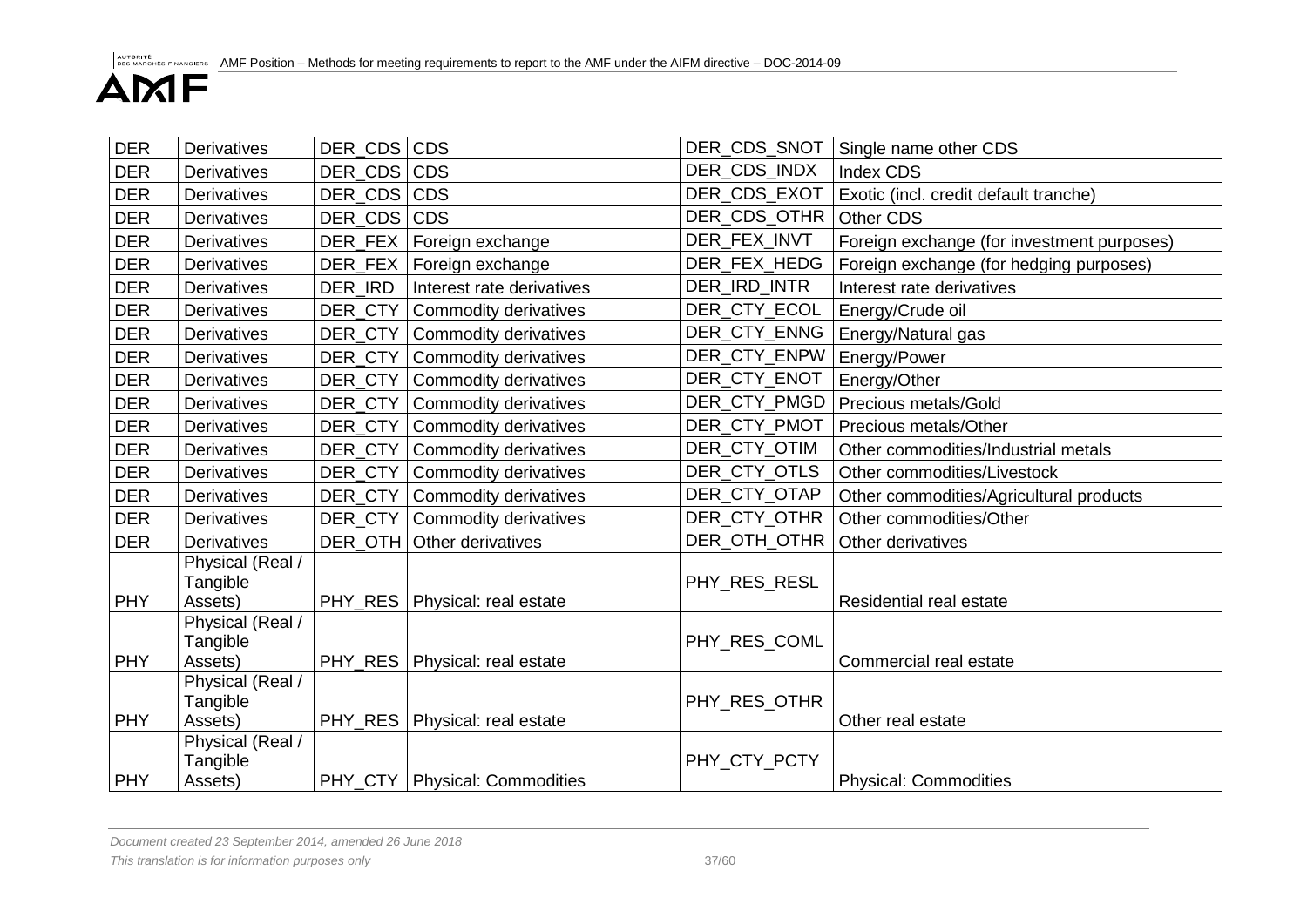| <b>PHY</b> | Physical (Real /<br>Tangible<br>Assets)  | PHY_TIM | <b>Physical: Timber</b>                               | PHY TIM PTIM | <b>Physical: Timber</b>                                                                             |
|------------|------------------------------------------|---------|-------------------------------------------------------|--------------|-----------------------------------------------------------------------------------------------------|
| <b>PHY</b> | Physical (Real /<br>Tangible<br>Assets)  | PHY ART | Physical: Art and collectables                        | PHY_ART_PART | Physical: Art and collectables                                                                      |
| <b>PHY</b> | Physical (Real /<br>Tangible<br>Assets)  | PHY TPT | <b>Physical: Transportation assets</b>                | PHY TPT PTPT | Physical: Transportation assets                                                                     |
| <b>PHY</b> | Physical (Real /<br>Tangible<br>Assets)  |         | PHY_OTH   Physical: Other                             | PHY_OTH_OTHR | <b>Physical: Other</b>                                                                              |
| <b>CIU</b> | Collective<br>Investment<br>Undertakings | CIU OAM | Investment in CIU<br>operated/managed by the AIFM     | CIU_OAM_MMFC | Investment in CIU operated/managed by the<br>AIFM-Money Market Funds and cash<br>management CIU     |
| <b>CIU</b> | Collective<br>Investment<br>Undertakings | CIU OAM | Investment in CIU<br>operated/managed by the AIFM     | CIU_OAM_AETF | Investment in CIU operated/managed by the<br>AIFM-ETF                                               |
| <b>CIU</b> | Collective<br>Investment<br>Undertakings | CIU_OAM | Investment in CIU<br>operated/managed by the AIFM     | CIU_OAM_OTHR | Investment in CIU operated/managed by the<br>AIFM-Other CIU                                         |
| <b>CIU</b> | Collective<br>Investment<br>Undertakings | CIU_NAM | Investment in CIU not<br>operated/managed by the AIFM | CIU NAM MMFC | Investment in CIU not operated/managed by the<br>AIFM-Money Market Funds and cash<br>management CIU |
| <b>CIU</b> | Collective<br>Investment<br>Undertakings | CIU_NAM | Investment in CIU not<br>operated/managed by the AIFM | CIU NAM AETF | Investment in CIU not operated/managed by the<br>AIFM-ETF                                           |
| <b>CIU</b> | Collective<br>Investment<br>Undertakings | CIU NAM | Investment in CIU not<br>operated/managed by the AIFM | CIU NAM OTHR | Investment in CIU not operated/managed by the<br>AIFM-Other CIU                                     |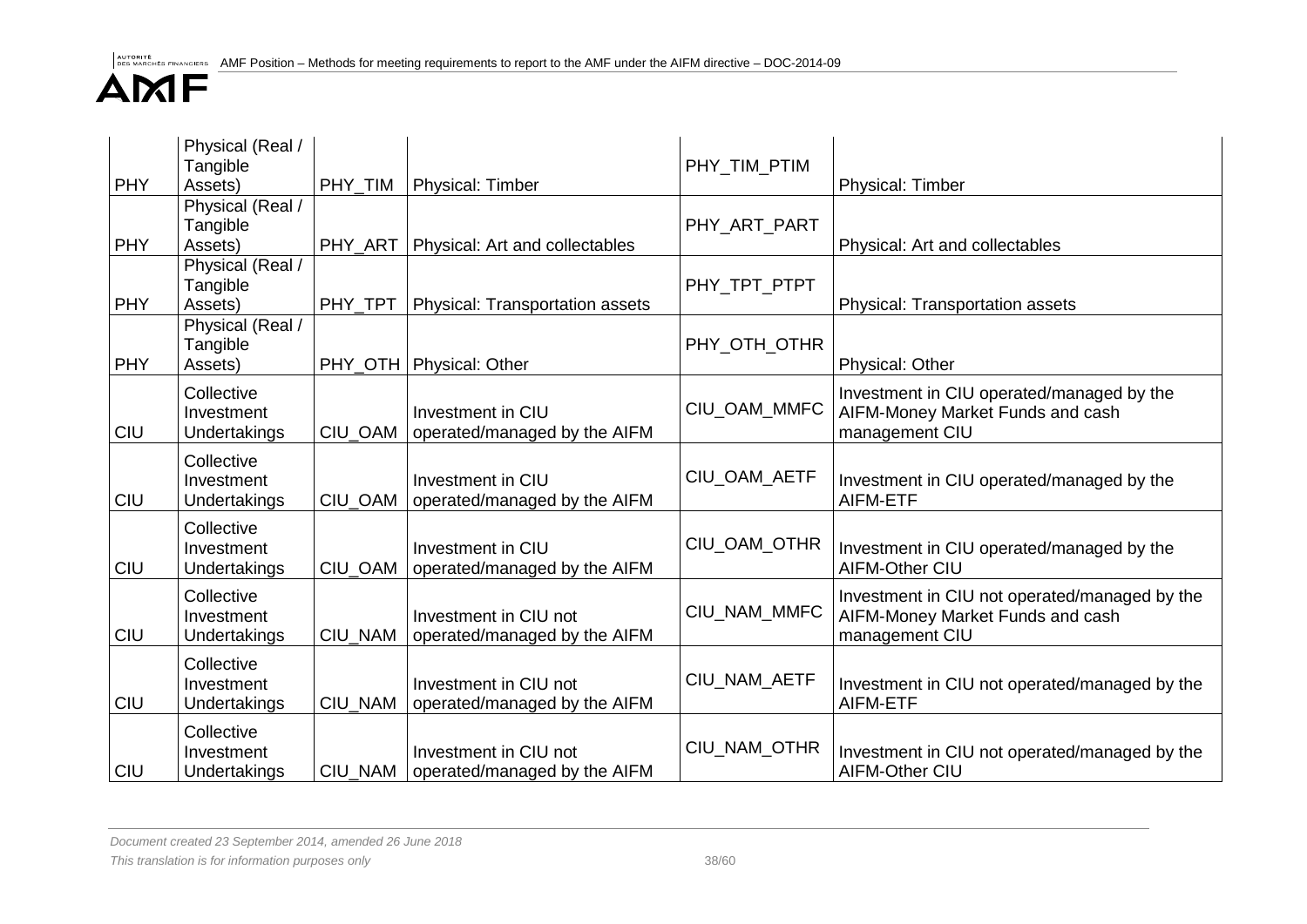|            | l Investments in<br>other asset |         |                     | OTH_OTH_OTHR |                    |
|------------|---------------------------------|---------|---------------------|--------------|--------------------|
| <b>OTH</b> | classes                         |         | OTH OTH Total Other |              | <b>Total Other</b> |
| <b>NTA</b> | N/A                             | NTA NTA | N/A                 | NTA NTA NOTA | N/A                |

Table 2 - Asset type typology for turnover reporting

|            | Asset macro type   |                | Asset type                                                 | Sub-asset type |                                                                              |
|------------|--------------------|----------------|------------------------------------------------------------|----------------|------------------------------------------------------------------------------|
| Code       | Label              | Code           | Label                                                      | Code           | Label                                                                        |
| <b>SEC</b> | <b>Securities</b>  | SEC_CSH        | Cash and cash<br>equivalents                               | SEC_CSH_CSH    | Cash and cash equivalents                                                    |
| <b>SEC</b> | Securities         | SEC_LEQ        | Listed equities                                            | SEC_LEQ_LEQ    | Listed equities                                                              |
| <b>SEC</b> | <b>Securities</b>  | <b>SEC UEQ</b> | Unlisted equities                                          | SEC_UEQ_UEQ    | Unlisted equities                                                            |
| <b>SEC</b> | <b>Securities</b>  | SEC_CPN        | Corporate bonds not<br>issued by financial<br>institutions | SEC_CPN_IVG    | Corporate bonds not issued by financial<br>institutions-Investment grade     |
| <b>SEC</b> | <b>Securities</b>  | SEC CPN        | Corporate bonds not<br>issued by financial<br>institutions | SEC_CPN_NIG    | Corporate bonds not issued by financial<br>institutions-Non-investment grade |
| <b>SEC</b> | <b>Securities</b>  | SEC_UEQ        | Unlisted equities                                          | SEC_UEQ_UEQ    | Unlisted equities                                                            |
| <b>SEC</b> | <b>Securities</b>  | SEC_SBD        | Sovereign bonds                                            | SEC_SBD_EUB    | Sovereign bonds - EU Member State bonds                                      |
| <b>SEC</b> | <b>Securities</b>  | SEC_SBD        | Sovereign bonds                                            | SEC_SBD_NEU    | Sovereign bonds - Non EU Member State<br>bonds                               |
| <b>SEC</b> | <b>Securities</b>  | SEC_MUN        | Municipal bonds                                            | SEC_MUN_MUN    | Municipal bonds                                                              |
| <b>SEC</b> | <b>Securities</b>  | SEC_CBD        | Convertible bonds                                          | SEC_CBD_CBD    | Convertible bonds                                                            |
| <b>SEC</b> | <b>Securities</b>  | SEC_LON        | Loans                                                      | SEC_LON_LON    | Loans                                                                        |
| <b>SEC</b> | <b>Securities</b>  | SEC_SSP        | Structured/securitised<br>products                         | SEC_SSP_SSP    | Structured/securitised products                                              |
| <b>DER</b> | <b>Derivatives</b> | DER_EQD        | Equity derivatives                                         | DER EQD EQD    | <b>Equity derivatives</b>                                                    |
| <b>DER</b> | Derivatives        | DER_FID        | Fixed income<br>derivatives                                | DER FID FID    | Fixed income derivatives                                                     |

*Document created 23 September 2014, amended 26 June 2018*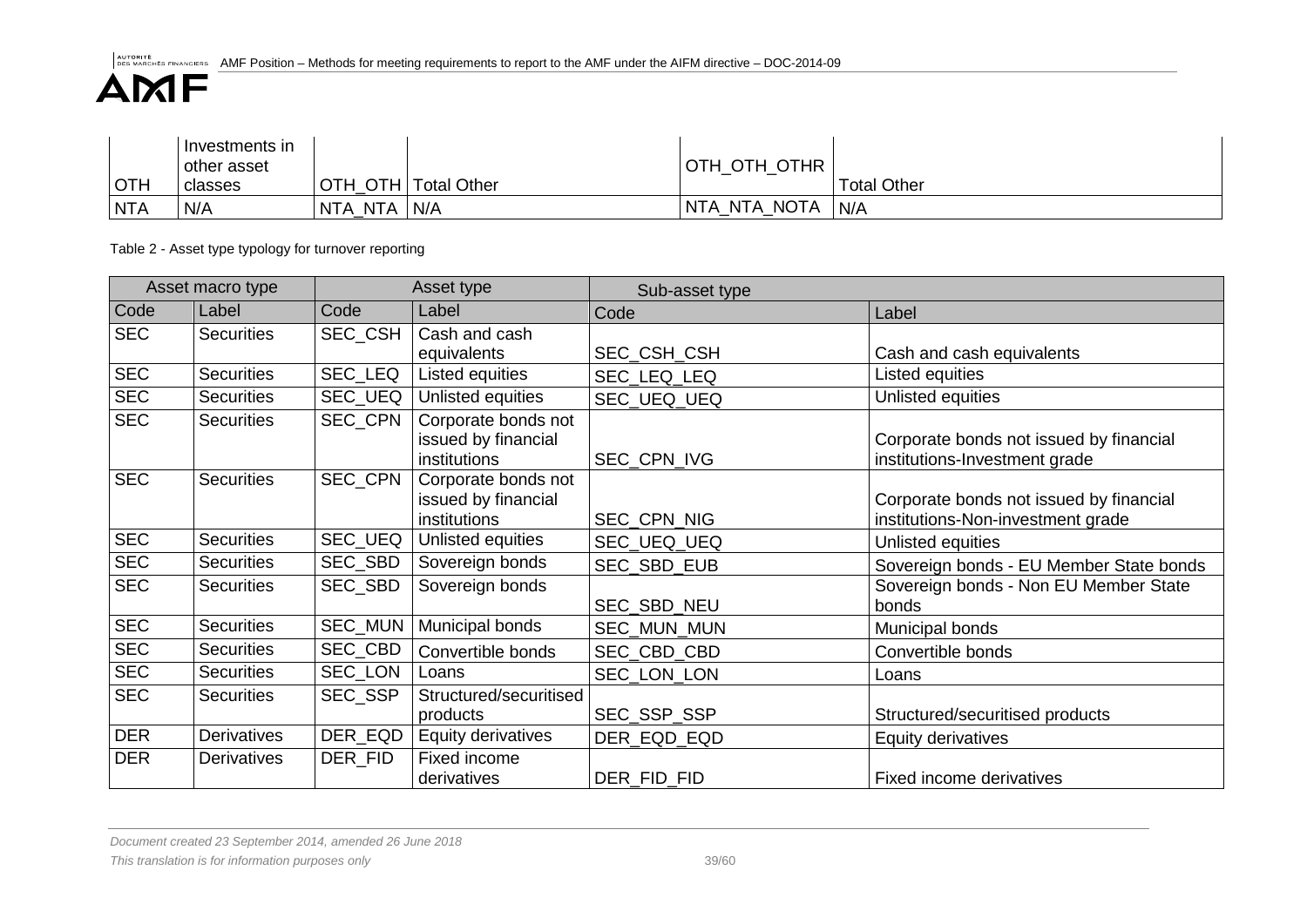| <b>DER</b> | <b>Derivatives</b>                       | DER CDS | <b>CDS</b>                                       | DER CDS CDS | <b>CDS</b>                                 |
|------------|------------------------------------------|---------|--------------------------------------------------|-------------|--------------------------------------------|
| <b>DER</b> | <b>Derivatives</b>                       | DER_FEX | Foreign exchange                                 | DER FEX INV | Foreign exchange (for investment purposes) |
| <b>DER</b> | <b>Derivatives</b>                       | DER_FEX | Foreign exchange                                 | DER_FEX_HED | Foreign exchange (for hedging purposes)    |
| <b>DER</b> | <b>Derivatives</b>                       | DER_IRD | Interest rate<br>derivatives                     | DER_IRD_IRD | Interest rate derivatives                  |
| <b>DER</b> | <b>Derivatives</b>                       | DER_CTY | Commodity<br>derivatives                         | DER_CTY_CTY | Commodity derivatives                      |
| <b>DER</b> | <b>Derivatives</b>                       | DER_OTH | Other derivatives                                | DER_OTH_OTH | Other derivatives                          |
| <b>PHY</b> | Physical<br>(Real/Tangible<br>Assets)    | PHY_RES | Physical: Real estate                            | PHY_RES_RES | Physical: Real estate                      |
| <b>PHY</b> | Physical<br>(Real/Tangible<br>Assets)    | PHY_CTY | Physical:<br>Commodities                         | PHY_CTY_CTY | <b>Physical: Commodities</b>               |
| <b>PHY</b> | Physical<br>(Real/Tangible<br>Assets)    | PHY_TIM | Physical: Timber                                 | PHY_TIM_TIM | Physical: Timber                           |
| <b>PHY</b> | Physical<br>(Real/Tangible<br>Assets)    | PHY_ART | Physical: Art and<br>collectables                | PHY_ART_ART | Physical: Art and collectables             |
| <b>PHY</b> | Physical<br>(Real/Tangible<br>Assets)    | PHY_TPT | Physical:<br>Transportation assets   PHY_TPT_TPT |             | <b>Physical: Transportation assets</b>     |
| <b>PHY</b> | Physical<br>(Real/Tangible<br>Assets)    | PHY_OTH | Physical: Other                                  | PHY_OTH_OTH | <b>Physical: Other</b>                     |
| CIU        | Collective<br>Investment<br>Undertakings | CIU_CIU | <b>Collective Investment</b><br>Undertakings     | CIU_CIU_CIU | <b>Collective Investment Undertakings</b>  |
| <b>OTH</b> | Investments in<br>other asset<br>classes | OTH OTH | <b>Total Other</b>                               | OTH OTH OTH | <b>Total Other</b>                         |

*Document created 23 September 2014, amended 26 June 2018* This translation is for information purposes only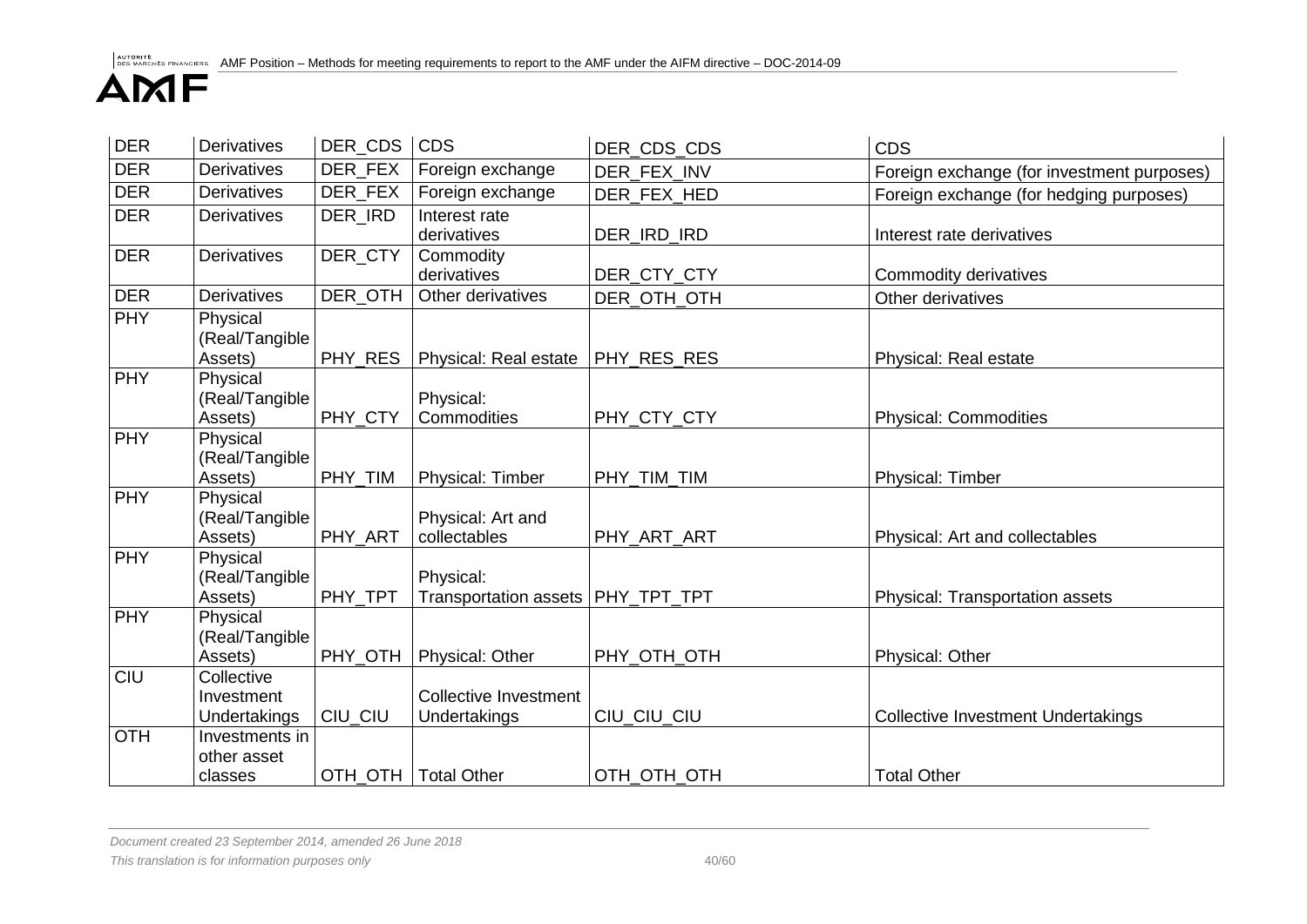### Table 3 - AIF strategies

| <b>AIF type</b><br>code | AIF type label            | AIF strategy code | <b>AIF strategy label</b>                      |
|-------------------------|---------------------------|-------------------|------------------------------------------------|
| <b>HFND</b>             | Hedge fund strategies     | EQTY_LGBS         | Equity: Long Bias                              |
| <b>HFND</b>             | Hedge fund strategies     | EQTY_LGST         | Equity: Long/Short                             |
| <b>HFND</b>             | Hedge fund strategies     | EQTY_MTNL         | Equity: Market neutral                         |
| <b>HFND</b>             | Hedge fund strategies     | EQTY_STBS         | Equity: Short Bias                             |
| <b>HFND</b>             | Hedge fund strategies     | <b>RELV FXIA</b>  | Relative Value: Fixed Income Arbitrage         |
| <b>HFND</b>             | Hedge fund strategies     | <b>RELV CBAR</b>  | Relative Value: Convertible Bond Arbitrage     |
| <b>HFND</b>             | Hedge fund strategies     | RELV_VLAR         | Relative Value: Volatility Arbitrage           |
| <b>HFND</b>             | Hedge fund strategies     | EVDR_DSRS         | Event Driven: Distressed/Restructuring         |
| <b>HFND</b>             | Hedge fund strategies     | EVDR_RAMA         | Event Driven: Risk Arbitrage/Merger Arbitrage  |
| <b>HFND</b>             | Hedge fund strategies     | <b>EVDR EYSS</b>  | <b>Event Driven: Equity Special Situations</b> |
| <b>HFND</b>             | Hedge fund strategies     | CRED_LGST         | Credit Long/Short                              |
| <b>HFND</b>             | Hedge fund strategies     | CRED_ABLG         | <b>Credit Asset Based Lending</b>              |
| <b>HFND</b>             | Hedge fund strategies     | MACR_MACR         | Macro                                          |
| <b>HFND</b>             | Hedge fund strategies     | MANF_CTAF         | Managed Futures/CTA: Fundamental               |
| <b>HFND</b>             | Hedge fund strategies     | MANF CTAQ         | Managed Futures/CTA: Quantitative              |
| <b>HFND</b>             | Hedge fund strategies     | MULT_HFND         | Multi-strategy hedge fund                      |
| <b>HFND</b>             | Hedge fund strategies     | OTHR_HFND         | Other hedge fund strategy                      |
| <b>PEQF</b>             | Private equity strategies | VENT_CAPL         | Venture Capital                                |
| <b>PEQF</b>             | Private equity strategies | GRTH_CAPL         | <b>Growth Capital</b>                          |
| <b>PEQF</b>             | Private equity strategies | MZNE_CAPL         | Mezzanine Capital                              |
| <b>PEQF</b>             | Private equity strategies | MULT_PEQF         | Multi-strategy private equity fund             |
| <b>PEQF</b>             | Private equity strategies | OTHR_PEQF         | Other private equity fund strategy             |
| <b>REST</b>             | Real estate strategies    | RESL_REST         | Residential real estate                        |
| <b>REST</b>             | Real estate strategies    | COML_REST         | Commercial real estate                         |

*Document created 23 September 2014, amended 26 June 2018*

This translation is for information purposes only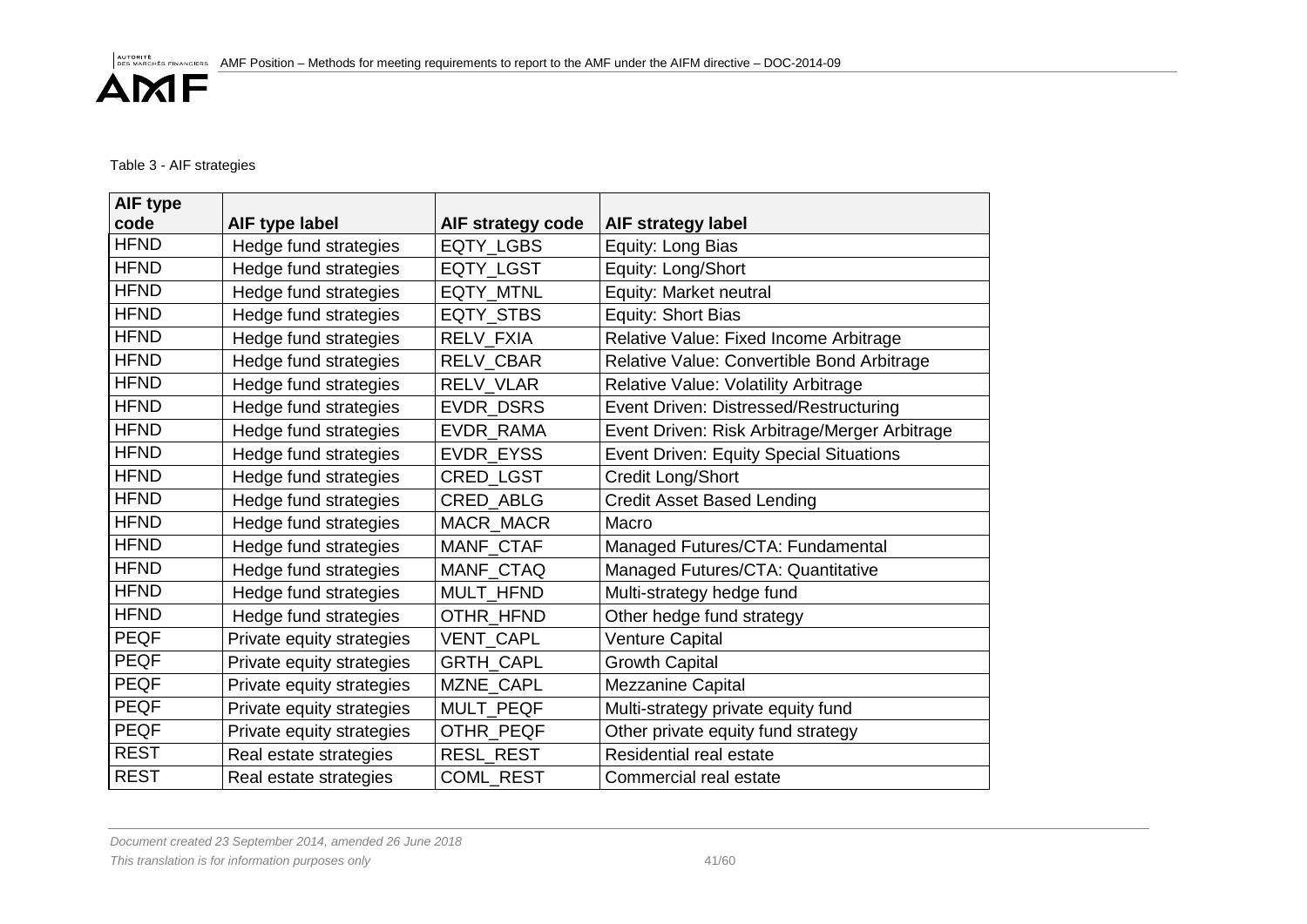| <b>REST</b> | Real estate strategies  | INDL_REST        | Industrial real estate          |
|-------------|-------------------------|------------------|---------------------------------|
| <b>REST</b> | Real estate strategies  | <b>MULT REST</b> | Multi-strategy real estate fund |
| <b>REST</b> | Real estate strategies  | OTHR REST        | Other real estate strategy      |
| <b>FOFS</b> | Fund of fund strategies | <b>FOFS FHFS</b> | Fund of hedge funds             |
| <b>FOFS</b> | Fund of fund strategies | FOFS_PRIV        | Fund of private equity          |
| <b>FOFS</b> | Fund of fund strategies | OTHR FOFS        | Other fund of funds             |
| <b>OTHR</b> | <b>Other Strategy</b>   | OTHR COMF        | Commodity fund                  |
| <b>OTHR</b> | <b>Other Strategy</b>   | OTHR EQYF        | Equity fund                     |
| <b>OTHR</b> | <b>Other Strategy</b>   | OTHR FXIF        | Fixed income fund               |
| <b>OTHR</b> | <b>Other Strategy</b>   | OTHR INFF        | Infrastructure fund             |
| <b>OTHR</b> | <b>Other Strategy</b>   | OTHR OTHF        | Other fund                      |

Table 4 - Position sizes

| Code         | Label             |
|--------------|-------------------|
| V_SMALL      | <b>Very Small</b> |
| <b>SMALL</b> | Small             |
| LOW MID MKT  | Lower mid market  |
| UP MID MKT   | Upper mid market  |
| L CAP        | Large cap         |
| M CAP        | Mega cap          |

Table 5 - Transaction types

| Code        | Label               |
|-------------|---------------------|
| <b>ACAP</b> | Acquisition capital |
| <b>BOUT</b> | <b>Buyouts</b>      |

*Document created 23 September 2014, amended 26 June 2018*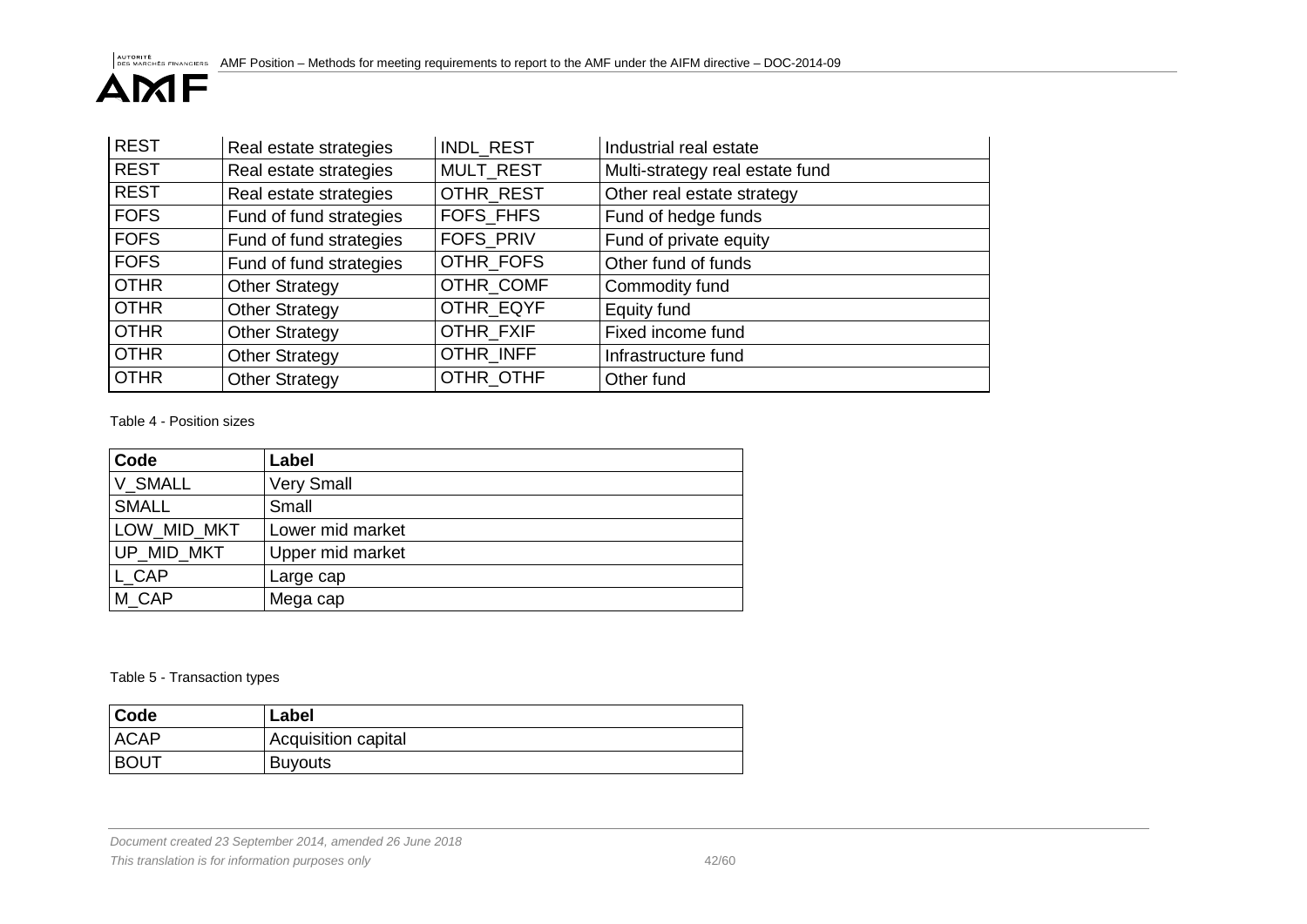| <b>CONS</b> | Consolidations (industry roll-ups)    |  |  |
|-------------|---------------------------------------|--|--|
| <b>CDIV</b> | <b>Corporate Divestitures</b>         |  |  |
| <b>ESOP</b> | <b>Employee Stock Ownership Plans</b> |  |  |
| <b>GCAP</b> | <b>Growth Capital</b>                 |  |  |
| <b>RCAP</b> | Recapitalisation                      |  |  |
| <b>SLIQ</b> | <b>Shareholder Liquidity</b>          |  |  |
| <b>TURN</b> | Turnarounds                           |  |  |
| <b>OTHR</b> | Other transaction type                |  |  |

Table 6 - Redemption frequency

| Code         | Label       |
|--------------|-------------|
| D            | Daily       |
| W            | Weekly      |
| $\mathsf{F}$ | Fortnightly |
| M            | Monthly     |
| $\mathsf Q$  | Quarterly   |
| H            | Half-yearly |
| Y            | Yearly      |
| $\circ$      | Other       |
| $\mathsf{N}$ | None        |

Table 7 - Investor groups

| <b>Code</b> | Label                      |
|-------------|----------------------------|
| <b>NFCO</b> | Non-financial corporations |
| I BANK      | <b>Banks</b>               |

*Document created 23 September 2014, amended 26 June 2018 This translation is for information purposes only* 43/60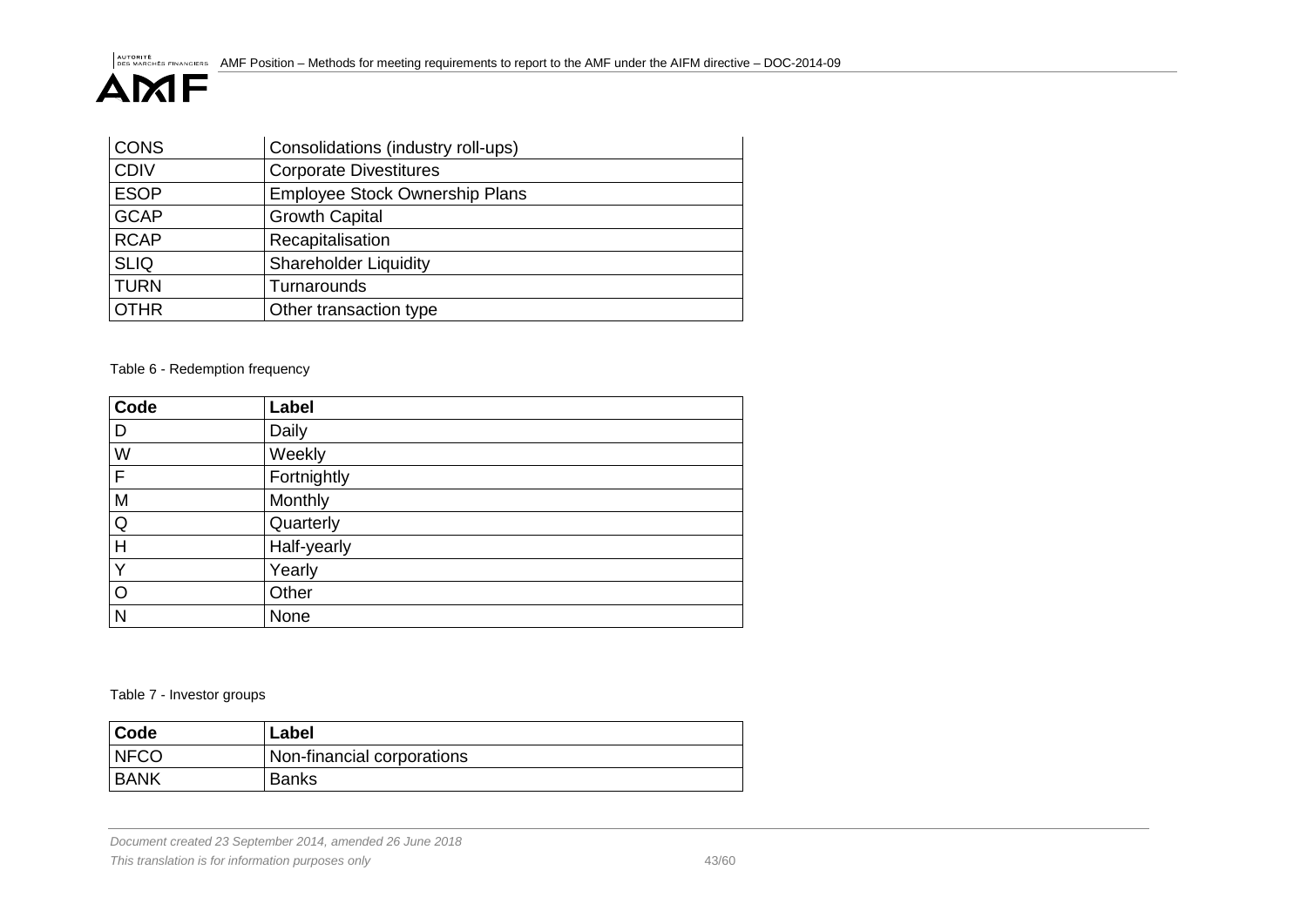| <b>INSC</b> | Insurance corporations                                                    |  |  |  |
|-------------|---------------------------------------------------------------------------|--|--|--|
| <b>OFIN</b> | Other financial institutions                                              |  |  |  |
| <b>PFND</b> | Pension plans / funds                                                     |  |  |  |
| <b>GENG</b> | General government                                                        |  |  |  |
| <b>OCIU</b> | Other collective investment undertaking (e.g. fund of funds or<br>master) |  |  |  |
| <b>HHLD</b> | Households                                                                |  |  |  |
| <b>UNKN</b> | Unknown                                                                   |  |  |  |
| <b>NONE</b> | None                                                                      |  |  |  |

Tables 8, 9 and 10 – Change in the AIFM reporting obligation

Tables 8 and 9 should be read together with ESMA's opinion on collection of information under the AIFMD (ESMA/2013/1340) and, in particular, ESMA's view on the provision of information on non-EU master AIFs not marketed in the Union.

Due to the size of the document, this part of the annex is available separately on the ESMA website: <http://www.esma.europa.eu/content/Tables-8-9-10-Annex-2-ESMA-guidelines-AIFMD-reporting-obligation-revised> (see the Excel table in « Annexes & links")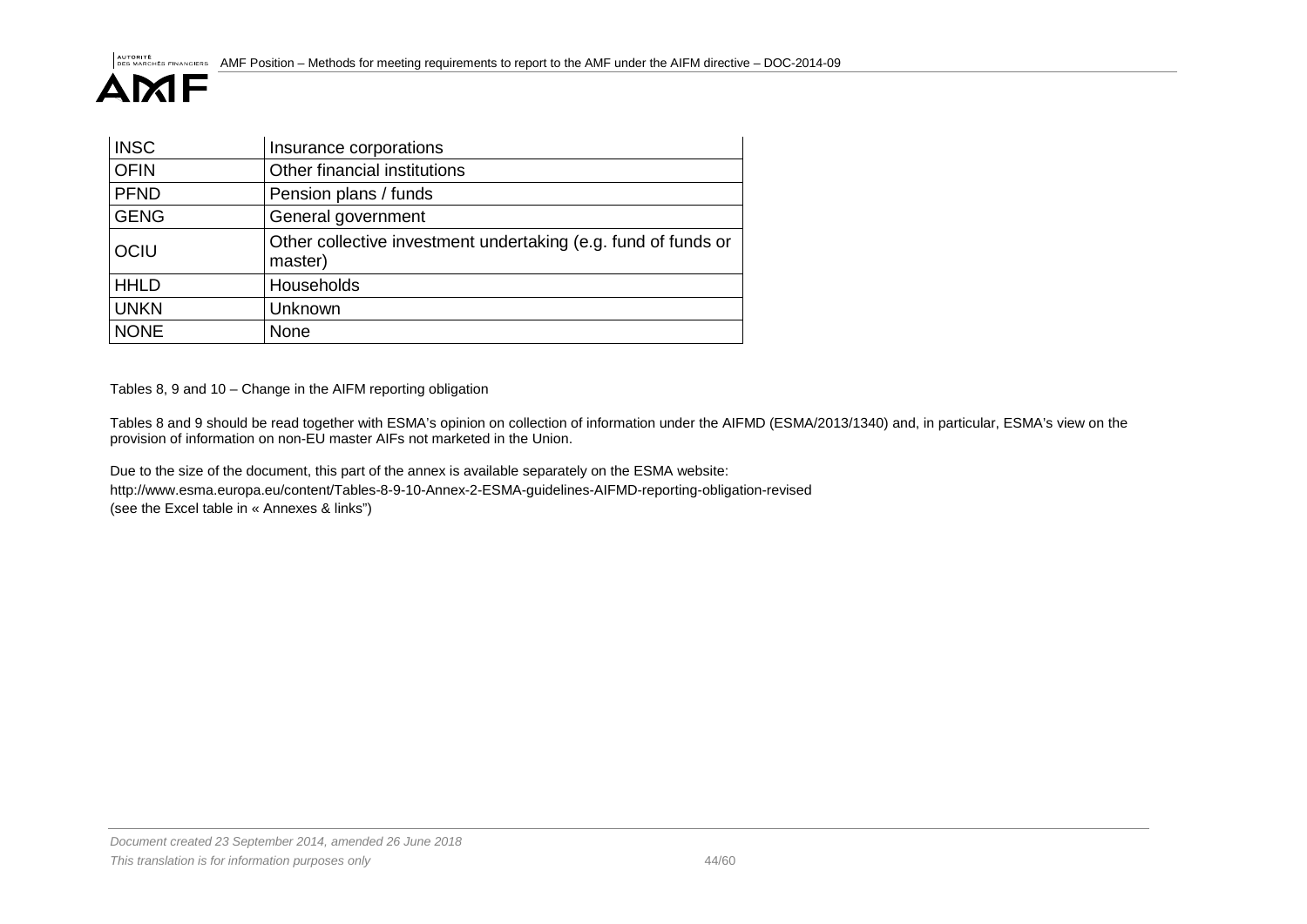**Annex III: Table of geographical areas (Based on Eurostat Balance of Payment geographical zones)**

#### Table 1 – Geographical area contents

| <b>CODE</b>    | <b>LABEL</b>                                | <b>CONTENTS</b>                                                                                                                                                                                                                                                                           |
|----------------|---------------------------------------------|-------------------------------------------------------------------------------------------------------------------------------------------------------------------------------------------------------------------------------------------------------------------------------------------|
| E4             | Africa                                      | $E5 + E6$                                                                                                                                                                                                                                                                                 |
| E <sub>5</sub> | North Africa                                | $DZ + EG + LY + MA + TN$                                                                                                                                                                                                                                                                  |
| E <sub>6</sub> | <b>Other African countries</b>              | $AO + BF + BI + BJ + BW + CD + CF + CG + CI + CM + CV + DJ + ER + ET + GA +$<br>$GH$ + GM + GN + GQ + GW + IO + KE + KM + LR + LS + MG + ML + MR + MU +<br>$MW + MZ + NA + NE + NG + RW + SC + SD + SH + SL + SN + SO + SS + ST +$<br>$SZ + TD + TG + TZ + UG + ZA + ZM + ZW$ (from 2011) |
|                |                                             |                                                                                                                                                                                                                                                                                           |
| $F6 + F7$      | Asia Pacific (other than Middle East)       | $F6 + F7$                                                                                                                                                                                                                                                                                 |
| F6             | <b>Other Asian countries</b>                | $AF + BD + BN + BT + CN + HK + ID + IN + JP + KG + KH + KP + KR + KZ + LA +$<br>$LK + MM + MN + MO + MV + MY + NP + PH + PK + SG + TH + TJ + TL + TM + TW$<br>$+ UZ + VN$                                                                                                                 |
| F7             | Oceania and Polar regions                   | $AU$ + FJ + FM + KI + MH + MP + NC + NR + NZ + PF + PG + PN + PW + SB + TO +<br>$TV + VU + WF + WS + F8 + F9 + G1 + G2$                                                                                                                                                                   |
| F <sub>8</sub> | Australian Oceania                          | $CC + CX + HM + NF$                                                                                                                                                                                                                                                                       |
| F <sub>9</sub> | American Oceania                            | $AS + GU + UM$                                                                                                                                                                                                                                                                            |
| G <sub>1</sub> | New Zealand Oceania                         | $CK + NU + TK$                                                                                                                                                                                                                                                                            |
| G <sub>2</sub> | Polar regions                               | $AQ + BV + GS + TF$                                                                                                                                                                                                                                                                       |
| F <sub>3</sub> | <b>Middle East</b>                          | $IL + IR + F4 + F5$                                                                                                                                                                                                                                                                       |
| F <sub>4</sub> | <b>Gulf Arabian Countries</b>               | $AE + BH + IQ + KW + OM + QA + SA + YE$                                                                                                                                                                                                                                                   |
| F <sub>5</sub> | <b>Other Near and Middle East Countries</b> | $AM + AZ + GE + JO + LB + PS + SY$                                                                                                                                                                                                                                                        |
|                | $V3 + A5-1$ Europe (EEA)                    | $V3 + A5-1$                                                                                                                                                                                                                                                                               |

*Document created 23 September 2014, amended 26 June 2018 This translation is for information purposes only* 45/60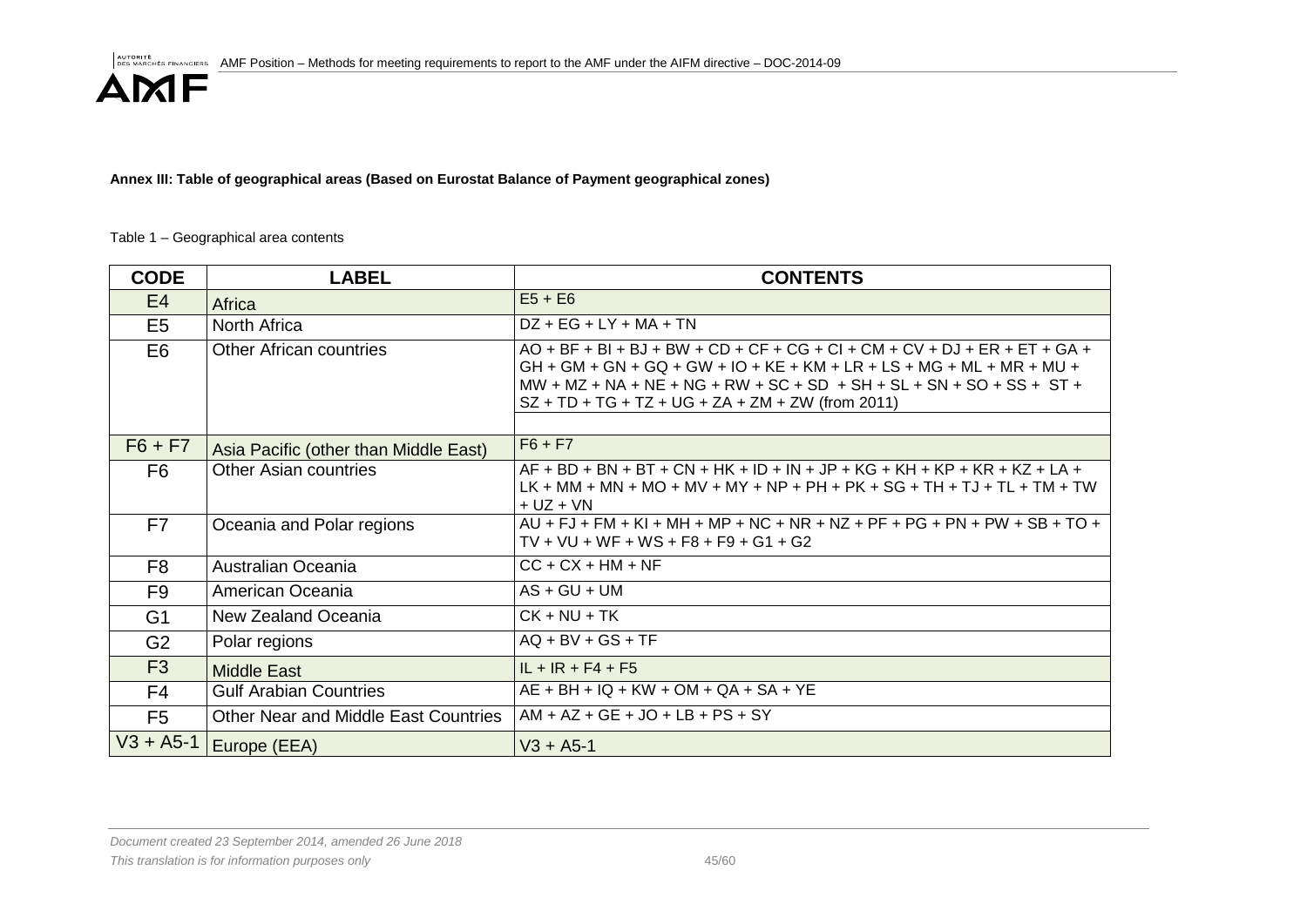| V3             | <b>EU-28</b>                        | $BE + LU + DK + DE + GR + ES + FR + IE + IT + NL + AT + PT + FI + SE + GB + CY$<br>+ CZ + EE + HU + LT + LV + MT + PL + SI + SK + BG + RO + HR + 4A + 4F + 4S<br>(from 2013)                    |
|----------------|-------------------------------------|-------------------------------------------------------------------------------------------------------------------------------------------------------------------------------------------------|
| $A5-1$         | <b>EEA</b>                          | $IS + LI + NO$                                                                                                                                                                                  |
|                | $E2 + A5-2$ Europe (Other than EEA) | $E2 + A5-2$                                                                                                                                                                                     |
| E <sub>2</sub> | Other European countries            | $AD + AL + BA + BY + FO + GG + GI + IM + JE + MD + MK + RU + SM + TR + UA +$<br>VA + ME + RS (from 2013)                                                                                        |
| $A5-2$         | EFTA (excluding EEA)                | <b>CH</b>                                                                                                                                                                                       |
| E <sub>8</sub> | <b>North America</b>                | $CA + GL + US$                                                                                                                                                                                  |
| $E9 + F1$      | South America                       | $E9 + F1$                                                                                                                                                                                       |
| E <sub>9</sub> | <b>Central American countries</b>   | $AG + AI + AW + BB + BM + BS + BQ + BZ + CR + CU + CW + DM + DO + GD + GT$<br>+ HN + HT + JM + KN + KY + LC + MS + MX + NI + PA + SV + SX + TC + TT + VC<br>$+ \sqrt{G} + \sqrt{G}$ (from 2011) |
| F <sub>1</sub> | South American countries            | $AR + BO + BR + CL + CO + EC + FK + GY + PE + PY + SR + UY + VE$                                                                                                                                |
|                | Supra National / Multiple Region    |                                                                                                                                                                                                 |

### Table 2 – Geographical zones description

| $V3 + A5-1$ |    | Europe (EEA) - (31 countries)          |    |           |                                                             |
|-------------|----|----------------------------------------|----|-----------|-------------------------------------------------------------|
|             | V3 | EU-28 - $(28$ countries $+3$ entities) |    |           |                                                             |
|             |    |                                        | 16 |           | Euro Area (from 2012 onwards - 17 countries + 2 entities) - |
|             |    |                                        |    | <b>BE</b> | Belgium                                                     |
|             |    |                                        |    | LU        | Luxembourg                                                  |
|             |    |                                        |    | DE        | Germany                                                     |
|             |    |                                        |    | <b>EE</b> | Estonia                                                     |
|             |    |                                        |    | <b>GR</b> | Greece                                                      |
|             |    |                                        |    | <b>ES</b> | Spain                                                       |
|             |    |                                        |    | <b>FR</b> | France                                                      |
|             |    |                                        |    | IE        | Ireland                                                     |
|             |    |                                        |    |           | Italy                                                       |

*Document created 23 September 2014, amended 26 June 2018*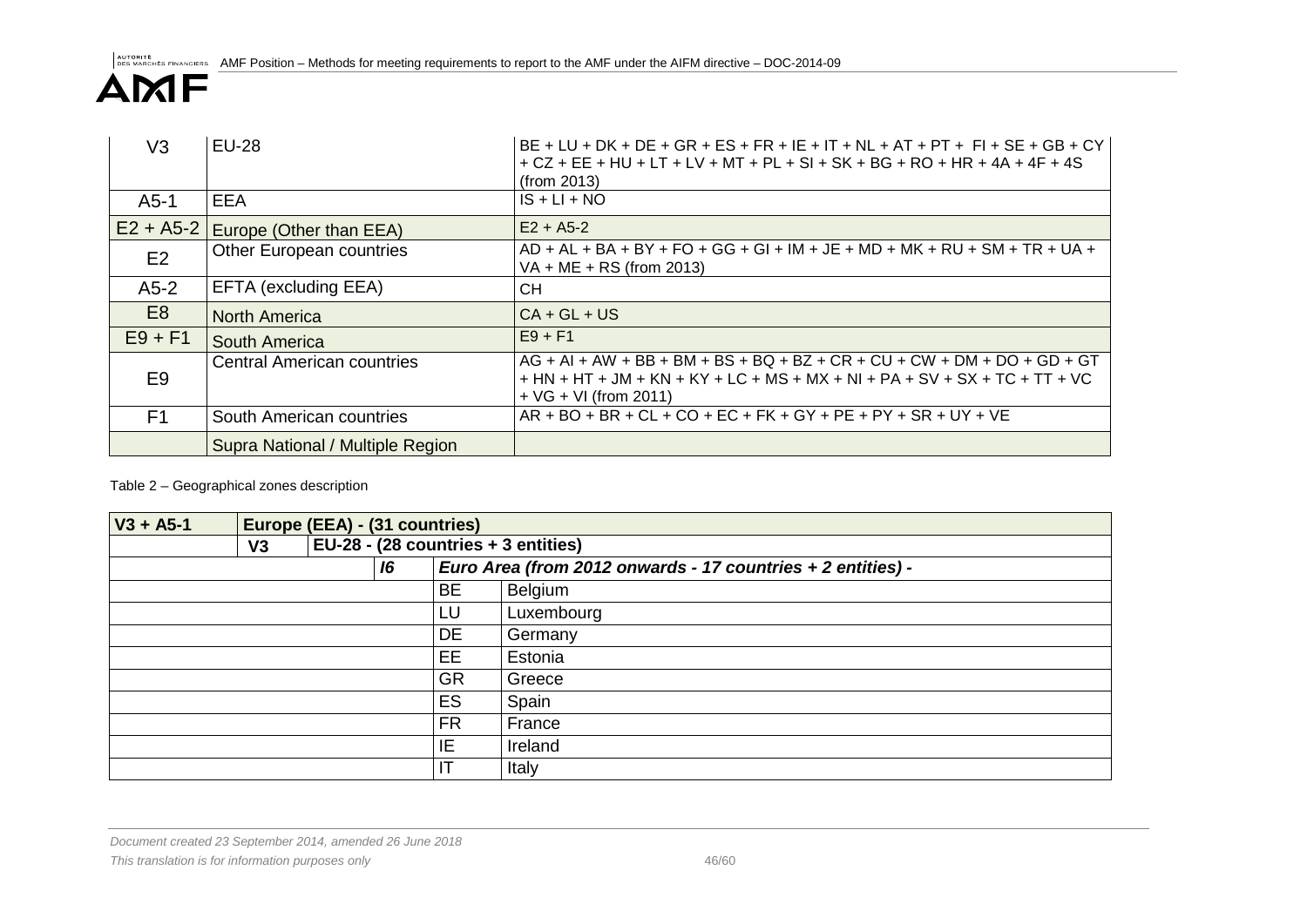|             |        |                                                 |           | <b>CY</b>       | Cyprus                                                                      |
|-------------|--------|-------------------------------------------------|-----------|-----------------|-----------------------------------------------------------------------------|
|             |        |                                                 |           | <b>MT</b>       | Malta                                                                       |
|             |        |                                                 |           | <b>NL</b>       | Netherlands                                                                 |
|             |        |                                                 |           | AT              | Austria                                                                     |
|             |        |                                                 |           | PT              | Portugal                                                                    |
|             |        |                                                 |           | SI              | Slovenia                                                                    |
|             |        |                                                 |           | <b>SK</b>       | Slovakia                                                                    |
|             |        |                                                 |           | F <sub>l</sub>  | Finland                                                                     |
|             |        |                                                 |           | 4F              | European Central Bank (ECB)                                                 |
|             |        |                                                 |           | $\overline{4S}$ | European Stability Mechanism (ESM)                                          |
|             |        |                                                 | <b>K7</b> |                 | EU28 Member States not belonging to Euro Area (from 2013 - 11 countries + 1 |
|             |        |                                                 |           | entity)         |                                                                             |
|             |        |                                                 |           | <b>DK</b>       | Denmark                                                                     |
|             |        |                                                 |           | <b>SE</b>       | Sweden                                                                      |
|             |        |                                                 |           | <b>GB</b>       | <b>United Kingdom</b>                                                       |
|             |        |                                                 |           | <b>BG</b>       | <b>Bulgaria</b>                                                             |
|             |        |                                                 |           | CZ              | <b>Czech Republic</b>                                                       |
|             |        |                                                 |           | <b>HR</b>       | Croatia                                                                     |
|             |        |                                                 |           | HU              | Hungary                                                                     |
|             |        |                                                 |           | LT              | Lithuania                                                                   |
|             |        |                                                 |           | LV              | Latvia                                                                      |
|             |        |                                                 |           | PL              | Poland                                                                      |
|             |        |                                                 |           | <b>RO</b>       | Romania                                                                     |
|             |        |                                                 |           | 4A              | European Union Institutions (excluding ECB and ESM)                         |
|             | $A5-1$ | EEA - (3 countries)                             |           |                 |                                                                             |
|             |        |                                                 | IS        | Iceland         |                                                                             |
|             |        |                                                 | LI        | Liechtenstein   |                                                                             |
|             |        |                                                 | <b>NO</b> | Norway          |                                                                             |
| $E2 + A5-2$ |        | <b>EUROPE (Other than EEA) - (20 countries)</b> |           |                 |                                                                             |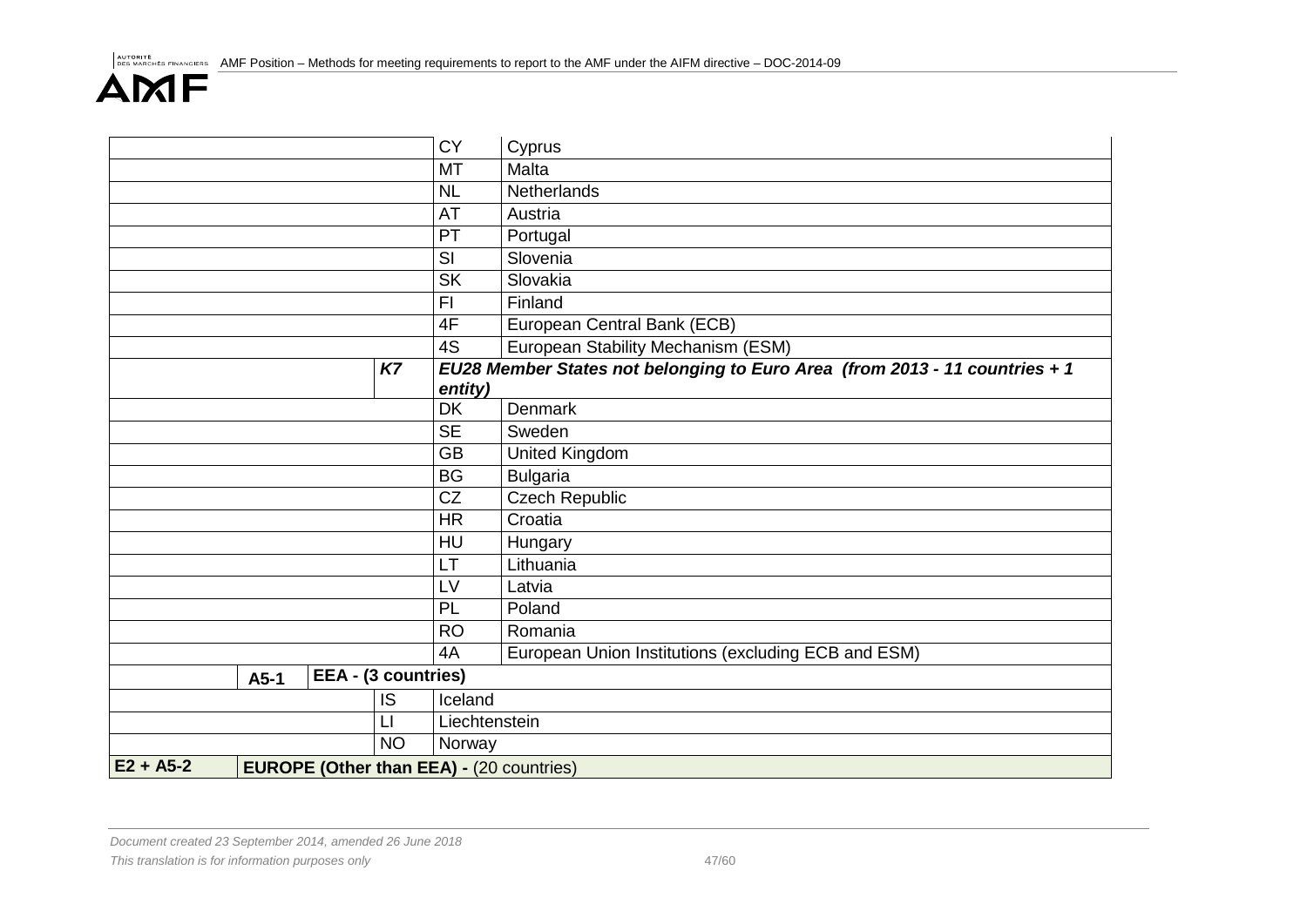|           | E2             |                                   | <b>Other European countries (19 countries)</b> |  |  |  |
|-----------|----------------|-----------------------------------|------------------------------------------------|--|--|--|
|           |                | <b>AD</b>                         | Andorra                                        |  |  |  |
|           |                | <b>AL</b>                         | Albania                                        |  |  |  |
|           |                | <b>BA</b>                         | Bosnia and Herzegovina                         |  |  |  |
|           |                | <b>BY</b>                         | <b>Belarus</b>                                 |  |  |  |
|           |                | <b>FO</b>                         | Faroe Islands                                  |  |  |  |
|           |                | GG                                | Guernsey                                       |  |  |  |
|           |                | GI                                | Gibraltar                                      |  |  |  |
|           |                | IM                                | Isle of Man                                    |  |  |  |
|           |                | <b>JE</b>                         | Jersey                                         |  |  |  |
|           |                | <b>MD</b>                         | Moldova                                        |  |  |  |
|           |                | <b>ME</b>                         | Montenegro                                     |  |  |  |
|           |                | <b>MK</b>                         | Macedonia, the Former Yugoslav Republic of     |  |  |  |
|           |                | <b>RS</b>                         | Serbia                                         |  |  |  |
|           |                | <b>RU</b>                         | <b>Russian Federation</b>                      |  |  |  |
|           |                | <b>SM</b>                         | San Marino                                     |  |  |  |
|           |                | <b>TR</b>                         | Turkey                                         |  |  |  |
|           |                | <b>UA</b>                         | Ukraine                                        |  |  |  |
|           |                | VA                                | Holy See (Vatican City State)                  |  |  |  |
|           | $A5-2$         |                                   | <b>EFTA - Excluding EEA - (1 country)</b>      |  |  |  |
|           |                | <b>CH</b>                         | Switzerland                                    |  |  |  |
| <b>E4</b> |                | <b>AFRICA (56 countries)</b>      |                                                |  |  |  |
|           | E <sub>5</sub> | <b>North Africa (5 countries)</b> |                                                |  |  |  |
|           |                | <b>DZ</b>                         | Algeria                                        |  |  |  |
|           |                | EG                                | Egypt                                          |  |  |  |
|           |                | LY                                | Libya                                          |  |  |  |
|           |                | <b>MA</b>                         | Morocco                                        |  |  |  |
|           |                |                                   | Tunisia                                        |  |  |  |
|           | E <sub>6</sub> |                                   | Other African countries (51 countries)         |  |  |  |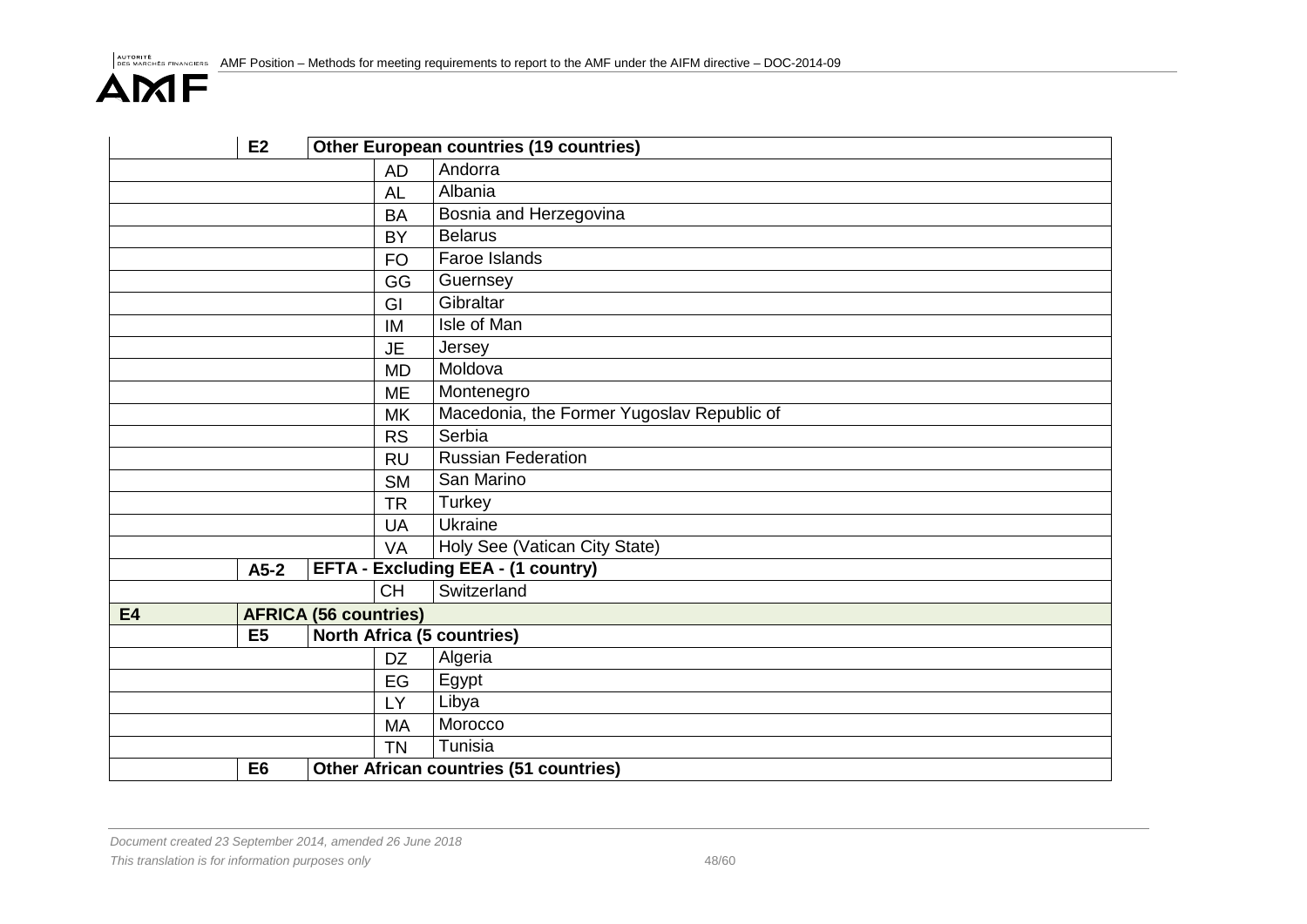| <b>AO</b> | Angola                                |
|-----------|---------------------------------------|
| <b>BF</b> | <b>Burkina Faso</b>                   |
| BI        | <b>Burundi</b>                        |
| <b>BJ</b> | <b>Benin</b>                          |
| <b>BW</b> | <b>Botswana</b>                       |
| CD        | Congo, the Democratic Republic of the |
| CF        | <b>Central African Republic</b>       |
| CG        | Congo                                 |
| CI        | Côte d'Ivoire                         |
| <b>CM</b> | Cameroon                              |
| <b>CV</b> | Cape Verde                            |
| <b>DJ</b> | Djibouti                              |
| ER        | Eritrea                               |
| ET        | Ethiopia                              |
| GA        | Gabon                                 |
| <b>GH</b> | Ghana                                 |
| <b>GM</b> | Gambia                                |
| <b>GN</b> | Guinea                                |
| GQ        | <b>Equatorial Guinea</b>              |
| <b>GW</b> | Guinea-Bissau                         |
| IO        | <b>British Indian Ocean Territory</b> |
| KE        | Kenya                                 |
| KM        | Comoros                               |
| <b>LR</b> | Liberia                               |
| LS        | Lesotho                               |
| <b>MG</b> | Madagascar                            |
| <b>ML</b> | Mali                                  |
| <b>MR</b> | Mauritania                            |
| <b>MU</b> | <b>Mauritius</b>                      |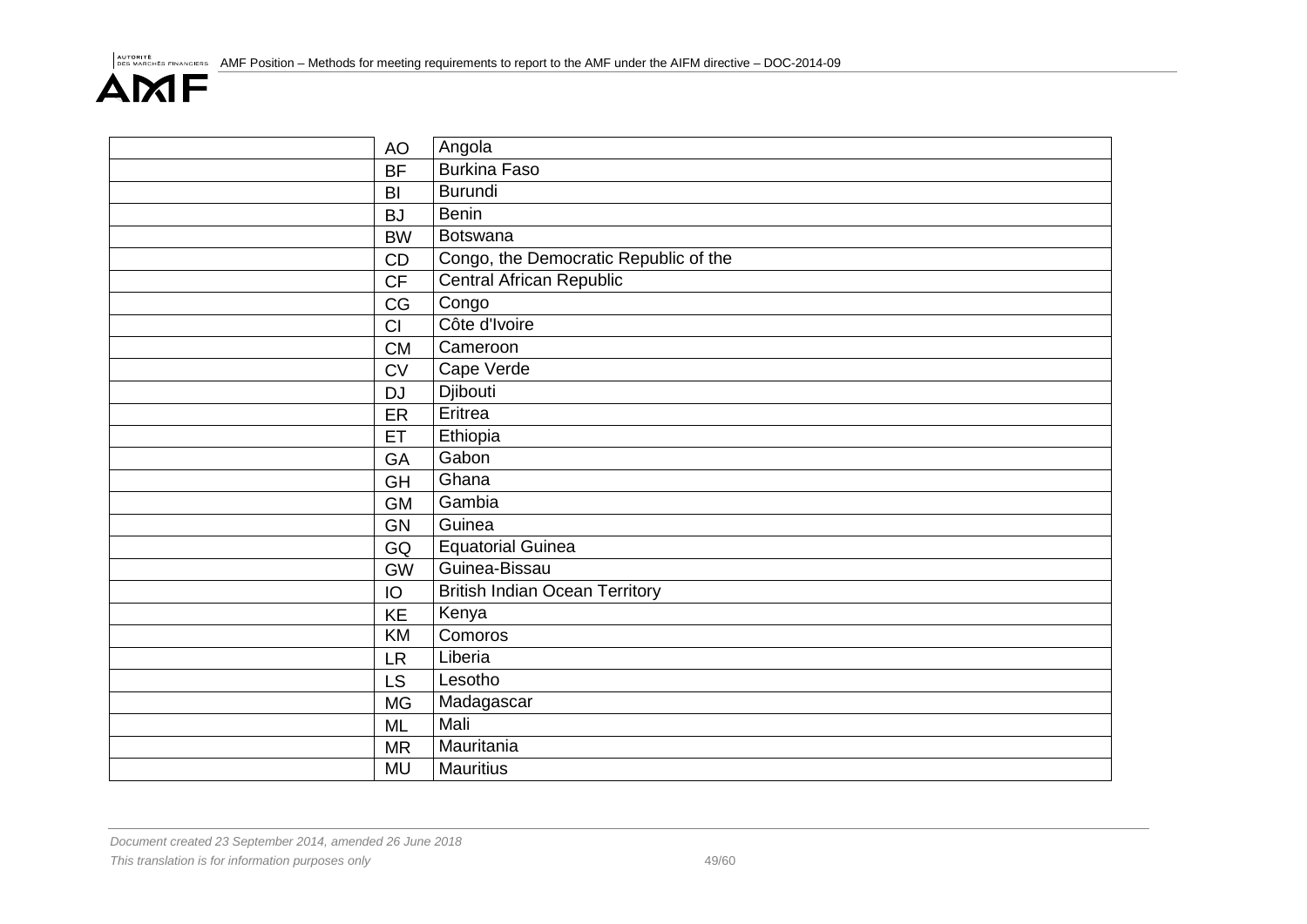|                |                |                                     | <b>MW</b>                | Malawi                                           |  |
|----------------|----------------|-------------------------------------|--------------------------|--------------------------------------------------|--|
|                |                |                                     | <b>MZ</b>                | Mozambique                                       |  |
|                |                |                                     | <b>NA</b>                | Namibia                                          |  |
|                |                |                                     | <b>NE</b>                | Niger                                            |  |
| <b>NG</b>      |                |                                     |                          | Nigeria                                          |  |
|                |                |                                     | <b>RW</b>                | Rwanda                                           |  |
|                |                |                                     | <b>SC</b>                | Seychelles                                       |  |
|                |                |                                     | SD                       | Sudan                                            |  |
|                |                |                                     | $\overline{\mathsf{SH}}$ | St Helena, Ascension and Tristan da Cunha        |  |
|                |                |                                     | <b>SL</b>                | Sierra Leone                                     |  |
|                |                |                                     | SN                       | Senegal                                          |  |
|                |                |                                     | SO                       | Somalia                                          |  |
|                |                |                                     | <b>ST</b>                | Sao Tome and Principe                            |  |
| SS             |                |                                     |                          | South Sudan                                      |  |
| <b>SZ</b>      |                |                                     |                          | Swaziland                                        |  |
|                |                |                                     | <b>TD</b>                | Chad                                             |  |
|                |                |                                     | <b>TG</b>                | Togo                                             |  |
|                |                |                                     | <b>TZ</b>                | Tanzania                                         |  |
|                |                |                                     | UG                       | Uganda                                           |  |
|                |                |                                     | ZA                       | South Africa                                     |  |
|                |                |                                     | ZM                       | Zambia                                           |  |
|                |                |                                     | ZW                       | Zimbabwe                                         |  |
| E <sub>8</sub> |                | <b>North America (3 countries)</b>  |                          |                                                  |  |
|                |                | CA                                  | Canada                   |                                                  |  |
|                |                | GL                                  | Greenland                |                                                  |  |
|                |                | <b>US</b>                           | <b>United States</b>     |                                                  |  |
| $E9 + F1$      |                | <b>South America (45 countries)</b> |                          |                                                  |  |
|                | E <sub>9</sub> |                                     |                          | <b>Central American countries (32 countries)</b> |  |
|                |                |                                     | AG                       | Antigua and Barbuda                              |  |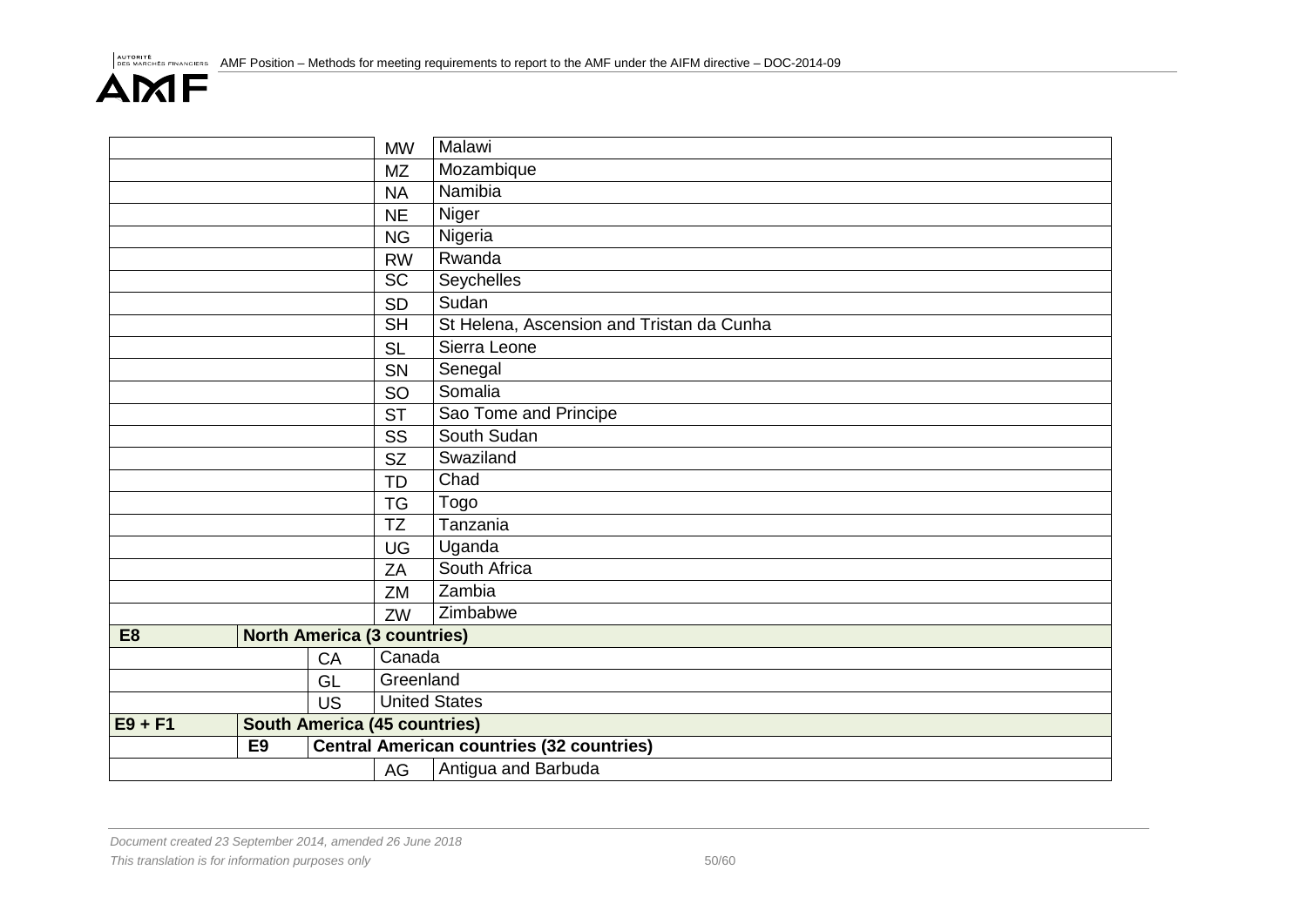| AI             | Anguilla                         |
|----------------|----------------------------------|
| AW             | Aruba                            |
| <b>BB</b>      | <b>Barbados</b>                  |
| <b>BM</b>      | Bermuda                          |
| <b>BQ</b>      | Bonaire, Sint Eustatius and Saba |
| <b>BS</b>      | <b>Bahamas</b>                   |
| <b>BZ</b>      | <b>Belize</b>                    |
| <b>CR</b>      | Costa Rica                       |
| <b>CU</b>      | Cuba                             |
| <b>CW</b>      | Curaçao                          |
| <b>DM</b>      | <b>Dominica</b>                  |
| <b>DO</b>      | Dominican Republic               |
| GD             | Grenada                          |
| GT             | Guatemala                        |
| HN             | Honduras                         |
| <b>HT</b>      | Haiti                            |
| <b>JM</b>      | Jamaica                          |
| KN             | <b>St Kitts and Nevis</b>        |
| KY             | Cayman Islands                   |
| LC             | Saint Lucia                      |
| <b>MS</b>      | Montserrat                       |
| <b>MX</b>      | Mexico                           |
| N <sub>l</sub> | Nicaragua                        |
| PA             | Panama                           |
| SV             | El Salvador                      |
| <b>SX</b>      | Sint Maarten                     |
| <b>TC</b>      | <b>Turks and Caicos Islands</b>  |
| <b>TT</b>      | <b>Trinidad and Tobago</b>       |
| VC             | St Vincent and the Grenadines    |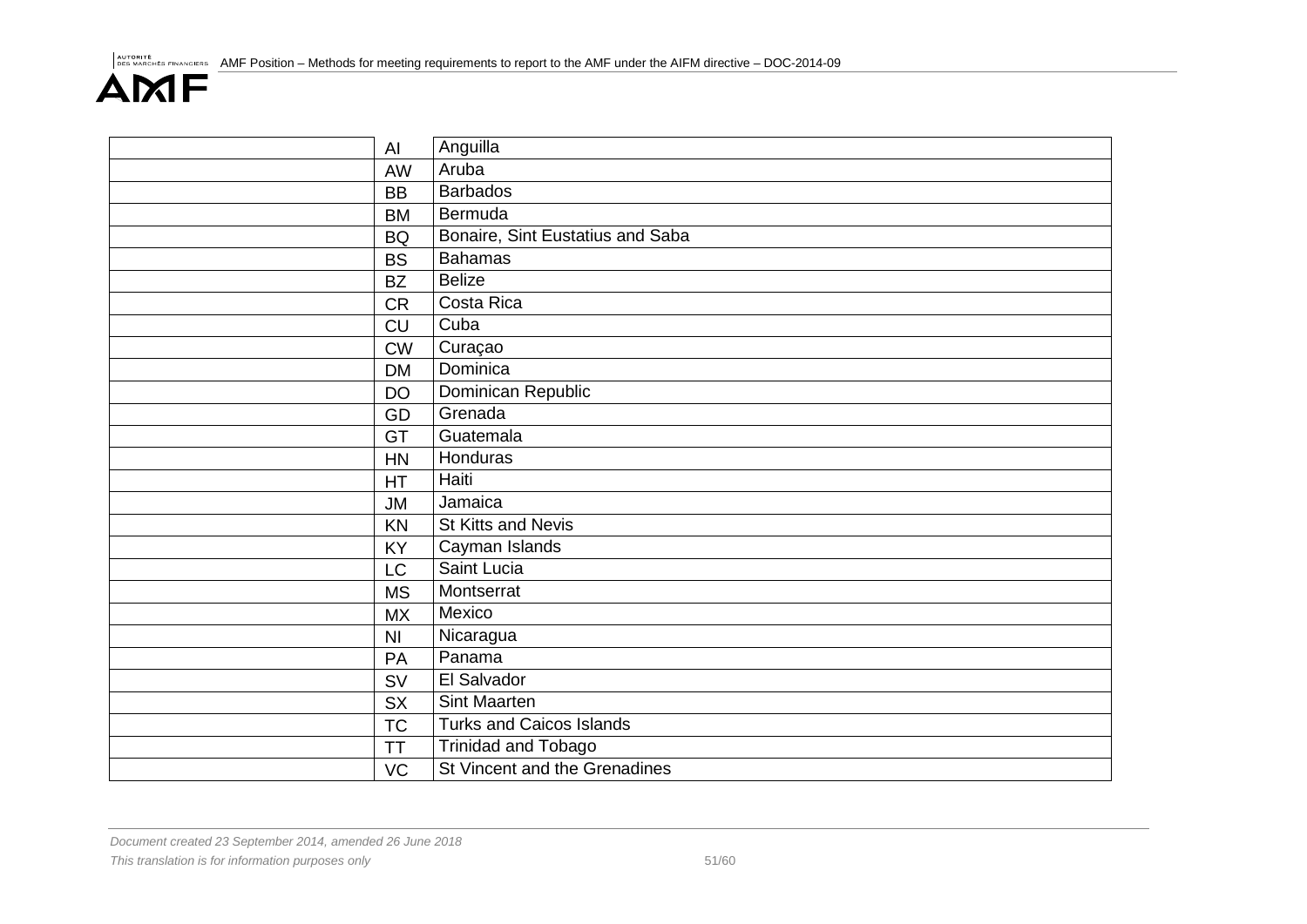|           |    |                                   | VG             |                                                | Virgin Islands, British                              |  |  |
|-----------|----|-----------------------------------|----------------|------------------------------------------------|------------------------------------------------------|--|--|
|           |    |                                   | VI             |                                                | Virgin Islands, U.S.                                 |  |  |
|           | F1 |                                   |                | <b>South American countries (13 countries)</b> |                                                      |  |  |
|           |    |                                   | <b>AR</b>      | Argentina                                      |                                                      |  |  |
|           |    |                                   | <b>BO</b>      | <b>Bolivia</b>                                 |                                                      |  |  |
|           |    |                                   | <b>BR</b>      | <b>Brazil</b>                                  |                                                      |  |  |
|           |    |                                   | <b>CL</b>      |                                                | Chile                                                |  |  |
|           |    |                                   | CO             | Colombia                                       |                                                      |  |  |
|           |    |                                   | EC             | Ecuador                                        |                                                      |  |  |
|           |    |                                   | <b>FK</b>      |                                                | <b>Falkland Islands</b>                              |  |  |
|           |    |                                   | GY             | Guyana                                         |                                                      |  |  |
|           |    |                                   | <b>PE</b>      | Peru                                           |                                                      |  |  |
|           | PY |                                   | Paraguay       |                                                |                                                      |  |  |
| <b>SR</b> |    | Suriname                          |                |                                                |                                                      |  |  |
|           |    |                                   | UY             | Uruguay                                        |                                                      |  |  |
|           |    |                                   | <b>VE</b>      | Venezuela                                      |                                                      |  |  |
| F3        |    | <b>MIDDLE EAST (17 countries)</b> |                |                                                |                                                      |  |  |
|           | F3 |                                   |                |                                                | <b>Near and Middle East countries (17 countries)</b> |  |  |
|           |    |                                   | L              | Israel                                         |                                                      |  |  |
|           |    |                                   | IR.            | Iran                                           |                                                      |  |  |
|           |    |                                   | F <sub>4</sub> |                                                | <b>Gulf Arabian countries (8 countries)</b>          |  |  |
|           |    |                                   |                | <b>AE</b>                                      | <b>United Arab Emirates</b>                          |  |  |
|           |    |                                   |                | <b>BH</b>                                      | <b>Bahrain</b>                                       |  |  |
|           |    |                                   |                | IQ                                             | Iraq                                                 |  |  |
|           |    |                                   |                | <b>KW</b>                                      | Kuwait                                               |  |  |
|           |    |                                   |                | <b>OM</b>                                      | Oman                                                 |  |  |
|           |    |                                   |                | QA                                             | Qatar                                                |  |  |
|           |    |                                   |                | <b>SA</b>                                      | Saudi Arabia                                         |  |  |
|           |    |                                   |                | <b>YE</b>                                      | Yemen                                                |  |  |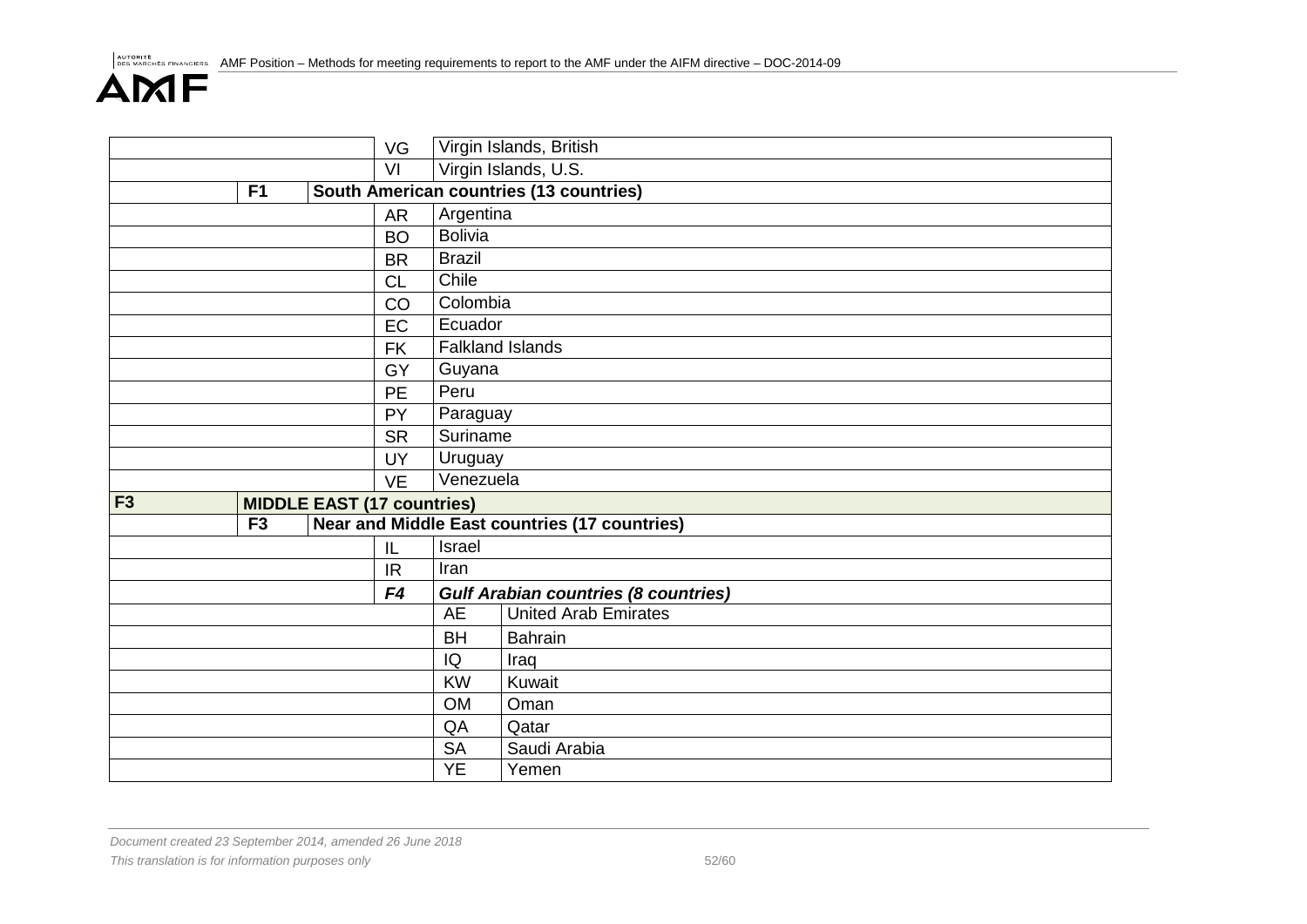|           |                |       | F <sub>5</sub> |               | <b>Other Near and Middle East countries (7 countries)</b> |
|-----------|----------------|-------|----------------|---------------|-----------------------------------------------------------|
|           |                |       |                | AM            | Armenia                                                   |
|           |                |       |                | <b>AZ</b>     | Azerbaijan                                                |
|           |                |       |                | <b>GE</b>     | Georgia                                                   |
|           |                |       |                | <b>JO</b>     | Jordan                                                    |
|           |                |       |                | <b>LB</b>     | Lebanon                                                   |
|           |                |       |                | <b>PS</b>     | <b>Palestinian Territory</b>                              |
|           |                |       |                | <b>SY</b>     | Syria                                                     |
| $F6 + F7$ |                |       |                |               | ASIA PACIFIC (other than Middle East) - (65 countries)    |
|           | F <sub>6</sub> |       |                |               | Other Asian countries (32 countries)                      |
|           |                |       | AF             | Afghanistan   |                                                           |
|           |                |       | <b>BD</b>      | Bangladesh    |                                                           |
|           |                |       | <b>BN</b>      |               | <b>Brunei Darussalam</b>                                  |
|           |                |       | <b>BT</b>      | <b>Bhutan</b> |                                                           |
| <b>CN</b> |                | China |                |               |                                                           |
|           | <b>HK</b>      |       | Hong Kong      |               |                                                           |
|           |                |       | ID             | Indonesia     |                                                           |
|           |                |       | IN             | India         |                                                           |
|           |                |       | <b>JP</b>      | Japan         |                                                           |
|           |                |       | KG             | Kyrgyzstan    |                                                           |
|           |                |       | KH             | Cambodia      |                                                           |
|           |                |       | <b>KP</b>      | North Korea   |                                                           |
|           |                |       | <b>KR</b>      | South Korea   |                                                           |
|           |                |       | <b>KZ</b>      | Kazakhstan    |                                                           |
|           |                |       | LA             | Laos          |                                                           |
|           |                |       | <b>LK</b>      | Sri Lanka     |                                                           |
|           |                |       | <b>MM</b>      |               | Burma/Myanmar                                             |
|           |                |       | <b>MN</b>      | Mongolia      |                                                           |
|           |                |       | <b>MO</b>      | Macao         |                                                           |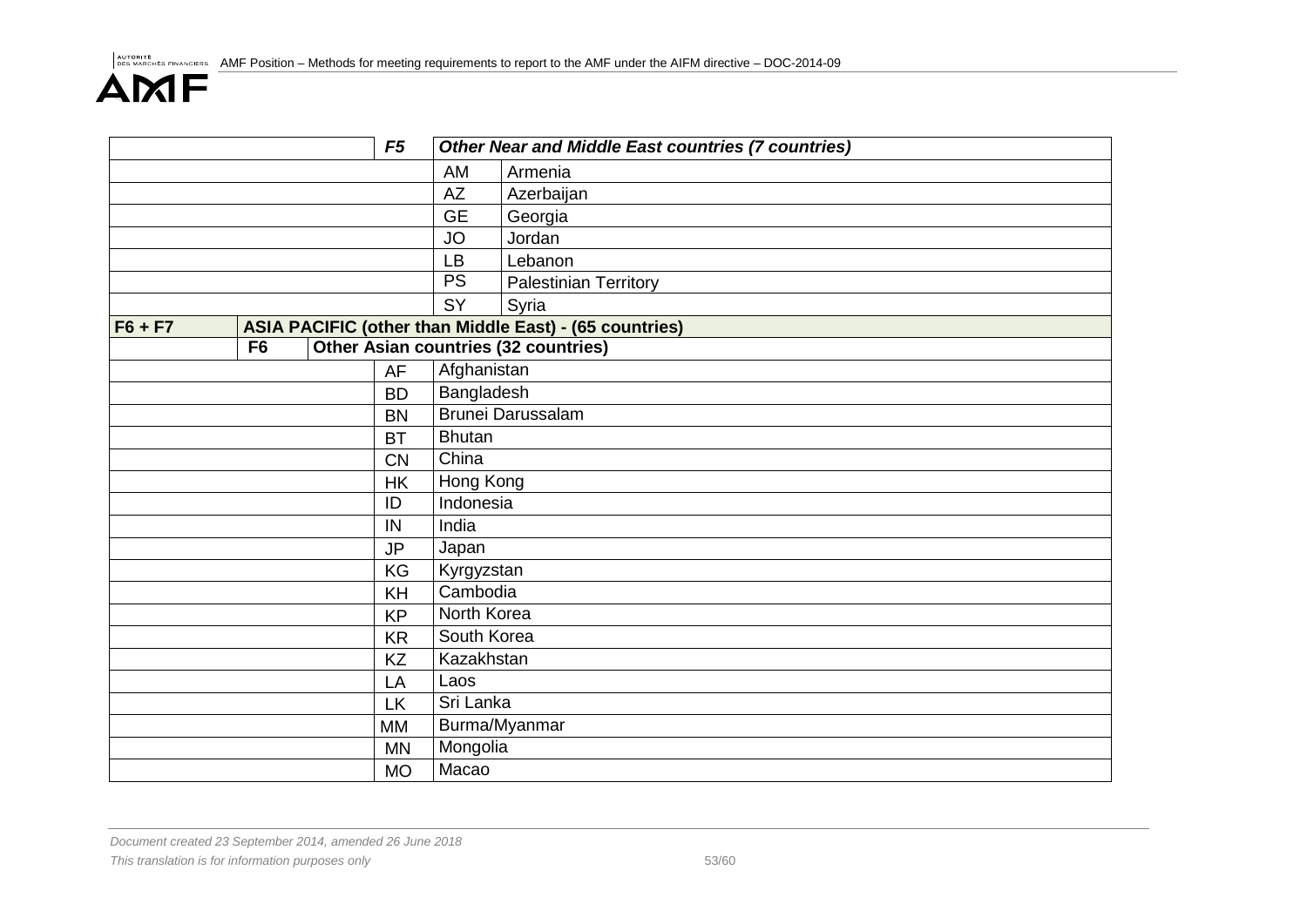|    | <b>MV</b> | Maldives                                        |
|----|-----------|-------------------------------------------------|
|    | <b>MY</b> | Malaysia                                        |
|    | <b>NP</b> | Nepal                                           |
|    | PH        | Philippines                                     |
|    | <b>PK</b> | Pakistan                                        |
|    | SG        | Singapore                                       |
|    | <b>TH</b> | Thailand                                        |
|    | TJ        | Tajikistan                                      |
|    | <b>TL</b> | <b>Timor-Leste</b>                              |
|    | <b>TM</b> | Turkmenistan                                    |
|    | <b>TW</b> | Taiwan                                          |
|    | UZ        | Uzbekistan                                      |
|    | <b>VN</b> | Viet Nam                                        |
| F7 |           | <b>OCEANIA AND POLAR REGIONS (33 countries)</b> |
|    | <b>AU</b> | Australia                                       |
|    | <b>FJ</b> | Fiji                                            |
|    | <b>FM</b> | Micronesia, Federated States of                 |
|    | KI        | Kiribati                                        |
|    | MH        | <b>Marshall Islands</b>                         |
|    | <b>MP</b> | Northern Mariana Islands                        |
|    | <b>NC</b> | New Caledonia                                   |
|    | <b>NR</b> | Nauru                                           |
|    | <b>NZ</b> | New Zealand                                     |
|    | PF        | French Polynesia                                |
|    | PG        | Papua New Guinea                                |
|    | PN        | Pitcairn                                        |
|    | <b>PW</b> | Palau                                           |
|    | <b>SB</b> | Solomon Islands                                 |
|    | <b>TO</b> | Tonga                                           |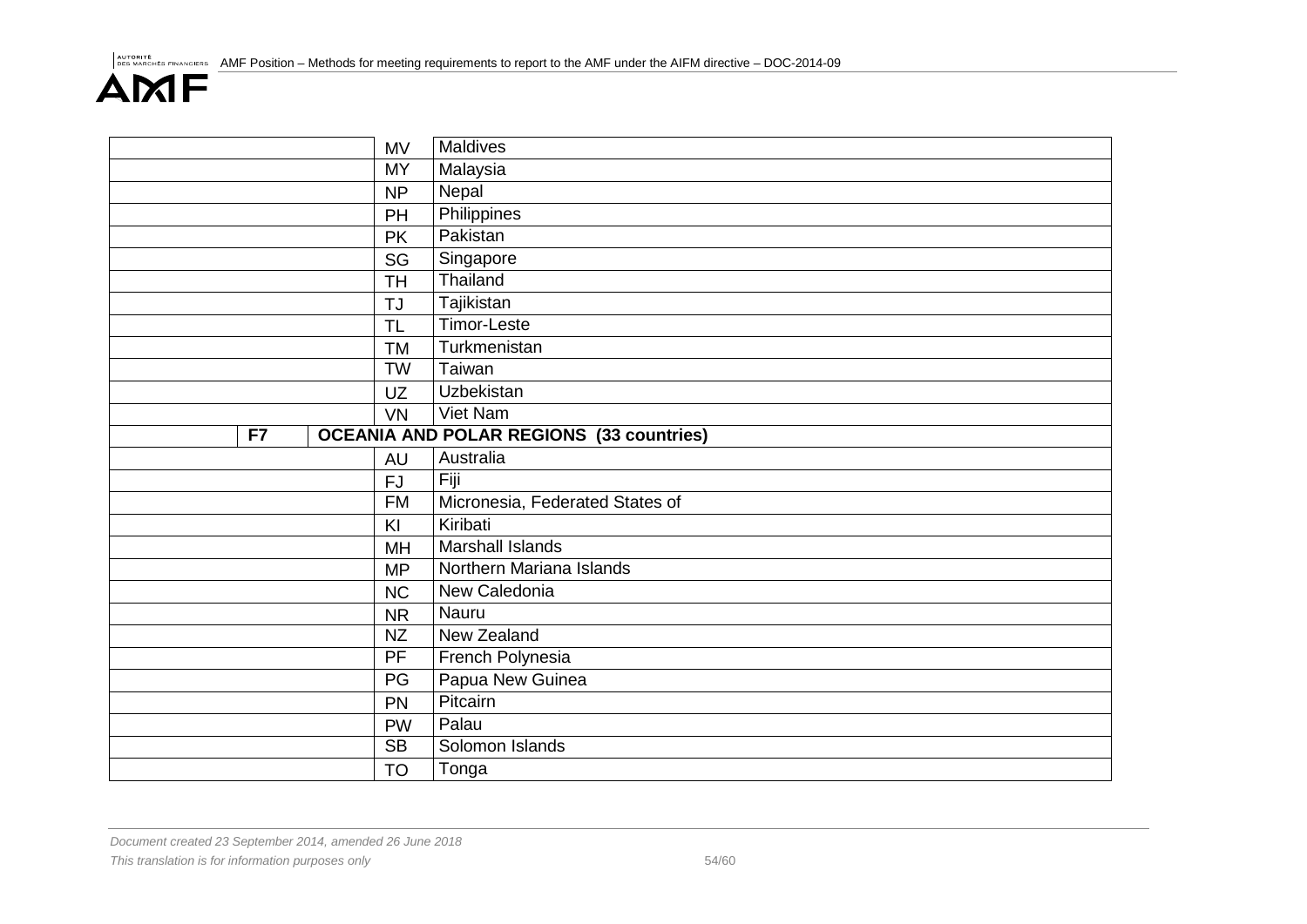| <b>TV</b>      | Tuvalu    |                                              |
|----------------|-----------|----------------------------------------------|
| VU             | Vanuatu   |                                              |
| WF             |           | Wallis and Futuna                            |
| WS             | Samoa     |                                              |
| F <sub>8</sub> |           | <b>Australian Oceania (4 countries)</b>      |
|                | CC        | Cocos (Keeling) Islands                      |
|                | <b>CX</b> | Christmas Island                             |
|                | HM        | Heard Island and McDonald Islands            |
|                | <b>NF</b> | Norfolk Island                               |
| F <sub>9</sub> |           | <b>American Oceania (3 countries)</b>        |
|                | AS        | American Samoa                               |
|                | GU        | Guam                                         |
|                | UM        | <b>US Minor Outlying Islands</b>             |
| G <sub>1</sub> |           | <b>New Zealand Oceania (3 countries)</b>     |
|                | <b>CK</b> | Cook Islands                                 |
|                | <b>NU</b> | <b>Niue</b>                                  |
|                | <b>TK</b> | Tokelau                                      |
| G2             |           | <b>Polar regions (4 countries)</b>           |
|                | AQ        | Antarctica                                   |
|                | <b>BV</b> | <b>Bouvet Island</b>                         |
|                | <b>GS</b> | South Georgia and the South Sandwich Islands |
|                | <b>TF</b> | French Southern and Antarctic Lands          |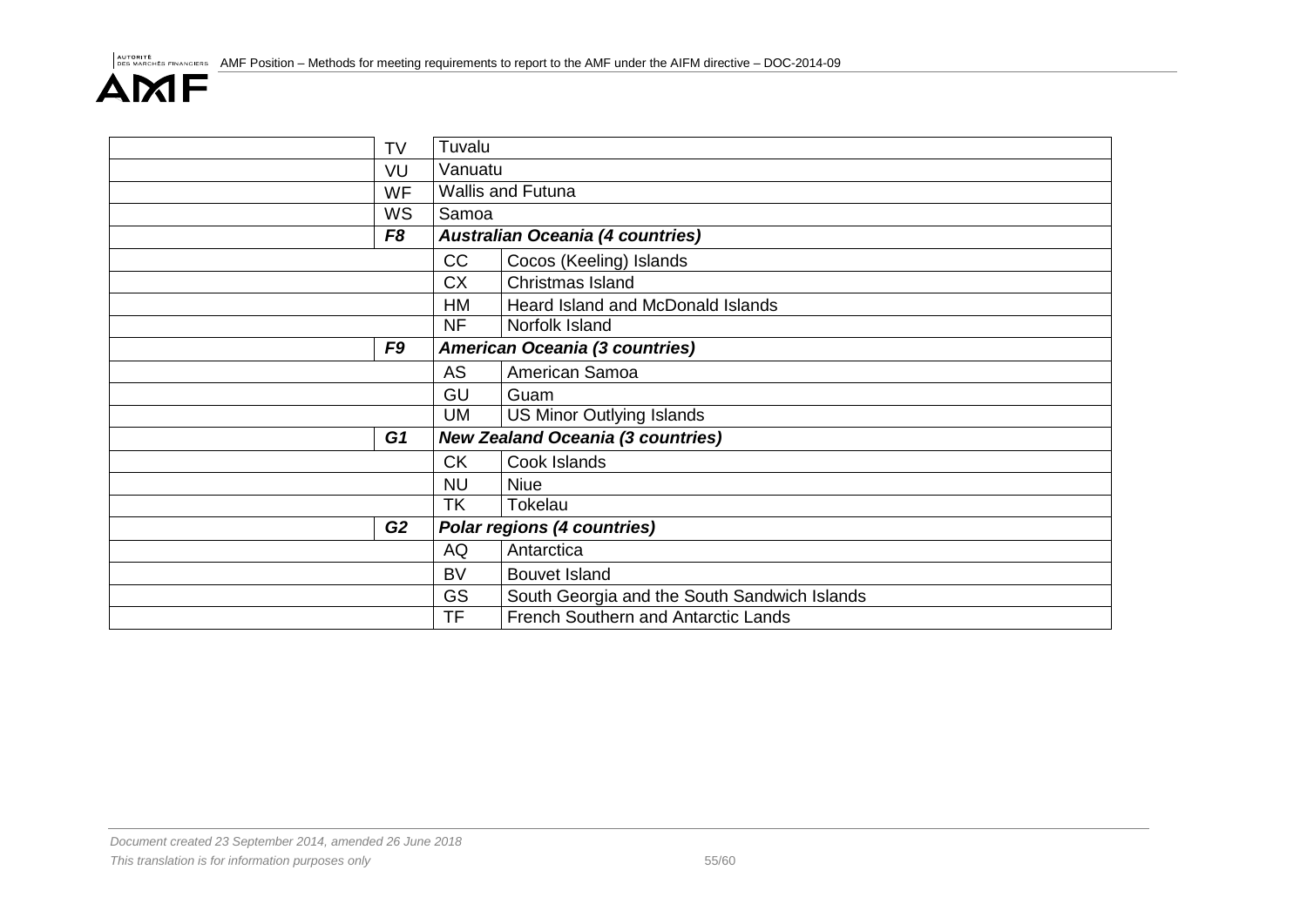Table 3 - Contents of country codes (Inclusions and exclusions of certain territories in country codes)

| <b>Country</b><br>code | <b>Country</b> | <b>ISO code</b> | <b>Contents</b>                                                                                                            |  |  |  |  |
|------------------------|----------------|-----------------|----------------------------------------------------------------------------------------------------------------------------|--|--|--|--|
|                        |                |                 |                                                                                                                            |  |  |  |  |
|                        | <b>EUROPE</b>  |                 |                                                                                                                            |  |  |  |  |
| <b>DE</b>              | Germany        | <b>DE</b>       | Germany                                                                                                                    |  |  |  |  |
|                        |                |                 | <b>Including Helgoland</b>                                                                                                 |  |  |  |  |
|                        |                |                 | <b>Excluding</b> Büsingen and Büttenhardter Höfe (customs free zones belonging to the customs<br>territory of Switzerland) |  |  |  |  |
| <b>DK</b>              | <b>Denmark</b> | <b>DK</b>       | Denmark                                                                                                                    |  |  |  |  |
|                        |                |                 | <b>Excluding</b> Faroe Islands (FO) and Greenland (GL)                                                                     |  |  |  |  |
| ES                     | <b>Spain</b>   | <b>ES</b>       | Spain                                                                                                                      |  |  |  |  |
|                        |                |                 | <b>Including</b> Balearic Islands, Ceuta and Melilla and Canary Islands                                                    |  |  |  |  |
|                        |                |                 | <b>Excluding Andorra (AD)</b>                                                                                              |  |  |  |  |
| F1                     | <b>Finland</b> | F1              | Finland                                                                                                                    |  |  |  |  |
|                        |                | AX              | <b>Including</b> Åland Islands (AX)                                                                                        |  |  |  |  |
| <b>FR</b>              | <b>France</b>  | <b>FR</b>       | France                                                                                                                     |  |  |  |  |
|                        |                | FX.             | France, metropolitan                                                                                                       |  |  |  |  |
|                        |                | <b>MC</b>       | Principality of Monaco                                                                                                     |  |  |  |  |
|                        |                |                 | <b>Including Overseas Departments:</b>                                                                                     |  |  |  |  |
|                        |                | <b>GF</b>       | French Guyana                                                                                                              |  |  |  |  |
|                        |                | <b>MQ</b>       | Martinique                                                                                                                 |  |  |  |  |
|                        |                | <b>GP</b>       | Guadeloupe (Grande Terre, BasseTerre, Marie Galante, Les Saintes, Iles de la Petite Terre<br>and Désirade)                 |  |  |  |  |
|                        |                | <b>RE</b>       | Réunion                                                                                                                    |  |  |  |  |
|                        |                | YT              | Mayotte                                                                                                                    |  |  |  |  |
|                        |                |                 | <b>Including Territorial collectivities:</b>                                                                               |  |  |  |  |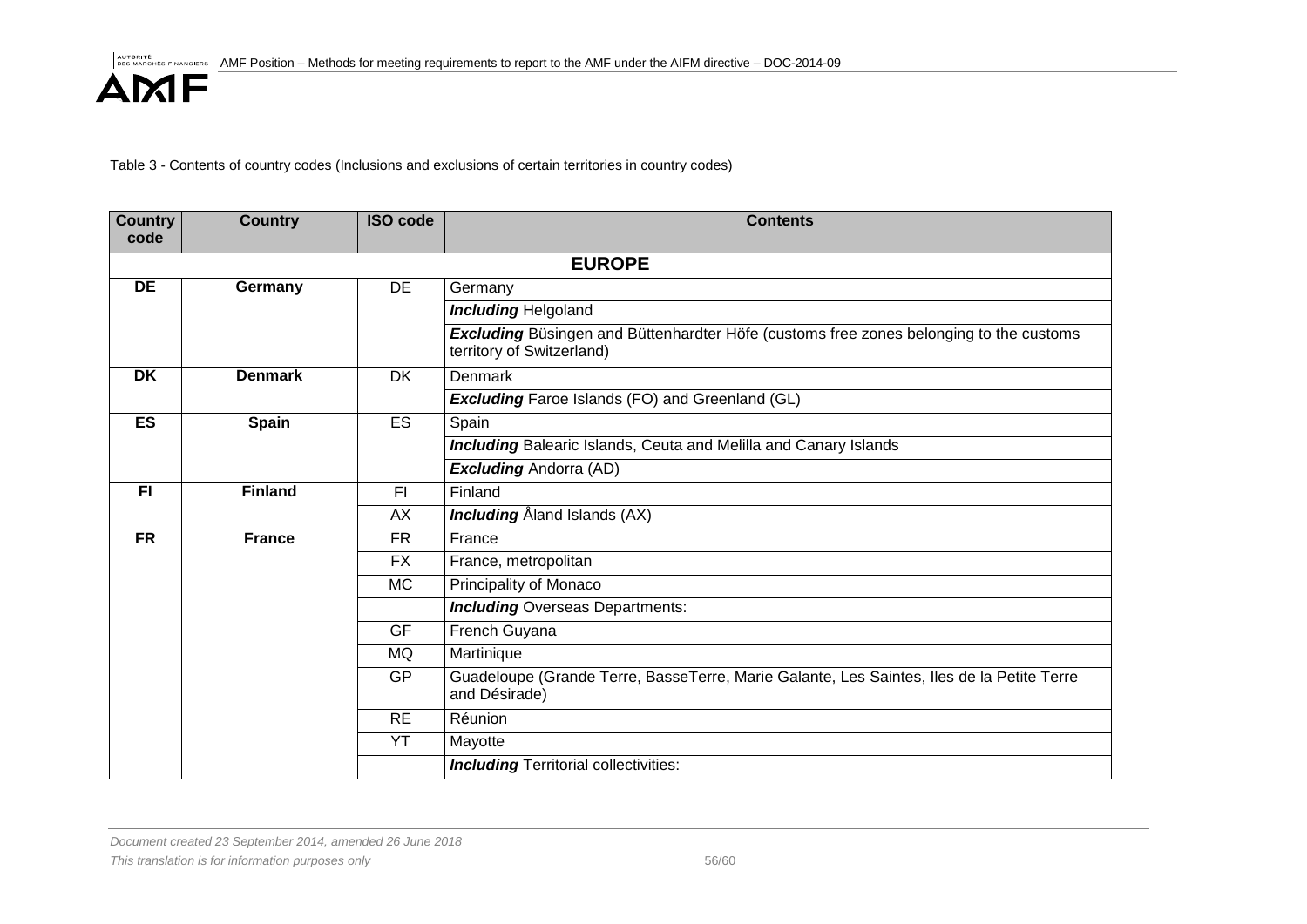|           |                             | <b>BL</b>              | Saint Barthélémy                                                                                                                                                                                                                                                                                                                                                                                                                           |
|-----------|-----------------------------|------------------------|--------------------------------------------------------------------------------------------------------------------------------------------------------------------------------------------------------------------------------------------------------------------------------------------------------------------------------------------------------------------------------------------------------------------------------------------|
|           |                             | MF                     | Saint Martin                                                                                                                                                                                                                                                                                                                                                                                                                               |
|           |                             | <b>PM</b>              | Saint Pierre et Miquelon                                                                                                                                                                                                                                                                                                                                                                                                                   |
|           |                             |                        | <b>Excluding</b> Overseas Territories (French Polynesia (PF), New Caledonia and dependencies<br>(NC), Wallis and Futuna Islands (WF), French Southern and Antarctic Lands (TF))                                                                                                                                                                                                                                                            |
| IT        | Italy                       | $\mathsf{I}\mathsf{T}$ | Italy                                                                                                                                                                                                                                                                                                                                                                                                                                      |
|           |                             |                        | <b>Excluding</b> San Marino (SM) and the Holy See (VA)                                                                                                                                                                                                                                                                                                                                                                                     |
| <b>NL</b> | <b>Netherlands</b>          | NL                     | <b>Netherlands</b>                                                                                                                                                                                                                                                                                                                                                                                                                         |
|           |                             |                        | <b>Excluding</b> Aruba (AW), Bonaire, Sint Eustatius and Saba (BQ), Curacao (CW) and Sint<br>Maarten (SX)                                                                                                                                                                                                                                                                                                                                  |
| <b>NO</b> | <b>Norway</b>               | <b>NO</b>              | Norway                                                                                                                                                                                                                                                                                                                                                                                                                                     |
|           |                             |                        | <b>Including</b> Svalbard and Jan Mayen (SJ)                                                                                                                                                                                                                                                                                                                                                                                               |
| <b>PT</b> | Portugal                    | PT                     | Portugal                                                                                                                                                                                                                                                                                                                                                                                                                                   |
|           |                             |                        | <b>Including</b> Acores and Madeira                                                                                                                                                                                                                                                                                                                                                                                                        |
|           |                             |                        | <b>Excluding Macau (MO)</b>                                                                                                                                                                                                                                                                                                                                                                                                                |
| <b>GB</b> | <b>United Kingdom</b>       | $\overline{GB}$        | United Kingdom of Great Britain and Northern Ireland                                                                                                                                                                                                                                                                                                                                                                                       |
|           |                             |                        | <b>Excluding</b> Channel Islands - Guernsey (GG), Jersey (JE); Gibraltar (GI), the Isle of Man (IM),<br>Anguilla (AI), Bermuda (BM), Montserrat (MS), the British Virgin Islands (VG), the Turks and<br>Caicos Islands (TC), the Cayman Islands (KY), Falkland Islands (FK), British Indian Ocean<br>Territory (IO), St Helena, Acension and Tristan da Cunha (SH), Pitcairn (PN) and South<br>Georgia and the South Sandwich Islands (GS) |
|           |                             |                        | <b>AFRICA</b>                                                                                                                                                                                                                                                                                                                                                                                                                              |
| MA        | <b>Morocco</b>              | MA                     | Morocco                                                                                                                                                                                                                                                                                                                                                                                                                                    |
|           |                             |                        | <b>Including Occidental Sahara (EH)</b>                                                                                                                                                                                                                                                                                                                                                                                                    |
| <b>AO</b> | Angola                      | AO                     | Angola                                                                                                                                                                                                                                                                                                                                                                                                                                     |
|           |                             |                        | <b>Including Cabinda</b>                                                                                                                                                                                                                                                                                                                                                                                                                   |
| IO        | <b>British Indian Ocean</b> | $\overline{10}$        | <b>British Indian Ocean Territory</b>                                                                                                                                                                                                                                                                                                                                                                                                      |
|           | <b>Territory</b>            |                        | <b>Including Chagos Archipelago</b>                                                                                                                                                                                                                                                                                                                                                                                                        |
| KM        | <b>Comoros</b>              | <b>KM</b>              | Comoros                                                                                                                                                                                                                                                                                                                                                                                                                                    |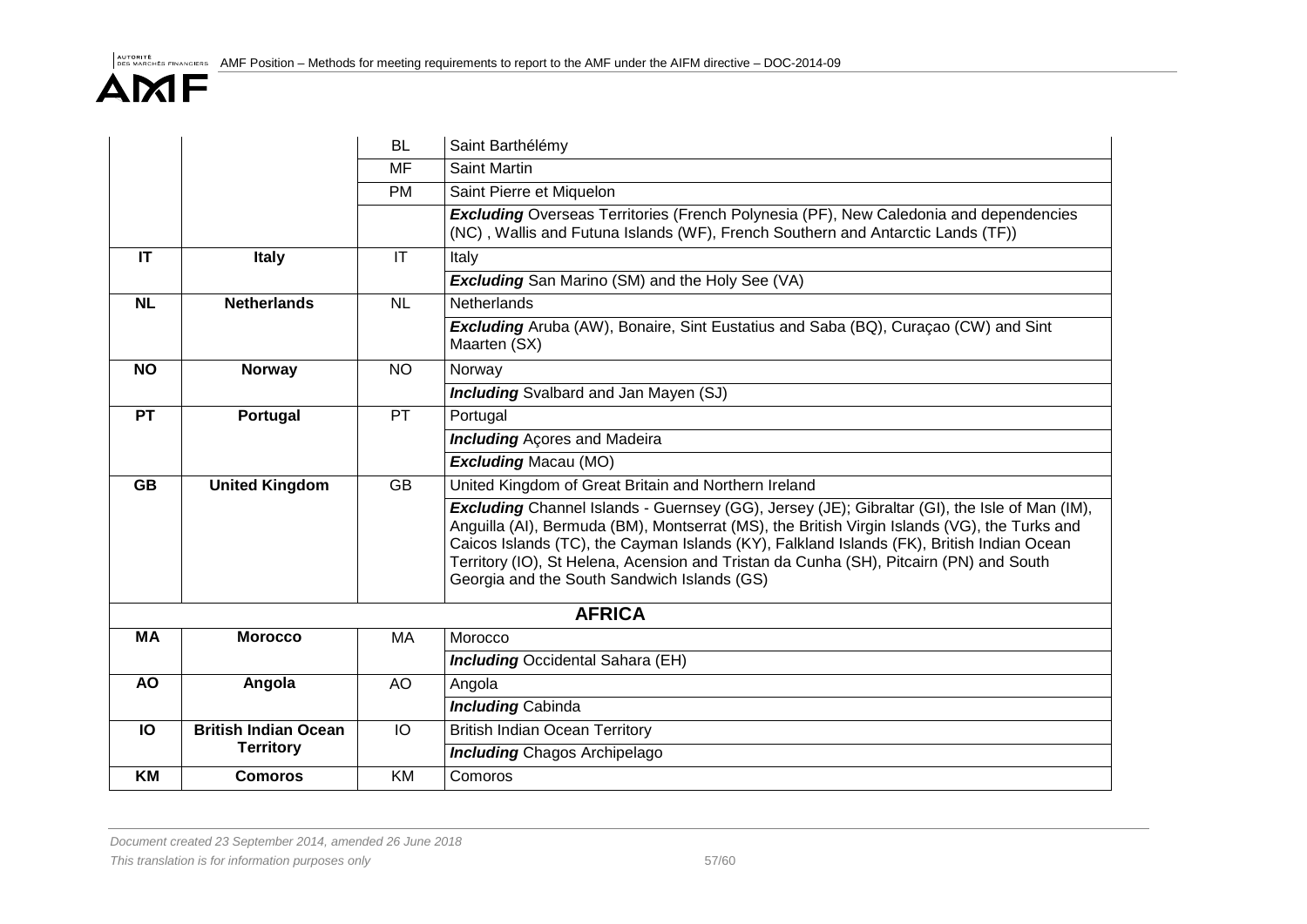|                 |                             |                 | <b>Including</b> Anjouan, Grande Comore, Mohéli                                                                                                                                                                                                                       |  |  |
|-----------------|-----------------------------|-----------------|-----------------------------------------------------------------------------------------------------------------------------------------------------------------------------------------------------------------------------------------------------------------------|--|--|
| <b>MU</b>       | <b>Mauritius</b>            | MU              | <b>Mauritius</b>                                                                                                                                                                                                                                                      |  |  |
|                 |                             |                 | <b>Including Rodrigues Island, Agalega Islands and Cargados Carajos Shoals (St Brandon</b><br>Islands)                                                                                                                                                                |  |  |
| $\overline{SC}$ | <b>Seychelles</b>           | $\overline{SC}$ | Seychelles                                                                                                                                                                                                                                                            |  |  |
|                 |                             |                 | Including Alphonse, Bijoutier, St François Islands, St Pierre Islet, Cosmoledo Islands,<br>Amirantes, Providence, Aldabra, Farguhar and Desroches, Mahé, Silhouette, Praslin (including<br>La Digue), Frégate, Mamelles and Récifs, Bird and Denis, Plate and Coëtivy |  |  |
| <b>SH</b>       | <b>St Helena, Ascension</b> | <b>SH</b>       | St Helena, Ascension and Tristan da Cunha                                                                                                                                                                                                                             |  |  |
|                 | and Tristan da Cunha        |                 | Including St Helena Island, Ascension Island, Tristan da Cunha Archipelago (Gough,<br>Inaccessible, Nightingale and Stoltenholl Islands)                                                                                                                              |  |  |
| <b>TZ</b>       | <b>Tanzania</b>             | <b>TZ</b>       | Tanzania                                                                                                                                                                                                                                                              |  |  |
|                 |                             |                 | <b>Including</b> Tanganyika, Zanzibar Island and Pemba                                                                                                                                                                                                                |  |  |
|                 | <b>AMERICA</b>              |                 |                                                                                                                                                                                                                                                                       |  |  |
| <b>US</b>       | <b>United States</b>        | <b>US</b>       | <b>United States</b>                                                                                                                                                                                                                                                  |  |  |
|                 |                             |                 | <b>Including</b> Puerto Rico (PR) and Navassa                                                                                                                                                                                                                         |  |  |
| <b>GD</b>       | Grenada                     | GD              | Grenada                                                                                                                                                                                                                                                               |  |  |
|                 |                             |                 | <b>Including Southern Grenadines Islands</b>                                                                                                                                                                                                                          |  |  |
| <b>HN</b>       | <b>Honduras</b>             | <b>HN</b>       | Honduras                                                                                                                                                                                                                                                              |  |  |
|                 |                             |                 | <b>Including</b> Swan Islands                                                                                                                                                                                                                                         |  |  |
| <b>NI</b>       | Nicaragua                   | N <sub>l</sub>  | Nicaragua                                                                                                                                                                                                                                                             |  |  |
|                 |                             |                 | <b>Including Corn Islands</b>                                                                                                                                                                                                                                         |  |  |
| PA              | Panama                      | PA              | Panama                                                                                                                                                                                                                                                                |  |  |
|                 |                             |                 | <b>Including former Canal zone</b>                                                                                                                                                                                                                                    |  |  |
| <b>VC</b>       | <b>St Vincent and the</b>   | <b>VC</b>       | St Vincent and the Grenadines                                                                                                                                                                                                                                         |  |  |
|                 | <b>Grenadines</b>           |                 | <b>Including Northern Grenadines Islands</b>                                                                                                                                                                                                                          |  |  |
| E               | <b>Ecuador</b>              | $E$ C           | Ecuador                                                                                                                                                                                                                                                               |  |  |
|                 |                             |                 | <b>Including Galapagos Islands</b>                                                                                                                                                                                                                                    |  |  |
|                 | <b>ASIA PACIFIC</b>         |                 |                                                                                                                                                                                                                                                                       |  |  |

*Document created 23 September 2014, amended 26 June 2018* This translation is for information purposes only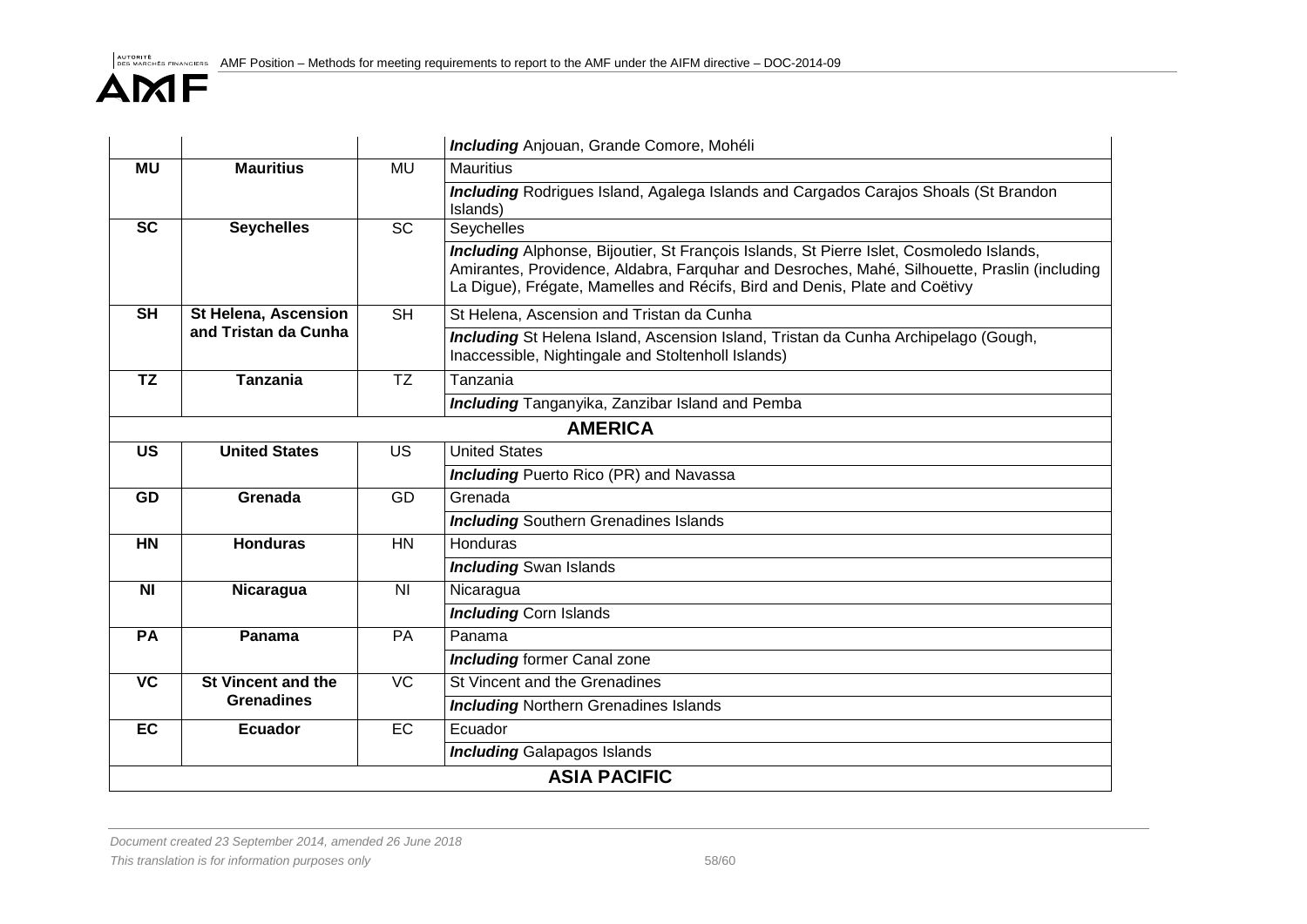| <b>AE</b>               | <b>United Arab Emirates</b>  | AE                  | <b>United Arab Emirates</b>                                                                                                                                                           |
|-------------------------|------------------------------|---------------------|---------------------------------------------------------------------------------------------------------------------------------------------------------------------------------------|
|                         |                              |                     | Including Abu Dhabi, Dubai, Sharjah, Ajman, Umm al Qaiwain, Ras al Khaimah and Fujairah                                                                                               |
| <b>OM</b>               | Oman                         | <b>OM</b>           | Oman                                                                                                                                                                                  |
|                         |                              |                     | <b>Including Kuria Muria Islands</b>                                                                                                                                                  |
| <b>YE</b>               | Yemen                        | <b>YE</b>           | Yemen                                                                                                                                                                                 |
|                         |                              |                     | <b>Including</b> North Yemen and South Yemen, Perim, Kamaran, Socotra and associated Islands                                                                                          |
| IN                      | India                        | IN                  | India                                                                                                                                                                                 |
|                         |                              |                     | Including Amindivi Island, Laccadive Island, Minicoy Island, Andaman Islands, Nicobar Islands<br>and Sikkim                                                                           |
| <b>MY</b>               | <b>Malaysia</b>              | MY                  | Malaysia                                                                                                                                                                              |
|                         |                              |                     | <b>Including</b> Peninsular Malaysia and Eastern Malaysia (Sabah, Sarawak and Labuan)                                                                                                 |
| $\overline{\mathsf{T}}$ | <b>Timor-Leste</b>           | $\overline{\sf TL}$ | <b>Timor-Leste</b>                                                                                                                                                                    |
|                         |                              |                     | <b>Including</b> the exclave of Oecussi                                                                                                                                               |
| <b>TW</b>               | <b>Taiwan</b>                | <b>TW</b>           | Taiwan                                                                                                                                                                                |
|                         |                              |                     | <b>Including</b> separate customs territory of Taiwan, Penghu, Kinmen and Matsu                                                                                                       |
| <b>FM</b>               | <b>Micronesia, Federated</b> | <b>FM</b>           | Micronesia, Federated States of                                                                                                                                                       |
|                         | <b>States of</b>             |                     | Including Caroline Islands (except Palau), Yap, Chuuk, Pohnpei, Kosrae                                                                                                                |
| <b>MP</b>               | <b>Northern Mariana</b>      | <b>MP</b>           | Northern Mariana Islands                                                                                                                                                              |
|                         | <b>Islands</b>               |                     | <b>Including Mariana Islands except Guam</b>                                                                                                                                          |
| NC                      | <b>New Caledonia</b>         | <b>NC</b>           | New Caledonia                                                                                                                                                                         |
|                         |                              |                     | <b>Including</b> Loyalty Islands (Maré, Lifou and Ouvéa)                                                                                                                              |
| <b>NZ</b>               | <b>New Zealand</b>           | <b>NZ</b>           | New Zealand                                                                                                                                                                           |
|                         |                              |                     | <b>Including</b> Antipodes Islands, Auckland Islands, Bounty Islands, Campbell Island, Kermadec<br>Islands, Chatham Islands and Snares Islands. Excluding Ross Dependency (Antartica) |
| <b>PF</b>               | <b>French Polynesia</b>      | <b>PF</b>           | French Polynesia                                                                                                                                                                      |
|                         |                              |                     | <b>Including</b> Marquesas Islands, Society Islands (including Tahiti), Tuamotu Islands, Gambier<br>Islands and Austral Islands. Also Clipperton Island.                              |
| PG                      | <b>Papua New Guinea</b>      | PG                  | Papua New Guinea                                                                                                                                                                      |